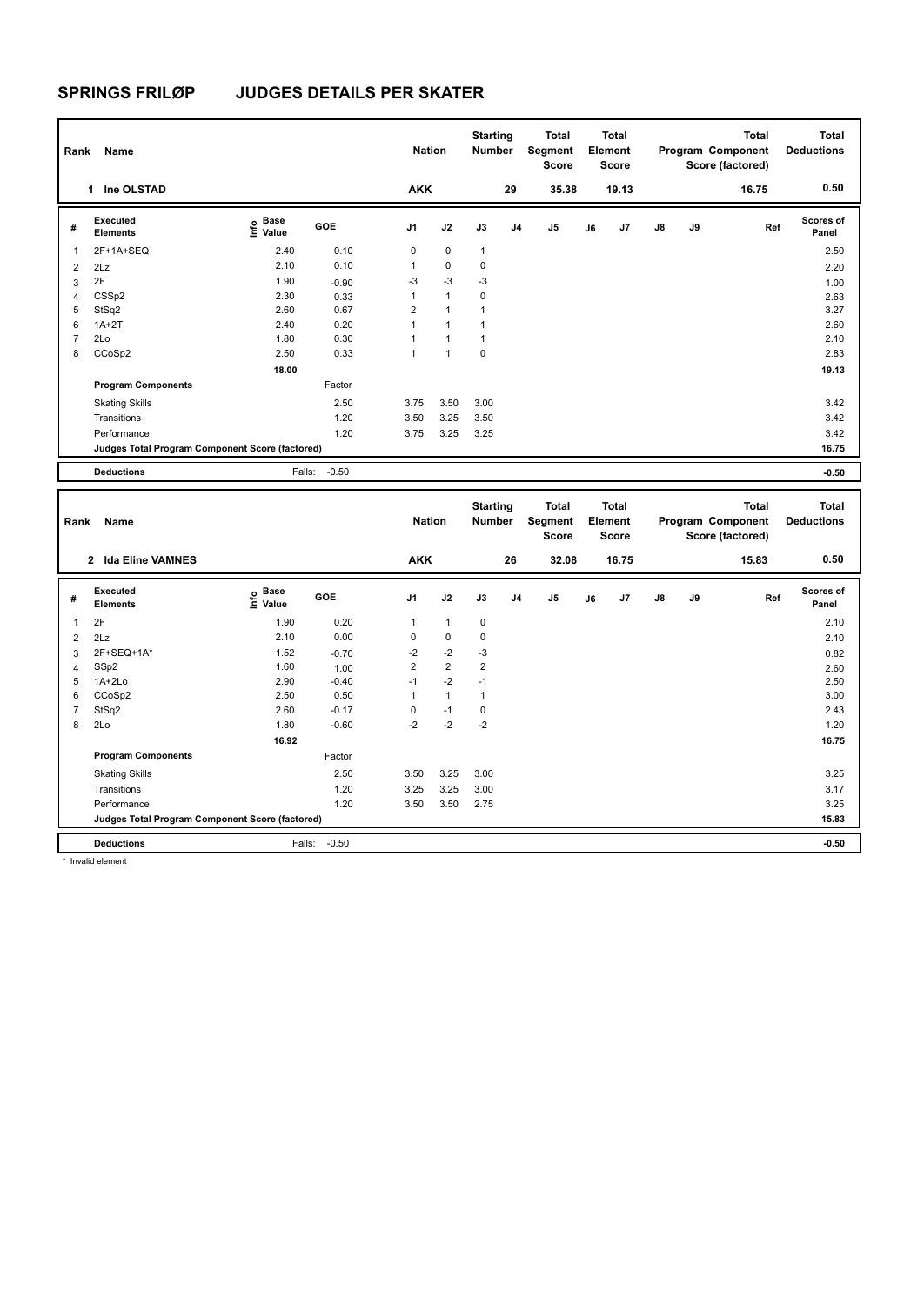| Rank           | Name                                            |                           |            | <b>Nation</b>  |                | <b>Starting</b><br><b>Number</b> |                | <b>Total</b><br>Segment<br><b>Score</b> |    | <b>Total</b><br>Element<br><b>Score</b> |               |    | <b>Total</b><br>Program Component<br>Score (factored) | <b>Total</b><br><b>Deductions</b> |
|----------------|-------------------------------------------------|---------------------------|------------|----------------|----------------|----------------------------------|----------------|-----------------------------------------|----|-----------------------------------------|---------------|----|-------------------------------------------------------|-----------------------------------|
|                | Oda Tønnesen HAVGAR<br>3                        |                           |            | ΟI             |                |                                  | 10             | 29.43                                   |    | 14.73                                   |               |    | 15.20                                                 | 0.50                              |
| #              | Executed<br><b>Elements</b>                     | Base<br>e Base<br>⊆ Value | <b>GOE</b> | J <sub>1</sub> | J2             | J3                               | J <sub>4</sub> | J <sub>5</sub>                          | J6 | J7                                      | $\mathsf{J}8$ | J9 | Ref                                                   | <b>Scores of</b><br>Panel         |
| 1              | $1A+2T<$                                        | 2.00                      | $-0.27$    | $-2$           | $-1$           | $-1$                             |                |                                         |    |                                         |               |    |                                                       | 1.73                              |
| 2              | StSq2                                           | 2.60                      | 1.00       | $\overline{2}$ | 2              | $\overline{2}$                   |                |                                         |    |                                         |               |    |                                                       | 3.60                              |
| 3              | SSp2                                            | 1.60                      | 0.83       | $\overline{2}$ | $\overline{1}$ | $\overline{2}$                   |                |                                         |    |                                         |               |    |                                                       | 2.43                              |
| $\overline{4}$ | 2Lo                                             | 1.80                      | 0.40       | 1              | $\overline{1}$ | $\overline{2}$                   |                |                                         |    |                                         |               |    |                                                       | 2.20                              |
| 5              | 2T                                              | 1.30                      | $-0.13$    | $-1$           | $\mathbf 0$    | $-1$                             |                |                                         |    |                                         |               |    |                                                       | 1.17                              |
| 6              | 2F<<                                            | 0.50                      | $-0.30$    | $-3$           | $-3$           | $-3$                             |                |                                         |    |                                         |               |    |                                                       | 0.20                              |
| 7              | 2S+2Lo<<                                        | 1.80                      | $-0.40$    | $-2$           | $-2$           | $-2$                             |                |                                         |    |                                         |               |    |                                                       | 1.40                              |
| 8              | CCoSp2                                          | 2.50                      | $-0.50$    | $-2$           | $-2$           | $-1$                             |                |                                         |    |                                         |               |    |                                                       | 2.00                              |
|                |                                                 | 14.10                     |            |                |                |                                  |                |                                         |    |                                         |               |    |                                                       | 14.73                             |
|                | <b>Program Components</b>                       |                           | Factor     |                |                |                                  |                |                                         |    |                                         |               |    |                                                       |                                   |
|                | <b>Skating Skills</b>                           |                           | 2.50       | 3.25           | 3.25           | 2.75                             |                |                                         |    |                                         |               |    |                                                       | 3.08                              |
|                | Transitions                                     |                           | 1.20       | 2.75           | 2.75           | 3.25                             |                |                                         |    |                                         |               |    |                                                       | 2.92                              |
|                | Performance                                     |                           | 1.20       | 3.50           | 3.50           | 3.00                             |                |                                         |    |                                         |               |    |                                                       | 3.33                              |
|                | Judges Total Program Component Score (factored) |                           |            |                |                |                                  |                |                                         |    |                                         |               |    |                                                       | 15.20                             |
|                | <b>Deductions</b>                               | Falls:                    | $-0.50$    |                |                |                                  |                |                                         |    |                                         |               |    |                                                       | $-0.50$                           |

< Under-rotated jump << Downgraded jump

| Rank           | Name<br><b>Mia RISA GOMEZ</b><br>4              |                                           |         |                | <b>Nation</b> | <b>Starting</b><br><b>Number</b> |                | <b>Total</b><br>Segment<br><b>Score</b> |    | <b>Total</b><br>Element<br><b>Score</b> |               |    | <b>Total</b><br>Program Component<br>Score (factored) | Total<br><b>Deductions</b> |
|----------------|-------------------------------------------------|-------------------------------------------|---------|----------------|---------------|----------------------------------|----------------|-----------------------------------------|----|-----------------------------------------|---------------|----|-------------------------------------------------------|----------------------------|
|                |                                                 |                                           |         | <b>SKK</b>     |               |                                  | 15             | 26.22                                   |    | 13.57                                   |               |    | 12.65                                                 | 0.00                       |
| #              | <b>Executed</b><br><b>Elements</b>              | $\frac{e}{E}$ Base<br>$\frac{E}{E}$ Value | GOE     | J <sub>1</sub> | J2            | J3                               | J <sub>4</sub> | J5                                      | J6 | J7                                      | $\mathsf{J}8$ | J9 | Ref                                                   | <b>Scores of</b><br>Panel  |
| 1              | $1A+2Lo<$                                       | 2.40                                      | $-0.60$ | $-2$           | $-2$          | $-2$                             |                |                                         |    |                                         |               |    |                                                       | 1.80                       |
| $\overline{2}$ | $2S+2T<<$                                       | 1.70                                      | $-0.47$ | $-2$           | $-2$          | $-3$                             |                |                                         |    |                                         |               |    |                                                       | 1.23                       |
| 3              | 2Lo                                             | 1.80                                      | 0.10    | 1              | $\mathbf 0$   | 0                                |                |                                         |    |                                         |               |    |                                                       | 1.90                       |
| 4              | SSp2                                            | 1.60                                      | 0.67    | 2              | $\mathbf{1}$  |                                  |                |                                         |    |                                         |               |    |                                                       | 2.27                       |
| 5              | StSq1                                           | 1.80                                      | 0.50    |                | $\mathbf{1}$  |                                  |                |                                         |    |                                         |               |    |                                                       | 2.30                       |
| 6              | 2S                                              | 1.30                                      | $-0.13$ | $-1$           | 0             | $-1$                             |                |                                         |    |                                         |               |    |                                                       | 1.17                       |
| $\overline{7}$ | 1A                                              | 1.10                                      | 0.00    | $\Omega$       | $\Omega$      | 0                                |                |                                         |    |                                         |               |    |                                                       | 1.10                       |
| 8              | CCoSp2V                                         | 2.00                                      | $-0.20$ | $-1$           | $-1$          | 0                                |                |                                         |    |                                         |               |    |                                                       | 1.80                       |
|                |                                                 | 13.70                                     |         |                |               |                                  |                |                                         |    |                                         |               |    |                                                       | 13.57                      |
|                | <b>Program Components</b>                       |                                           | Factor  |                |               |                                  |                |                                         |    |                                         |               |    |                                                       |                            |
|                | <b>Skating Skills</b>                           |                                           | 2.50    | 2.75           | 2.75          | 2.25                             |                |                                         |    |                                         |               |    |                                                       | 2.58                       |
|                | Transitions                                     |                                           | 1.20    | 2.50           | 2.75          | 2.00                             |                |                                         |    |                                         |               |    |                                                       | 2.42                       |
|                | Performance                                     |                                           | 1.20    | 3.00           | 2.75          | 2.50                             |                |                                         |    |                                         |               |    |                                                       | 2.75                       |
|                | Judges Total Program Component Score (factored) |                                           |         |                |               |                                  |                |                                         |    |                                         |               |    |                                                       | 12.65                      |
|                | <b>Deductions</b>                               |                                           |         |                |               |                                  |                |                                         |    |                                         |               |    |                                                       | 0.00                       |

< Under-rotated jump << Downgraded jump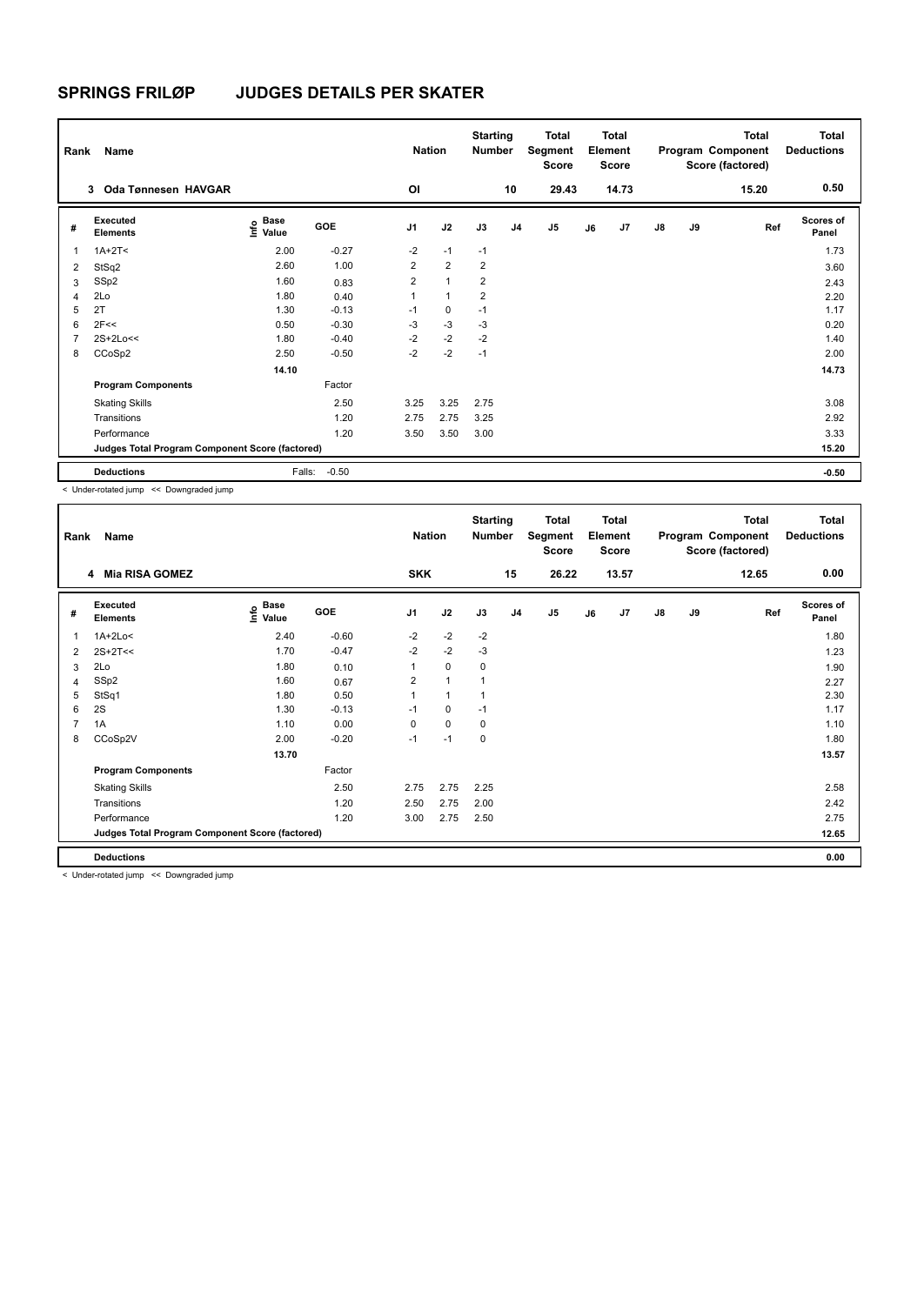| Rank           | Name                                            |                                             |         | <b>Nation</b>  |                | <b>Starting</b><br><b>Number</b> |                | <b>Total</b><br>Segment<br><b>Score</b> |    | <b>Total</b><br>Element<br><b>Score</b> |               |    | <b>Total</b><br>Program Component<br>Score (factored) | <b>Total</b><br><b>Deductions</b> |
|----------------|-------------------------------------------------|---------------------------------------------|---------|----------------|----------------|----------------------------------|----------------|-----------------------------------------|----|-----------------------------------------|---------------|----|-------------------------------------------------------|-----------------------------------|
|                | Johanna HØISETH ULVEBNE<br>5                    |                                             |         | OI             |                |                                  | 4              | 24.74                                   |    | 11.86                                   |               |    | 13.38                                                 | 0.50                              |
| #              | Executed<br><b>Elements</b>                     | <b>Base</b><br>e <sup>Base</sup><br>⊆ Value | GOE     | J <sub>1</sub> | J2             | J3                               | J <sub>4</sub> | J <sub>5</sub>                          | J6 | J7                                      | $\mathsf{J}8$ | J9 | Ref                                                   | <b>Scores of</b><br>Panel         |
| 1              | 2S+2Lo<<                                        | 1.80                                        | $-0.47$ | $-2$           | $-2$           | $-3$                             |                |                                         |    |                                         |               |    |                                                       | 1.33                              |
| 2              | CoSp2                                           | 2.00                                        | 0.33    | 0              | $\overline{1}$ | $\overline{1}$                   |                |                                         |    |                                         |               |    |                                                       | 2.33                              |
| 3              | 2T                                              | 1.30                                        | $-0.20$ | $-1$           | $-1$           | $-1$                             |                |                                         |    |                                         |               |    |                                                       | 1.10                              |
| $\overline{4}$ | 2F<                                             | 1.40                                        | $-0.70$ | $-2$           | $-2$           | $-3$                             |                |                                         |    |                                         |               |    |                                                       | 0.70                              |
| 5              | StSq1                                           | 1.80                                        | 0.23    | 1              | $-1$           | $\overline{1}$                   |                |                                         |    |                                         |               |    |                                                       | 2.03                              |
| 6              | $1A+2Lo$                                        | 2.90                                        | $-0.30$ | $-1$           | $\mathbf 0$    | $-2$                             |                |                                         |    |                                         |               |    |                                                       | 2.60                              |
| 7              | 2Lz<<                                           | 0.60                                        | $-0.30$ | $-3$           | $-3$           | $-3$                             |                |                                         |    |                                         |               |    |                                                       | 0.30                              |
| 8              | SSp1                                            | 1.30                                        | 0.17    | 1              | $\mathbf 0$    | 0                                |                |                                         |    |                                         |               |    |                                                       | 1.47                              |
|                |                                                 | 13.10                                       |         |                |                |                                  |                |                                         |    |                                         |               |    |                                                       | 11.86                             |
|                | <b>Program Components</b>                       |                                             | Factor  |                |                |                                  |                |                                         |    |                                         |               |    |                                                       |                                   |
|                | <b>Skating Skills</b>                           |                                             | 2.50    | 3.00           | 2.50           | 3.00                             |                |                                         |    |                                         |               |    |                                                       | 2.83                              |
|                | Transitions                                     |                                             | 1.20    | 2.50           | 2.25           | 3.00                             |                |                                         |    |                                         |               |    |                                                       | 2.58                              |
|                | Performance                                     |                                             | 1.20    | 2.50           | 2.50           | 3.00                             |                |                                         |    |                                         |               |    |                                                       | 2.67                              |
|                | Judges Total Program Component Score (factored) |                                             |         |                |                |                                  |                |                                         |    |                                         |               |    |                                                       | 13.38                             |
|                | <b>Deductions</b>                               | Falls:                                      | $-0.50$ |                |                |                                  |                |                                         |    |                                         |               |    |                                                       | $-0.50$                           |

< Under-rotated jump << Downgraded jump ! Not clear edge

| Rank | Name                                            |                                  |         | <b>Nation</b>  |                | <b>Starting</b><br>Number |                | Total<br>Segment<br>Score |    | <b>Total</b><br>Element<br><b>Score</b> |               |    | <b>Total</b><br>Program Component<br>Score (factored) | <b>Total</b><br><b>Deductions</b> |
|------|-------------------------------------------------|----------------------------------|---------|----------------|----------------|---------------------------|----------------|---------------------------|----|-----------------------------------------|---------------|----|-------------------------------------------------------|-----------------------------------|
|      | 6 Ingeborg Cecilie SLØRDAHL TELLEFSEN           |                                  |         | <b>OSK</b>     |                |                           | 37             | 24.65                     |    | 12.27                                   |               |    | 12.88                                                 | 0.50                              |
| #    | Executed<br><b>Elements</b>                     | <b>Base</b><br>e Base<br>⊆ Value | GOE     | J <sub>1</sub> | J2             | J3                        | J <sub>4</sub> | J5                        | J6 | J7                                      | $\mathsf{J}8$ | J9 | Ref                                                   | <b>Scores of</b><br>Panel         |
| 1    | 1A                                              | 1.10                             | $-0.13$ | $-1$           | $-1$           | 0                         |                |                           |    |                                         |               |    |                                                       | 0.97                              |
| 2    | $2S+1T$                                         | 1.70                             | $-0.13$ | $-1$           | 0              | $-1$                      |                |                           |    |                                         |               |    |                                                       | 1.57                              |
| 3    | CSSpB                                           | 1.60                             | $-0.10$ | $-1$           | 0              | 0                         |                |                           |    |                                         |               |    |                                                       | 1.50                              |
| 4    | 2Lo<                                            | 1.30                             | $-0.40$ | $-1$           | $-2$           | $-1$                      |                |                           |    |                                         |               |    |                                                       | 0.90                              |
| 5    | 2S                                              | 1.30                             | $-0.07$ | $-1$           | 0              | 0                         |                |                           |    |                                         |               |    |                                                       | 1.23                              |
| 6    | CCoSp2                                          | 2.50                             | 0.23    |                | $\overline{1}$ | $-1$                      |                |                           |    |                                         |               |    |                                                       | 2.73                              |
|      | StSq1                                           | 1.80                             | 0.17    | $\Omega$       |                | 0                         |                |                           |    |                                         |               |    |                                                       | 1.97                              |
| 8    | $1A+2T2$                                        | 2.00                             | $-0.60$ | $-3$           | $-3$           | $-3$                      |                |                           |    |                                         |               |    |                                                       | 1.40                              |
|      |                                                 | 13.30                            |         |                |                |                           |                |                           |    |                                         |               |    |                                                       | 12.27                             |
|      | <b>Program Components</b>                       |                                  | Factor  |                |                |                           |                |                           |    |                                         |               |    |                                                       |                                   |
|      | <b>Skating Skills</b>                           |                                  | 2.50    | 2.75           | 2.75           | 2.50                      |                |                           |    |                                         |               |    |                                                       | 2.67                              |
|      | Transitions                                     |                                  | 1.20    | 2.50           | 2.25           | 2.75                      |                |                           |    |                                         |               |    |                                                       | 2.50                              |
|      | Performance                                     |                                  | 1.20    | 3.00           | 2.50           | 2.50                      |                |                           |    |                                         |               |    |                                                       | 2.67                              |
|      | Judges Total Program Component Score (factored) |                                  |         |                |                |                           |                |                           |    |                                         |               |    |                                                       | 12.88                             |
|      | <b>Deductions</b>                               | Falls:                           | $-0.50$ |                |                |                           |                |                           |    |                                         |               |    |                                                       | $-0.50$                           |
|      | to all the others are devided to the con-       |                                  |         |                |                |                           |                |                           |    |                                         |               |    |                                                       |                                   |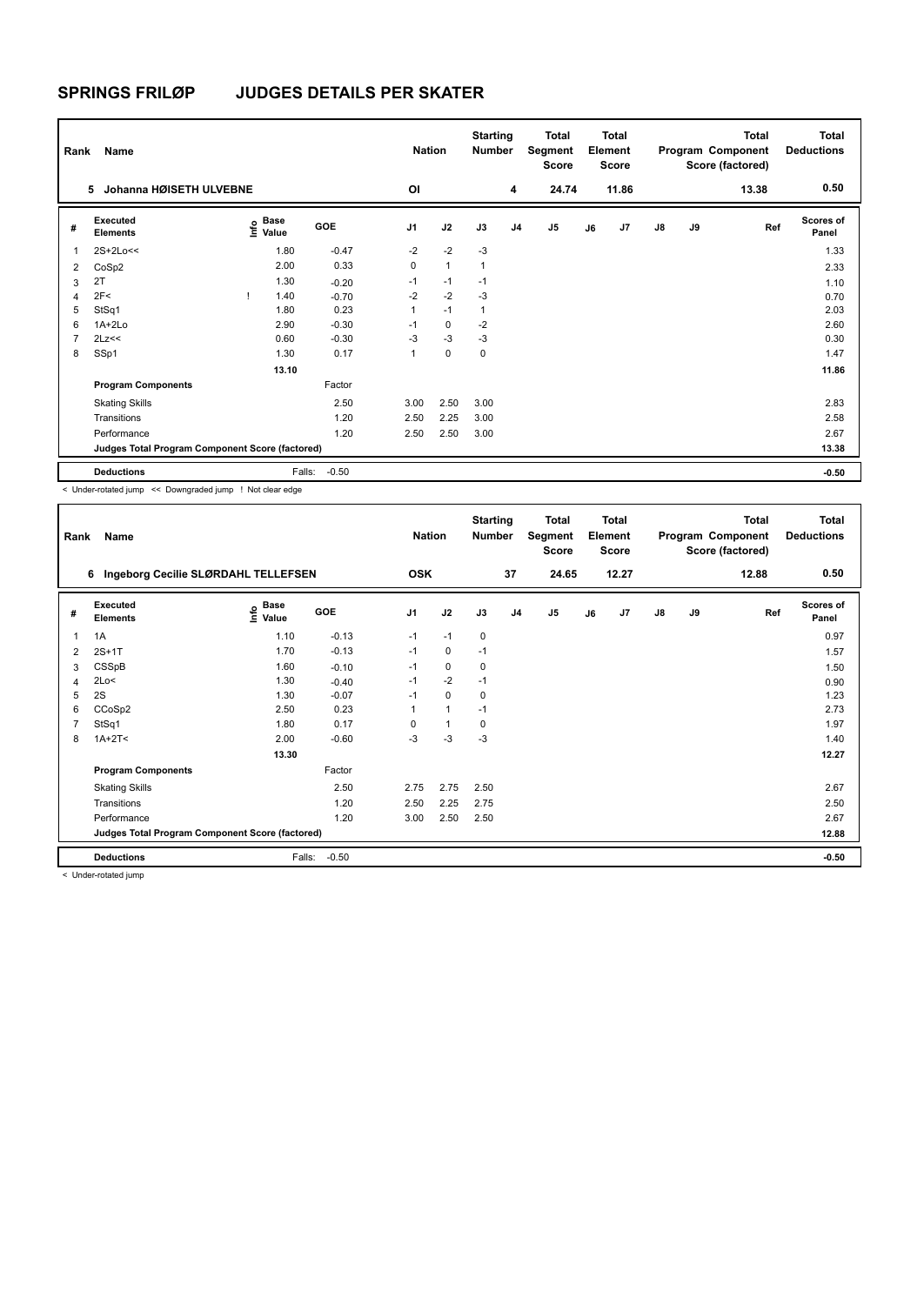| Rank           | Name                                            |                           |            | <b>Nation</b>  |              | <b>Starting</b><br><b>Number</b> |                | Total<br>Segment<br><b>Score</b> |    | Total<br>Element<br><b>Score</b> |               |    | <b>Total</b><br>Program Component<br>Score (factored) | <b>Total</b><br><b>Deductions</b> |
|----------------|-------------------------------------------------|---------------------------|------------|----------------|--------------|----------------------------------|----------------|----------------------------------|----|----------------------------------|---------------|----|-------------------------------------------------------|-----------------------------------|
|                | <b>Mathilde Wik PAULSEN</b><br>7                |                           |            | LIL            |              |                                  | 13             | 24.37                            |    | 13.14                            |               |    | 11.23                                                 | 0.00                              |
| #              | Executed<br><b>Elements</b>                     | Base<br>e Base<br>⊆ Value | <b>GOE</b> | J <sub>1</sub> | J2           | J3                               | J <sub>4</sub> | J5                               | J6 | J <sub>7</sub>                   | $\mathsf{J}8$ | J9 | Ref                                                   | <b>Scores of</b><br>Panel         |
| 1              | 2Lo                                             | 1.80                      | $-0.60$    | $-1$           | $-2$         | $-3$                             |                |                                  |    |                                  |               |    |                                                       | 1.20                              |
| $\overline{2}$ | $1A+1Lo$                                        | 1.60                      | 0.00       | $\mathbf 0$    | $\mathbf 0$  | $\mathbf 0$                      |                |                                  |    |                                  |               |    |                                                       | 1.60                              |
| 3              | $2S+1T$                                         | 1.70                      | 0.00       | 1              | $\mathbf 0$  | $-1$                             |                |                                  |    |                                  |               |    |                                                       | 1.70                              |
| $\overline{4}$ | CCoSpB                                          | 1.70                      | $-0.20$    | $-1$           | $-1$         | $\mathbf 0$                      |                |                                  |    |                                  |               |    |                                                       | 1.50                              |
| 5              | 2S                                              | 1.30                      | $-0.13$    | $\mathbf 0$    | $-1$         | $-1$                             |                |                                  |    |                                  |               |    |                                                       | 1.17                              |
| 6              | 1A                                              | 1.10                      | 0.00       | $\mathbf 0$    | $\mathbf 0$  | $\mathbf 0$                      |                |                                  |    |                                  |               |    |                                                       | 1.10                              |
| $\overline{7}$ | StSq2                                           | 2.60                      | 0.17       | 1              | $\mathbf 0$  | 0                                |                |                                  |    |                                  |               |    |                                                       | 2.77                              |
| 8              | SSp2                                            | 1.60                      | 0.50       | 1              | $\mathbf{1}$ | $\mathbf{1}$                     |                |                                  |    |                                  |               |    |                                                       | 2.10                              |
|                |                                                 | 13.40                     |            |                |              |                                  |                |                                  |    |                                  |               |    |                                                       | 13.14                             |
|                | <b>Program Components</b>                       |                           | Factor     |                |              |                                  |                |                                  |    |                                  |               |    |                                                       |                                   |
|                | <b>Skating Skills</b>                           |                           | 2.50       | 2.50           | 1.75         | 2.50                             |                |                                  |    |                                  |               |    |                                                       | 2.25                              |
|                | Transitions                                     |                           | 1.20       | 2.50           | 1.75         | 2.25                             |                |                                  |    |                                  |               |    |                                                       | 2.17                              |
|                | Performance                                     |                           | 1.20       | 3.00           | 2.25         | 2.25                             |                |                                  |    |                                  |               |    |                                                       | 2.50                              |
|                | Judges Total Program Component Score (factored) |                           |            |                |              |                                  |                |                                  |    |                                  |               |    |                                                       | 11.23                             |
|                | <b>Deductions</b>                               |                           |            |                |              |                                  |                |                                  |    |                                  |               |    |                                                       | 0.00                              |

| Rank           | Name                                            |                                       |            | <b>Nation</b>  |              | <b>Starting</b><br><b>Number</b> |                | Total<br>Segment<br><b>Score</b> |    | Total<br>Element<br>Score |               |    | <b>Total</b><br>Program Component<br>Score (factored) | Total<br><b>Deductions</b> |
|----------------|-------------------------------------------------|---------------------------------------|------------|----------------|--------------|----------------------------------|----------------|----------------------------------|----|---------------------------|---------------|----|-------------------------------------------------------|----------------------------|
|                | <b>Miryam NKANGA</b><br>8                       |                                       |            | LIL            |              |                                  | 24             | 23.72                            |    | 13.07                     |               |    | 11.15                                                 | 0.50                       |
| #              | Executed<br><b>Elements</b>                     | <b>Base</b><br>$\sum_{i=1}^{6}$ Value | <b>GOE</b> | J <sub>1</sub> | J2           | J3                               | J <sub>4</sub> | J5                               | J6 | J7                        | $\mathsf{J}8$ | J9 | Ref                                                   | <b>Scores of</b><br>Panel  |
| 1              | $2S+2T$                                         | 2.60                                  | $-0.33$    | $-1$           | $-1$         | $-3$                             |                |                                  |    |                           |               |    |                                                       | 2.27                       |
| 2              | 2S                                              | 1.30                                  | $-0.20$    | $-1$           | $-1$         | $-1$                             |                |                                  |    |                           |               |    |                                                       | 1.10                       |
| 3              | 2Lo                                             | 1.80                                  | $-0.90$    | $-3$           | $-3$         | $-3$                             |                |                                  |    |                           |               |    |                                                       | 0.90                       |
| $\overline{4}$ | CCoSp1                                          | 2.00                                  | 0.00       | 0              | $\mathbf 0$  | 0                                |                |                                  |    |                           |               |    |                                                       | 2.00                       |
| 5              | StSq2                                           | 2.60                                  | 0.33       |                | 1            | 0                                |                |                                  |    |                           |               |    |                                                       | 2.93                       |
| 6              | $1A+1T$                                         | 1.50                                  | 0.00       | 0              | 0            | 0                                |                |                                  |    |                           |               |    |                                                       | 1.50                       |
| $\overline{7}$ | 1A                                              | 1.10                                  | 0.07       | 0              | $\mathbf{1}$ | 0                                |                |                                  |    |                           |               |    |                                                       | 1.17                       |
| 8              | LSpB                                            | 1.20                                  | 0.00       | 0              | $\mathbf 0$  | 0                                |                |                                  |    |                           |               |    |                                                       | 1.20                       |
|                |                                                 | 14.10                                 |            |                |              |                                  |                |                                  |    |                           |               |    |                                                       | 13.07                      |
|                | <b>Program Components</b>                       |                                       | Factor     |                |              |                                  |                |                                  |    |                           |               |    |                                                       |                            |
|                | <b>Skating Skills</b>                           |                                       | 2.50       | 2.50           | 2.75         | 2.00                             |                |                                  |    |                           |               |    |                                                       | 2.42                       |
|                | Transitions                                     |                                       | 1.20       | 1.75           | 2.50         | 1.75                             |                |                                  |    |                           |               |    |                                                       | 2.00                       |
|                | Performance                                     |                                       | 1.20       | 2.50           | 2.25         | 2.00                             |                |                                  |    |                           |               |    |                                                       | 2.25                       |
|                | Judges Total Program Component Score (factored) |                                       |            |                |              |                                  |                |                                  |    |                           |               |    |                                                       | 11.15                      |
|                | <b>Deductions</b>                               | Falls:                                | $-0.50$    |                |              |                                  |                |                                  |    |                           |               |    |                                                       | $-0.50$                    |

**Total Deductions Total Program Component Score (factored) Total Element Segment Score Total Score Starting Rank Name Nation Number # Executed Elements Base Value GOE J1 J2 J3 J4 J5 J6 J7 J8 J9 Scores of Panel** 1 1.80 -0.50 -1 -2 -2 **Ref**  المساحة المساحة المساحة المساحة المساحة المساحة المساحة المساحة المساحة المساحة المساحة المساحة المساحة المساح<br>1.30 1.30 −0.50 −1 −2 −2<br>2Lo 1.30 −0.50 −1 −2 −2  **9 Ea Gunvor HERMSTAD TSK 28 23.13 11.50 11.63 0.00** 2 2S+1T<< 1.30 -0.47 -2 -2 -3 0.83  $3$  1A 1.03  $1.10$   $-0.07$  0 0  $-1$  1.03 4 CCoSp1 2.00 0.07 -1 0 1 2.07 2.07 2.07 5 2S 1.30 -0.33 -1 -2 -2 0.97 6 StSq1 1.80 0.17 1 0 0 1.97 7 1A+1Lo 1.60 0.00 0 0 0 1.60 8 CSp1 1.40 0.33 1 0 1 1.73  **12.30 11.50 Program Components**  Skating Skills 2.25 2.00 2.75 2.50 2.33 Factor Transitions 1.20 2.25 2.00 2.50 2.25 Performance 1.20 2.75 2.25 2.75 2.58 **Deductions 0.00 Judges Total Program Component Score (factored) 11.63**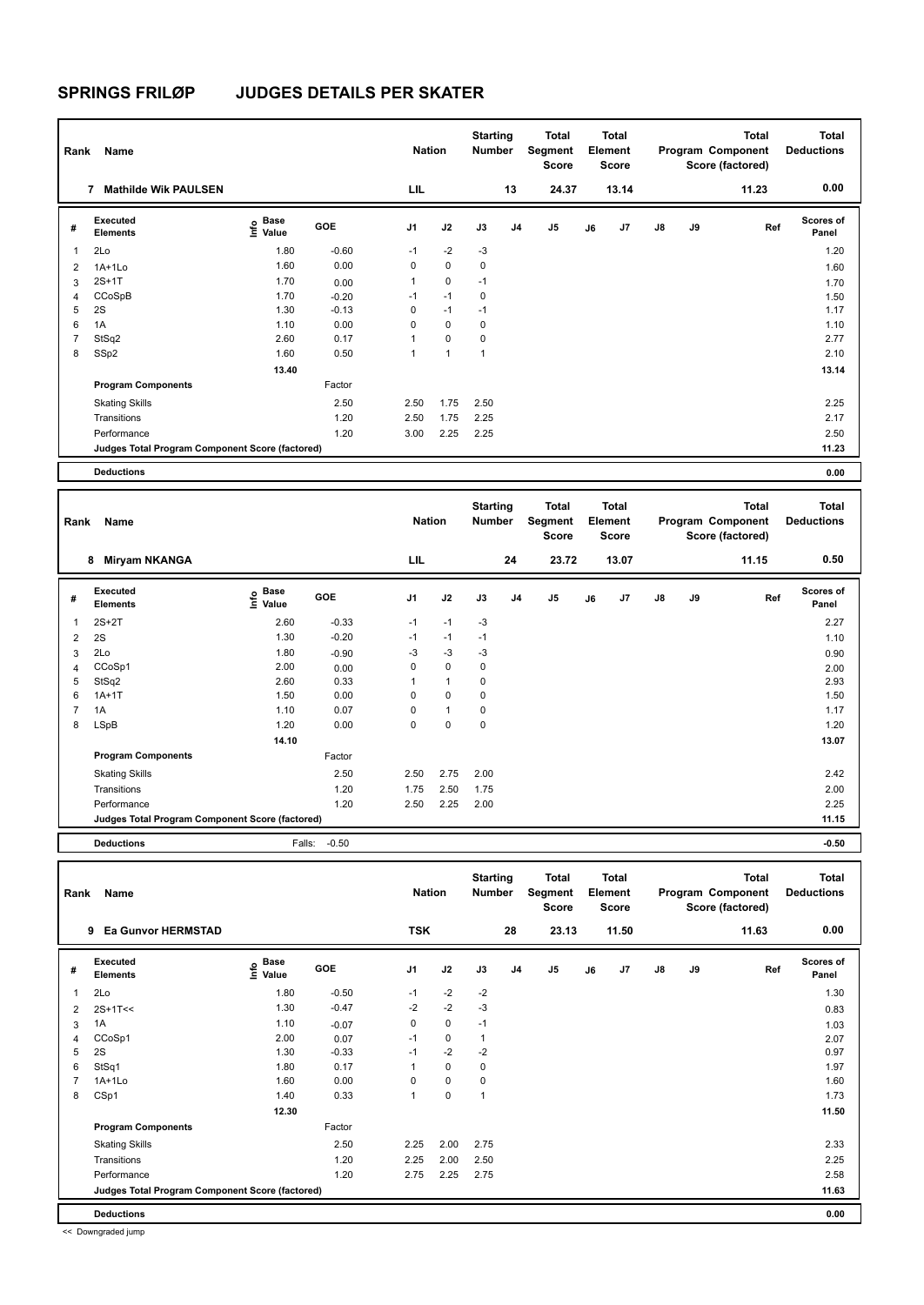| Rank           | Name                                            |                           |         | <b>Nation</b>  |              | <b>Starting</b><br><b>Number</b> |                | <b>Total</b><br>Segment<br><b>Score</b> |    | <b>Total</b><br>Element<br><b>Score</b> |               |    | <b>Total</b><br>Program Component<br>Score (factored) | <b>Total</b><br><b>Deductions</b> |
|----------------|-------------------------------------------------|---------------------------|---------|----------------|--------------|----------------------------------|----------------|-----------------------------------------|----|-----------------------------------------|---------------|----|-------------------------------------------------------|-----------------------------------|
|                | <b>Rachel Tinnen HURU</b><br>10                 |                           |         | <b>TSK</b>     |              |                                  | 1              | 22.46                                   |    | 11.73                                   |               |    | 11.23                                                 | 0.50                              |
| #              | Executed<br><b>Elements</b>                     | Base<br>e Base<br>⊆ Value | GOE     | J <sub>1</sub> | J2           | J3                               | J <sub>4</sub> | J <sub>5</sub>                          | J6 | J7                                      | $\mathsf{J}8$ | J9 | Ref                                                   | <b>Scores of</b><br>Panel         |
| 1              | 2Lo<                                            | 1.30                      | $-0.90$ | $-3$           | $-3$         | $-3$                             |                |                                         |    |                                         |               |    |                                                       | 0.40                              |
| 2              | $2S+1T$                                         | 1.70                      | 0.00    | 0              | $\mathbf 0$  | 0                                |                |                                         |    |                                         |               |    |                                                       | 1.70                              |
| 3              | $1A+1L0$                                        | 1.60                      | $-0.20$ | $-1$           | $-1$         | $-1$                             |                |                                         |    |                                         |               |    |                                                       | 1.40                              |
| 4              | CCoSp1                                          | 2.00                      | 0.33    | 0              | $\mathbf{1}$ | 1                                |                |                                         |    |                                         |               |    |                                                       | 2.33                              |
| 5              | 2S                                              | 1.30                      | 0.00    | 0              | $\mathbf 0$  | 0                                |                |                                         |    |                                         |               |    |                                                       | 1.30                              |
| 6              | 1A                                              | 1.10                      | $-0.07$ | $-1$           | $\mathbf 0$  | $\mathbf 0$                      |                |                                         |    |                                         |               |    |                                                       | 1.03                              |
| $\overline{7}$ | CSSp1                                           | 1.90                      | $-0.20$ | 0              | $-1$         | $-1$                             |                |                                         |    |                                         |               |    |                                                       | 1.70                              |
| 8              | StSq1                                           | 1.80                      | 0.07    | 0              | 1            | $-1$                             |                |                                         |    |                                         |               |    |                                                       | 1.87                              |
|                |                                                 | 12.70                     |         |                |              |                                  |                |                                         |    |                                         |               |    |                                                       | 11.73                             |
|                | <b>Program Components</b>                       |                           | Factor  |                |              |                                  |                |                                         |    |                                         |               |    |                                                       |                                   |
|                | <b>Skating Skills</b>                           |                           | 2.50    | 2.25           | 2.25         | 2.25                             |                |                                         |    |                                         |               |    |                                                       | 2.25                              |
|                | Transitions                                     |                           | 1.20    | 2.50           | 2.25         | 2.50                             |                |                                         |    |                                         |               |    |                                                       | 2.42                              |
|                | Performance                                     |                           | 1.20    | 2.50           | 2.25         | 2.00                             |                |                                         |    |                                         |               |    |                                                       | 2.25                              |
|                | Judges Total Program Component Score (factored) |                           |         |                |              |                                  |                |                                         |    |                                         |               |    |                                                       | 11.23                             |
|                | <b>Deductions</b>                               | Falls:                    | $-0.50$ |                |              |                                  |                |                                         |    |                                         |               |    |                                                       | $-0.50$                           |

| Rank           | Name                                            |                                           |            | <b>Nation</b>  |             | <b>Starting</b><br><b>Number</b> |                | <b>Total</b><br>Segment<br><b>Score</b> |    | <b>Total</b><br>Element<br><b>Score</b> |               |    | <b>Total</b><br>Program Component<br>Score (factored) | <b>Total</b><br><b>Deductions</b> |
|----------------|-------------------------------------------------|-------------------------------------------|------------|----------------|-------------|----------------------------------|----------------|-----------------------------------------|----|-----------------------------------------|---------------|----|-------------------------------------------------------|-----------------------------------|
| 11             | <b>Victoria-Therese BJUNE</b>                   |                                           |            | SSK            |             |                                  | 45             | 22.00                                   |    | 11.77                                   |               |    | 10.73                                                 | 0.50                              |
| #              | <b>Executed</b><br><b>Elements</b>              | $\frac{e}{E}$ Base<br>$\frac{E}{E}$ Value | <b>GOE</b> | J <sub>1</sub> | J2          | J3                               | J <sub>4</sub> | J <sub>5</sub>                          | J6 | J7                                      | $\mathsf{J}8$ | J9 | Ref                                                   | Scores of<br>Panel                |
| 1              | 2Lo                                             | 1.80                                      | $-0.10$    | $-1$           | $\mathbf 0$ | 0                                |                |                                         |    |                                         |               |    |                                                       | 1.70                              |
| 2              | $2S+2T$                                         | 2.60                                      | $-0.40$    | $-1$           | $-2$        | -3                               |                |                                         |    |                                         |               |    |                                                       | 2.20                              |
| 3              | LSp1                                            | 1.50                                      | 0.00       | 0              | $\mathbf 0$ | $\pmb{0}$                        |                |                                         |    |                                         |               |    |                                                       | 1.50                              |
| 4              | StSq1                                           | 1.80                                      | $-0.10$    | 0              | 0           | $-1$                             |                |                                         |    |                                         |               |    |                                                       | 1.70                              |
| 5              | 1A                                              | 1.10                                      | $-0.33$    | $-1$           | $-2$        | $-2$                             |                |                                         |    |                                         |               |    |                                                       | 0.77                              |
| 6              | 2S                                              | 1.30                                      | $-0.20$    | $-1$           | $-1$        | $-1$                             |                |                                         |    |                                         |               |    |                                                       | 1.10                              |
| $\overline{7}$ | CCoSp2V                                         | 2.00                                      | $-0.30$    | $-1$           | $\mathbf 0$ | $-2$                             |                |                                         |    |                                         |               |    |                                                       | 1.70                              |
| 8              | 1A                                              | 1.10                                      | 0.00       | 0              | $\pmb{0}$   | 0                                |                |                                         |    |                                         |               |    |                                                       | 1.10                              |
|                |                                                 | 13.20                                     |            |                |             |                                  |                |                                         |    |                                         |               |    |                                                       | 11.77                             |
|                | <b>Program Components</b>                       |                                           | Factor     |                |             |                                  |                |                                         |    |                                         |               |    |                                                       |                                   |
|                | <b>Skating Skills</b>                           |                                           | 2.50       | 2.25           | 2.25        | 2.00                             |                |                                         |    |                                         |               |    |                                                       | 2.17                              |
|                | Transitions                                     |                                           | 1.20       | 2.25           | 2.25        | 1.75                             |                |                                         |    |                                         |               |    |                                                       | 2.08                              |
|                | Performance                                     |                                           | 1.20       | 3.00           | 2.25        | 1.75                             |                |                                         |    |                                         |               |    |                                                       | 2.33                              |
|                | Judges Total Program Component Score (factored) |                                           |            |                |             |                                  |                |                                         |    |                                         |               |    |                                                       | 10.73                             |
|                | <b>Deductions</b>                               | Falls:                                    | $-0.50$    |                |             |                                  |                |                                         |    |                                         |               |    |                                                       | $-0.50$                           |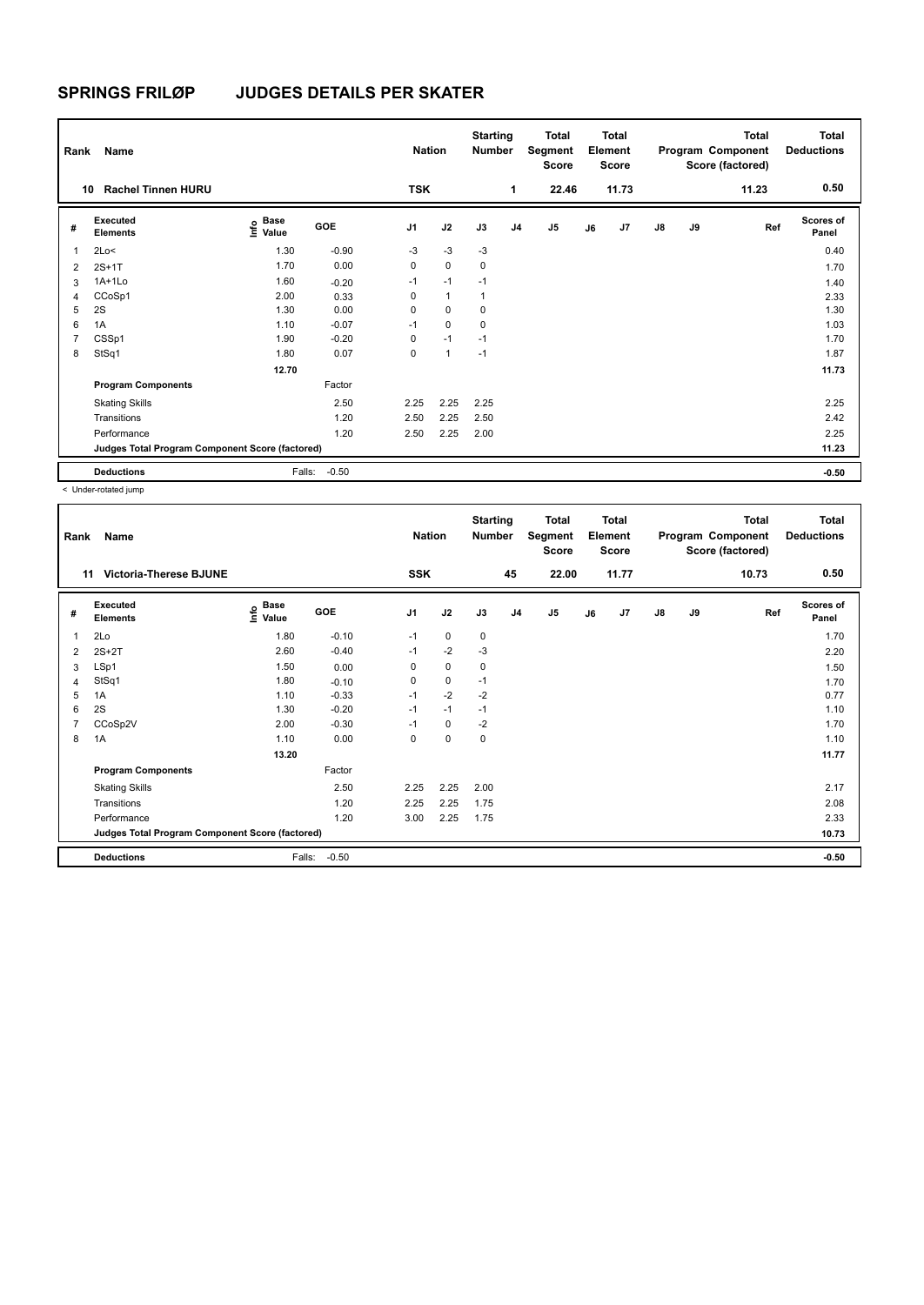| Rank           | Name                                            |      |                      |         | <b>Nation</b>  |              | <b>Starting</b><br><b>Number</b> |                | <b>Total</b><br>Segment<br><b>Score</b> |    | <b>Total</b><br>Element<br><b>Score</b> |               |    | <b>Total</b><br>Program Component<br>Score (factored) | <b>Total</b><br><b>Deductions</b> |
|----------------|-------------------------------------------------|------|----------------------|---------|----------------|--------------|----------------------------------|----------------|-----------------------------------------|----|-----------------------------------------|---------------|----|-------------------------------------------------------|-----------------------------------|
|                | Elisabeth DERAS-DE JJONG<br>12                  |      |                      |         | <b>FKK</b>     |              |                                  | 43             | 21.67                                   |    | 12.17                                   |               |    | 9.50                                                  | 0.00                              |
| #              | <b>Executed</b><br><b>Elements</b>              | lnfo | <b>Base</b><br>Value | GOE     | J <sub>1</sub> | J2           | J3                               | J <sub>4</sub> | J <sub>5</sub>                          | J6 | J7                                      | $\mathsf{J}8$ | J9 | Ref                                                   | <b>Scores of</b><br>Panel         |
| $\overline{1}$ | $1A+1Lo$                                        |      | 1.60                 | $-0.13$ | $-1$           | $-1$         | $\mathbf 0$                      |                |                                         |    |                                         |               |    |                                                       | 1.47                              |
| 2              | SSp2                                            |      | 1.60                 | 0.50    | 1              | $\mathbf{1}$ | 1                                |                |                                         |    |                                         |               |    |                                                       | 2.10                              |
| 3              | 1Lz                                             |      | 0.60                 | $-0.17$ | $-1$           | $-2$         | $-2$                             |                |                                         |    |                                         |               |    |                                                       | 0.43                              |
| $\overline{4}$ | StSq1                                           |      | 1.80                 | $-0.03$ | $-1$           | $\mathbf{1}$ | $-1$                             |                |                                         |    |                                         |               |    |                                                       | 1.77                              |
| 5              | 2S                                              |      | 1.30                 | 0.00    | 0              | $\mathbf 0$  | 0                                |                |                                         |    |                                         |               |    |                                                       | 1.30                              |
| 6              | 2Lo                                             |      | 1.80                 | $-0.70$ | $-2$           | $-2$         | $-3$                             |                |                                         |    |                                         |               |    |                                                       | 1.10                              |
| $\overline{7}$ | $1A+1T$                                         |      | 1.50                 | 0.00    | $\Omega$       | $\mathbf 0$  | 0                                |                |                                         |    |                                         |               |    |                                                       | 1.50                              |
| 8              | CCoSp2                                          |      | 2.50                 | 0.00    | 0              | $\mathbf 0$  | 0                                |                |                                         |    |                                         |               |    |                                                       | 2.50                              |
|                |                                                 |      | 12.70                |         |                |              |                                  |                |                                         |    |                                         |               |    |                                                       | 12.17                             |
|                | <b>Program Components</b>                       |      |                      | Factor  |                |              |                                  |                |                                         |    |                                         |               |    |                                                       |                                   |
|                | <b>Skating Skills</b>                           |      |                      | 2.50    | 1.75           | 2.25         | 2.00                             |                |                                         |    |                                         |               |    |                                                       | 2.00                              |
|                | Transitions                                     |      |                      | 1.20    | 1.50           | 1.50         | 1.75                             |                |                                         |    |                                         |               |    |                                                       | 1.58                              |
|                | Performance                                     |      |                      | 1.20    | 2.00           | 2.50         | 2.00                             |                |                                         |    |                                         |               |    |                                                       | 2.17                              |
|                | Judges Total Program Component Score (factored) |      |                      |         |                |              |                                  |                |                                         |    |                                         |               |    |                                                       | 9.50                              |
|                | <b>Deductions</b>                               |      |                      |         |                |              |                                  |                |                                         |    |                                         |               |    |                                                       | 0.00                              |

! Not clear edge

| Rank           | Name                                            |                                  |         | <b>Nation</b>  |             | <b>Starting</b><br><b>Number</b> |                | Total<br>Segment<br><b>Score</b> |    | <b>Total</b><br>Element<br><b>Score</b> |               |    | <b>Total</b><br>Program Component<br>Score (factored) | <b>Total</b><br><b>Deductions</b> |
|----------------|-------------------------------------------------|----------------------------------|---------|----------------|-------------|----------------------------------|----------------|----------------------------------|----|-----------------------------------------|---------------|----|-------------------------------------------------------|-----------------------------------|
| 13             | <b>Elin SCHIBBYE</b>                            |                                  |         | <b>OI</b>      |             |                                  | 27             | 21.54                            |    | 10.01                                   |               |    | 11.53                                                 | 0.00                              |
| #              | Executed<br><b>Elements</b>                     | <b>Base</b><br>e Base<br>⊆ Value | GOE     | J <sub>1</sub> | J2          | J3                               | J <sub>4</sub> | J5                               | J6 | J7                                      | $\mathsf{J}8$ | J9 | Ref                                                   | <b>Scores of</b><br>Panel         |
| 1              | 1Lo+1Lo                                         | 1.00                             | 0.00    | 0              | $\mathbf 0$ | 0                                |                |                                  |    |                                         |               |    |                                                       | 1.00                              |
| 2              | CCoSp2                                          | 2.50                             | $-0.03$ | $\mathbf{1}$   | $-1$        | $-1$                             |                |                                  |    |                                         |               |    |                                                       | 2.47                              |
| 3              | StSqB                                           | 1.50                             | 0.17    |                | $\mathbf 0$ | 0                                |                |                                  |    |                                         |               |    |                                                       | 1.67                              |
| 4              | $1A+1L0$                                        | 1.60                             | 0.00    | 0              | $\mathbf 0$ | 0                                |                |                                  |    |                                         |               |    |                                                       | 1.60                              |
| 5              | 2Lo<<                                           | 0.50                             | $-0.30$ | $-3$           | $-3$        | $-3$                             |                |                                  |    |                                         |               |    |                                                       | 0.20                              |
| 6              | 1Lz                                             | 0.60                             | 0.00    | 0              | $\mathbf 0$ | 0                                |                |                                  |    |                                         |               |    |                                                       | 0.60                              |
| $\overline{7}$ | SSp1                                            | 1.30                             | 0.00    | 0              | $\mathbf 0$ | 0                                |                |                                  |    |                                         |               |    |                                                       | 1.30                              |
| 8              | 1A                                              | 1.10                             | 0.07    | 1              | $\pmb{0}$   | 0                                |                |                                  |    |                                         |               |    |                                                       | 1.17                              |
|                |                                                 | 10.10                            |         |                |             |                                  |                |                                  |    |                                         |               |    |                                                       | 10.01                             |
|                | <b>Program Components</b>                       |                                  | Factor  |                |             |                                  |                |                                  |    |                                         |               |    |                                                       |                                   |
|                | <b>Skating Skills</b>                           |                                  | 2.50    | 2.50           | 2.25        | 2.25                             |                |                                  |    |                                         |               |    |                                                       | 2.33                              |
|                | Transitions                                     |                                  | 1.20    | 2.75           | 2.00        | 2.00                             |                |                                  |    |                                         |               |    |                                                       | 2.25                              |
|                | Performance                                     |                                  | 1.20    | 3.00           | 2.00        | 2.50                             |                |                                  |    |                                         |               |    |                                                       | 2.50                              |
|                | Judges Total Program Component Score (factored) |                                  |         |                |             |                                  |                |                                  |    |                                         |               |    |                                                       | 11.53                             |
|                | <b>Deductions</b>                               |                                  |         |                |             |                                  |                |                                  |    |                                         |               |    |                                                       | 0.00                              |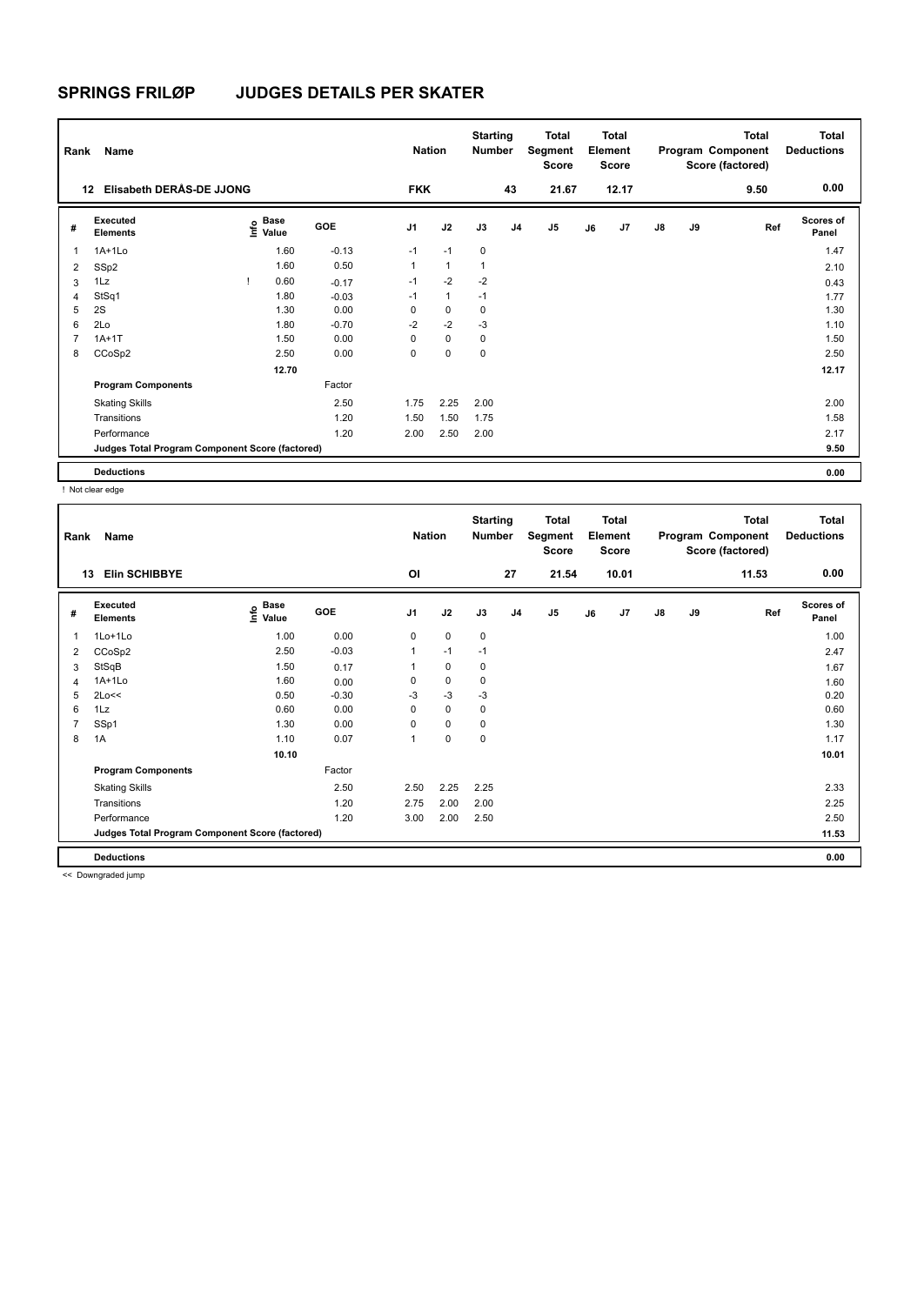| Rank           | Name                                            |                                             |            | <b>Nation</b>  |              | <b>Starting</b><br><b>Number</b> |                | Total<br>Segment<br><b>Score</b> |    | Total<br>Element<br><b>Score</b> |               |    | <b>Total</b><br>Program Component<br>Score (factored) | <b>Total</b><br><b>Deductions</b> |
|----------------|-------------------------------------------------|---------------------------------------------|------------|----------------|--------------|----------------------------------|----------------|----------------------------------|----|----------------------------------|---------------|----|-------------------------------------------------------|-----------------------------------|
|                | <b>Cornelia SÆTHER AAS</b><br>14                |                                             |            | <b>GKK</b>     |              |                                  | 33             | 20.95                            |    | 11.10                            |               |    | 11.35                                                 | 1.50                              |
| #              | Executed<br><b>Elements</b>                     | <b>Base</b><br>e <sup>Base</sup><br>⊆ Value | <b>GOE</b> | J <sub>1</sub> | J2           | J3                               | J <sub>4</sub> | J <sub>5</sub>                   | J6 | J <sub>7</sub>                   | $\mathsf{J}8$ | J9 | Ref                                                   | <b>Scores of</b><br>Panel         |
| 1              | $1A+1Lo$                                        | 1.60                                        | $-0.07$    | $-1$           | $\mathbf 0$  | 0                                |                |                                  |    |                                  |               |    |                                                       | 1.53                              |
| $\overline{2}$ | CSS <sub>p2</sub>                               | 2.30                                        | 0.50       | 1              | $\mathbf{1}$ | $\overline{1}$                   |                |                                  |    |                                  |               |    |                                                       | 2.80                              |
| 3              | 2T                                              | 1.30                                        | $-0.60$    | $-3$           | $-3$         | $-3$                             |                |                                  |    |                                  |               |    |                                                       | 0.70                              |
| 4              | 2S                                              | 1.30                                        | $-0.60$    | $-3$           | $-3$         | $-3$                             |                |                                  |    |                                  |               |    |                                                       | 0.70                              |
| 5              | 2Lo                                             | 1.80                                        | $-0.90$    | $-3$           | $-3$         | $-3$                             |                |                                  |    |                                  |               |    |                                                       | 0.90                              |
| 6              | CCoSpBV                                         | 1.50                                        | $-0.20$    | $-1$           | $\mathbf 0$  | $-1$                             |                |                                  |    |                                  |               |    |                                                       | 1.30                              |
| $\overline{7}$ | $1A+1Lo$                                        | 1.60                                        | 0.00       | 0              | $\mathbf 0$  | 0                                |                |                                  |    |                                  |               |    |                                                       | 1.60                              |
| 8              | StSqB                                           | 1.50                                        | 0.07       | $-1$           | 1            | $\mathbf 0$                      |                |                                  |    |                                  |               |    |                                                       | 1.57                              |
|                |                                                 | 12.90                                       |            |                |              |                                  |                |                                  |    |                                  |               |    |                                                       | 11.10                             |
|                | <b>Program Components</b>                       |                                             | Factor     |                |              |                                  |                |                                  |    |                                  |               |    |                                                       |                                   |
|                | <b>Skating Skills</b>                           |                                             | 2.50       | 2.25           | 2.25         | 2.75                             |                |                                  |    |                                  |               |    |                                                       | 2.42                              |
|                | Transitions                                     |                                             | 1.20       | 1.75           | 1.75         | 2.50                             |                |                                  |    |                                  |               |    |                                                       | 2.00                              |
|                | Performance                                     |                                             | 1.20       | 1.75           | 2.50         | 3.00                             |                |                                  |    |                                  |               |    |                                                       | 2.42                              |
|                | Judges Total Program Component Score (factored) |                                             |            |                |              |                                  |                |                                  |    |                                  |               |    |                                                       | 11.35                             |
|                | <b>Deductions</b>                               | Falls:                                      | $-1.50$    |                |              |                                  |                |                                  |    |                                  |               |    |                                                       | $-1.50$                           |

| Rank | Name                                            |                                  |            | <b>Nation</b>  |             | <b>Starting</b><br><b>Number</b> |    | Total<br>Segment<br><b>Score</b> |    | <b>Total</b><br>Element<br><b>Score</b> |               |    | <b>Total</b><br>Program Component<br>Score (factored) | <b>Total</b><br><b>Deductions</b> |
|------|-------------------------------------------------|----------------------------------|------------|----------------|-------------|----------------------------------|----|----------------------------------|----|-----------------------------------------|---------------|----|-------------------------------------------------------|-----------------------------------|
|      | <b>Maria-Vanessa KOYNAREVA</b><br>15            |                                  |            | LIL            |             |                                  | 31 | 20.56                            |    | 10.73                                   |               |    | 9.83                                                  | 0.00                              |
| #    | Executed<br><b>Elements</b>                     | <b>Base</b><br>e Base<br>E Value | <b>GOE</b> | J <sub>1</sub> | J2          | J3                               | J4 | J <sub>5</sub>                   | J6 | J7                                      | $\mathsf{J}8$ | J9 | Ref                                                   | <b>Scores of</b><br>Panel         |
| 1    | $2S+1T$                                         | 1.70                             | 0.00       | 0              | 0           | 0                                |    |                                  |    |                                         |               |    |                                                       | 1.70                              |
| 2    | 2T                                              | 1.30                             | $-0.60$    | $-3$           | $-3$        | $-3$                             |    |                                  |    |                                         |               |    |                                                       | 0.70                              |
| 3    | 2S                                              | 1.30                             | $-0.27$    | $-1$           | $-2$        | $-1$                             |    |                                  |    |                                         |               |    |                                                       | 1.03                              |
| 4    | $1A+1T$                                         | 1.50                             | $-0.13$    | $-1$           | 0           | $-1$                             |    |                                  |    |                                         |               |    |                                                       | 1.37                              |
| 5    | CoSp1                                           | 1.70                             | $-0.40$    | $-2$           | $\mathbf 0$ | $-2$                             |    |                                  |    |                                         |               |    |                                                       | 1.30                              |
| 6    | 1A                                              | 1.10                             | 0.00       | 0              | $\mathbf 0$ | $\mathbf 0$                      |    |                                  |    |                                         |               |    |                                                       | 1.10                              |
| 7    | StSq1                                           | 1.80                             | $-0.20$    | $-1$           | $\mathbf 0$ | $-1$                             |    |                                  |    |                                         |               |    |                                                       | 1.60                              |
| 8    | SSp2                                            | 1.60                             | 0.33       | 1              | 0           | $\mathbf{1}$                     |    |                                  |    |                                         |               |    |                                                       | 1.93                              |
|      |                                                 | 12.00                            |            |                |             |                                  |    |                                  |    |                                         |               |    |                                                       | 10.73                             |
|      | <b>Program Components</b>                       |                                  | Factor     |                |             |                                  |    |                                  |    |                                         |               |    |                                                       |                                   |
|      | <b>Skating Skills</b>                           |                                  | 2.50       | 2.00           | 2.00        | 2.50                             |    |                                  |    |                                         |               |    |                                                       | 2.17                              |
|      | Transitions                                     |                                  | 1.20       | 2.00           | 1.50        | 2.00                             |    |                                  |    |                                         |               |    |                                                       | 1.83                              |
|      | Performance                                     |                                  | 1.20       | 1.50           | 2.00        | 2.00                             |    |                                  |    |                                         |               |    |                                                       | 1.83                              |
|      | Judges Total Program Component Score (factored) |                                  |            |                |             |                                  |    |                                  |    |                                         |               |    |                                                       | 9.83                              |
|      |                                                 |                                  |            |                |             |                                  |    |                                  |    |                                         |               |    |                                                       |                                   |

**Deductions 0.00**

| Rank           | Name                                            |                                  |         | <b>Nation</b>  |             | <b>Starting</b><br><b>Number</b> |                | <b>Total</b><br>Segment<br><b>Score</b> |    | Total<br>Element<br>Score |               |    | <b>Total</b><br>Program Component<br>Score (factored) | <b>Total</b><br><b>Deductions</b> |
|----------------|-------------------------------------------------|----------------------------------|---------|----------------|-------------|----------------------------------|----------------|-----------------------------------------|----|---------------------------|---------------|----|-------------------------------------------------------|-----------------------------------|
|                | Ingvill HOFSØY HOLMSLET<br>16                   |                                  |         | <b>TSK</b>     |             |                                  | 42             | 20.10                                   |    | 9.87                      |               |    | 10.23                                                 | 0.00                              |
| #              | Executed<br><b>Elements</b>                     | <b>Base</b><br>e Base<br>⊆ Value | GOE     | J <sub>1</sub> | J2          | J3                               | J <sub>4</sub> | J5                                      | J6 | J7                        | $\mathsf{J}8$ | J9 | Ref                                                   | <b>Scores of</b><br>Panel         |
| $\mathbf{1}$   | 2S                                              | 1.30                             | $-0.47$ | $-2$           | $-2$        | $-3$                             |                |                                         |    |                           |               |    |                                                       | 0.83                              |
| $\overline{2}$ | 1A                                              | 1.10                             | 0.00    | 0              | $\mathbf 0$ | 0                                |                |                                         |    |                           |               |    |                                                       | 1.10                              |
| 3              | CCoSp1                                          | 2.00                             | $-0.20$ | $-1$           | $-1$        | 0                                |                |                                         |    |                           |               |    |                                                       | 1.80                              |
| $\overline{4}$ | StSqB                                           | 1.50                             | 0.00    | 0              | $\mathbf 0$ | $\mathbf 0$                      |                |                                         |    |                           |               |    |                                                       | 1.50                              |
| 5              | 1A                                              | 1.10                             | 0.00    | 0              | $\mathbf 0$ | 0                                |                |                                         |    |                           |               |    |                                                       | 1.10                              |
| 6              | $1F+1Lo$                                        | 1.00                             | $-0.03$ | 0              | $\mathbf 0$ | $-1$                             |                |                                         |    |                           |               |    |                                                       | 0.97                              |
| $\overline{7}$ | CSp1                                            | 1.40                             | 0.17    | 0              | $\mathbf 0$ | 1                                |                |                                         |    |                           |               |    |                                                       | 1.57                              |
| 8              | $1F+1Lo$                                        | 1.00                             | 0.00    | 0              | $\pmb{0}$   | 0                                |                |                                         |    |                           |               |    |                                                       | 1.00                              |
|                |                                                 | 10.40                            |         |                |             |                                  |                |                                         |    |                           |               |    |                                                       | 9.87                              |
|                | <b>Program Components</b>                       |                                  | Factor  |                |             |                                  |                |                                         |    |                           |               |    |                                                       |                                   |
|                | <b>Skating Skills</b>                           |                                  | 2.50    | 2.25           | 1.50        | 2.75                             |                |                                         |    |                           |               |    |                                                       | 2.17                              |
|                | Transitions                                     |                                  | 1.20    | 2.25           | 1.25        | 2.50                             |                |                                         |    |                           |               |    |                                                       | 2.00                              |
|                | Performance                                     |                                  | 1.20    | 2.50           | 1.25        | 2.25                             |                |                                         |    |                           |               |    |                                                       | 2.00                              |
|                | Judges Total Program Component Score (factored) |                                  |         |                |             |                                  |                |                                         |    |                           |               |    |                                                       | 10.23                             |
|                | <b>Deductions</b>                               |                                  |         |                |             |                                  |                |                                         |    |                           |               |    |                                                       | 0.00                              |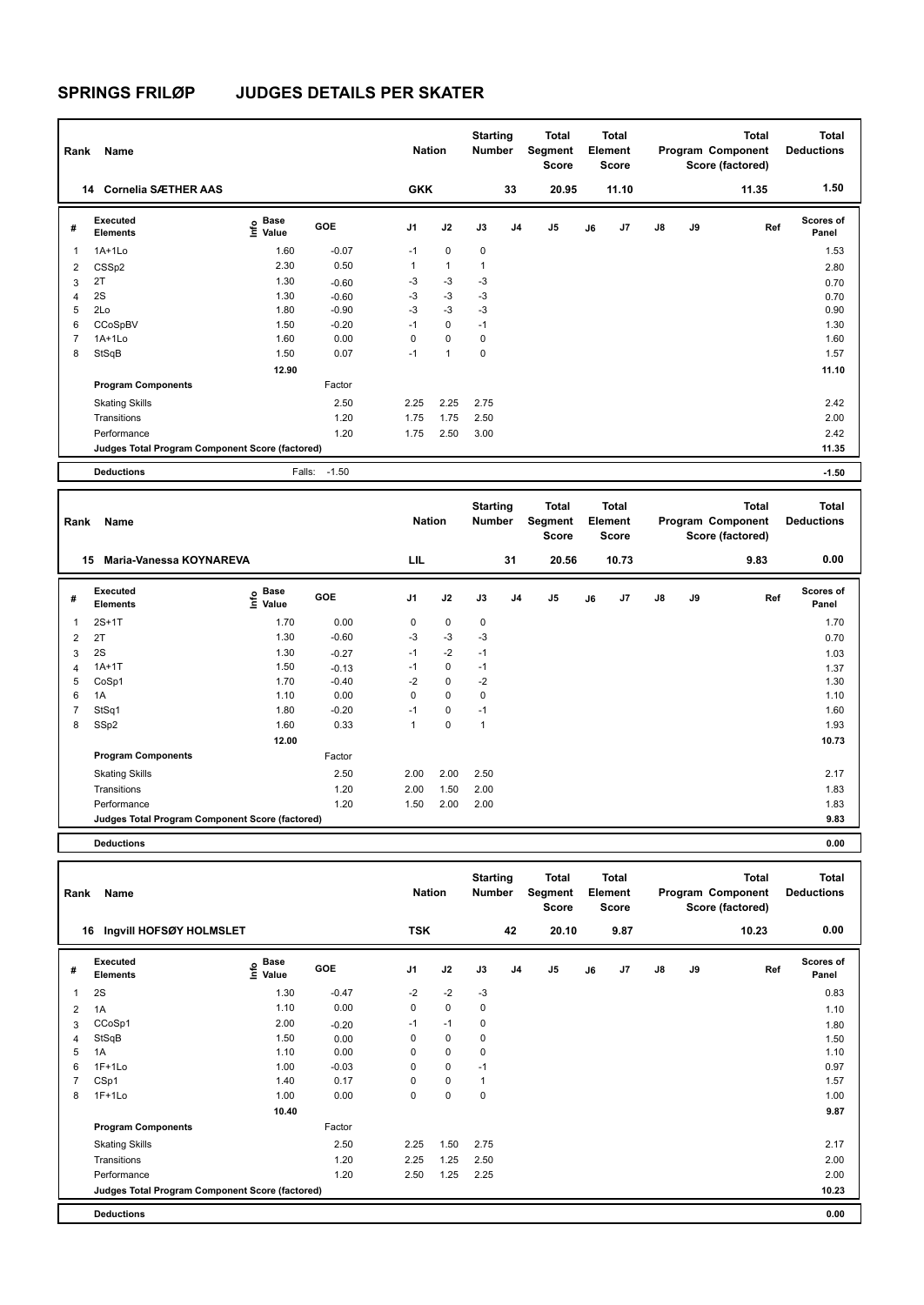| Rank           | Name                                            |                           |         | <b>Nation</b>  |                | <b>Starting</b><br><b>Number</b> |                | <b>Total</b><br>Segment<br>Score |    | <b>Total</b><br>Element<br><b>Score</b> |               |    | <b>Total</b><br>Program Component<br>Score (factored) | Total<br><b>Deductions</b> |
|----------------|-------------------------------------------------|---------------------------|---------|----------------|----------------|----------------------------------|----------------|----------------------------------|----|-----------------------------------------|---------------|----|-------------------------------------------------------|----------------------------|
| 17             | <b>Eirill Eikanger FULLU</b>                    |                           |         | OI             |                |                                  | 8              | 20.01                            |    | 8.96                                    |               |    | 12.05                                                 | 1.00                       |
| #              | Executed<br><b>Elements</b>                     | Base<br>e Base<br>⊆ Value | GOE     | J <sub>1</sub> | J2             | J3                               | J <sub>4</sub> | J <sub>5</sub>                   | J6 | J7                                      | $\mathsf{J}8$ | J9 | Ref                                                   | <b>Scores of</b><br>Panel  |
| 1              | $1A+1Lo$                                        | 1.60                      | 0.13    | 1              | $\overline{1}$ | $\mathbf 0$                      |                |                                  |    |                                         |               |    |                                                       | 1.73                       |
| 2              | StSq1                                           | 1.80                      | 0.00    | 0              | 0              | 0                                |                |                                  |    |                                         |               |    |                                                       | 1.80                       |
| 3              | 1Lo+1Lo                                         | 1.00                      | 0.00    | 0              | $\mathbf 0$    | 0                                |                |                                  |    |                                         |               |    |                                                       | 1.00                       |
| 4              | 1F                                              | 0.50                      | 0.13    | 1              | $\mathbf 0$    | 1                                |                |                                  |    |                                         |               |    |                                                       | 0.63                       |
| 5              | CSp1                                            | 1.40                      | 0.00    | 0              | $\mathbf 0$    | 0                                |                |                                  |    |                                         |               |    |                                                       | 1.40                       |
| 6              | 1A                                              | 1.10                      | $-0.60$ | $-3$           | $-3$           | $-3$                             |                |                                  |    |                                         |               |    |                                                       | 0.50                       |
| $\overline{7}$ | CCoSp1V                                         | 1.70                      | $-0.10$ | $-1$           | $\mathbf 0$    | $\mathbf 0$                      |                |                                  |    |                                         |               |    |                                                       | 1.60                       |
| 8              | 2S<                                             | 0.90                      | $-0.60$ | -3             | $-3$           | -3                               |                |                                  |    |                                         |               |    |                                                       | 0.30                       |
|                |                                                 | 10.00                     |         |                |                |                                  |                |                                  |    |                                         |               |    |                                                       | 8.96                       |
|                | <b>Program Components</b>                       |                           | Factor  |                |                |                                  |                |                                  |    |                                         |               |    |                                                       |                            |
|                | <b>Skating Skills</b>                           |                           | 2.50    | 2.50           | 2.50           | 2.25                             |                |                                  |    |                                         |               |    |                                                       | 2.42                       |
|                | Transitions                                     |                           | 1.20    | 2.25           | 2.25           | 2.50                             |                |                                  |    |                                         |               |    |                                                       | 2.33                       |
|                | Performance                                     |                           | 1.20    | 2.75           | 2.50           | 2.75                             |                |                                  |    |                                         |               |    |                                                       | 2.67                       |
|                | Judges Total Program Component Score (factored) |                           |         |                |                |                                  |                |                                  |    |                                         |               |    |                                                       | 12.05                      |
|                | <b>Deductions</b>                               | Falls:                    | $-1.00$ |                |                |                                  |                |                                  |    |                                         |               |    |                                                       | $-1.00$                    |

< Under-rotated jump

| Rank | Name                                            |                                  |         | <b>Nation</b>  |      | <b>Starting</b><br>Number |                | <b>Total</b><br>Segment<br>Score |    | <b>Total</b><br>Element<br><b>Score</b> |               |    | <b>Total</b><br>Program Component<br>Score (factored) | <b>Total</b><br><b>Deductions</b> |
|------|-------------------------------------------------|----------------------------------|---------|----------------|------|---------------------------|----------------|----------------------------------|----|-----------------------------------------|---------------|----|-------------------------------------------------------|-----------------------------------|
| 18   | <b>Live TOFTE</b>                               |                                  |         | <b>AKK</b>     |      |                           | 3              | 19.55                            |    | 10.17                                   |               |    | 9.88                                                  | 0.50                              |
| #    | Executed<br><b>Elements</b>                     | <b>Base</b><br>e Base<br>⊆ Value | GOE     | J <sub>1</sub> | J2   | J3                        | J <sub>4</sub> | J <sub>5</sub>                   | J6 | J7                                      | $\mathsf{J}8$ | J9 | Ref                                                   | <b>Scores of</b><br>Panel         |
| 1    | 1A                                              | 1.10                             | 0.00    | 0              | 0    | 0                         |                |                                  |    |                                         |               |    |                                                       | 1.10                              |
| 2    | 2S                                              | 1.30                             | 0.00    | 0              | 0    | 0                         |                |                                  |    |                                         |               |    |                                                       | 1.30                              |
| 3    | SSp2                                            | 1.60                             | 0.07    | 0              | $-1$ | 1                         |                |                                  |    |                                         |               |    |                                                       | 1.67                              |
| 4    | $1Lz + 2T <$                                    | 1.50                             | $-0.47$ | $-2$           | $-2$ | -3                        |                |                                  |    |                                         |               |    |                                                       | 1.03                              |
| 5    | 1A                                              | 1.10                             | 0.00    | 0              | 0    | 0                         |                |                                  |    |                                         |               |    |                                                       | 1.10                              |
| 6    | StSqB                                           | 1.50                             | $-0.70$ | $-2$           | $-2$ | $-3$                      |                |                                  |    |                                         |               |    |                                                       | 0.80                              |
|      | $1F+1Lo$                                        | 1.00                             | 0.00    | 0              | 0    | 0                         |                |                                  |    |                                         |               |    |                                                       | 1.00                              |
| 8    | CCoSp1                                          | 2.00                             | 0.17    | $\mathbf{1}$   | 0    | 0                         |                |                                  |    |                                         |               |    |                                                       | 2.17                              |
|      |                                                 | 11.10                            |         |                |      |                           |                |                                  |    |                                         |               |    |                                                       | 10.17                             |
|      | <b>Program Components</b>                       |                                  | Factor  |                |      |                           |                |                                  |    |                                         |               |    |                                                       |                                   |
|      | <b>Skating Skills</b>                           |                                  | 2.50    | 1.75           | 1.75 | 2.00                      |                |                                  |    |                                         |               |    |                                                       | 1.83                              |
|      | Transitions                                     |                                  | 1.20    | 1.75           | 2.25 | 2.00                      |                |                                  |    |                                         |               |    |                                                       | 2.00                              |
|      | Performance                                     |                                  | 1.20    | 2.25           | 2.50 | 2.50                      |                |                                  |    |                                         |               |    |                                                       | 2.42                              |
|      | Judges Total Program Component Score (factored) |                                  |         |                |      |                           |                |                                  |    |                                         |               |    |                                                       | 9.88                              |
|      | <b>Deductions</b>                               | Falls:                           | $-0.50$ |                |      |                           |                |                                  |    |                                         |               |    |                                                       | $-0.50$                           |
|      | .                                               |                                  |         |                |      |                           |                |                                  |    |                                         |               |    |                                                       |                                   |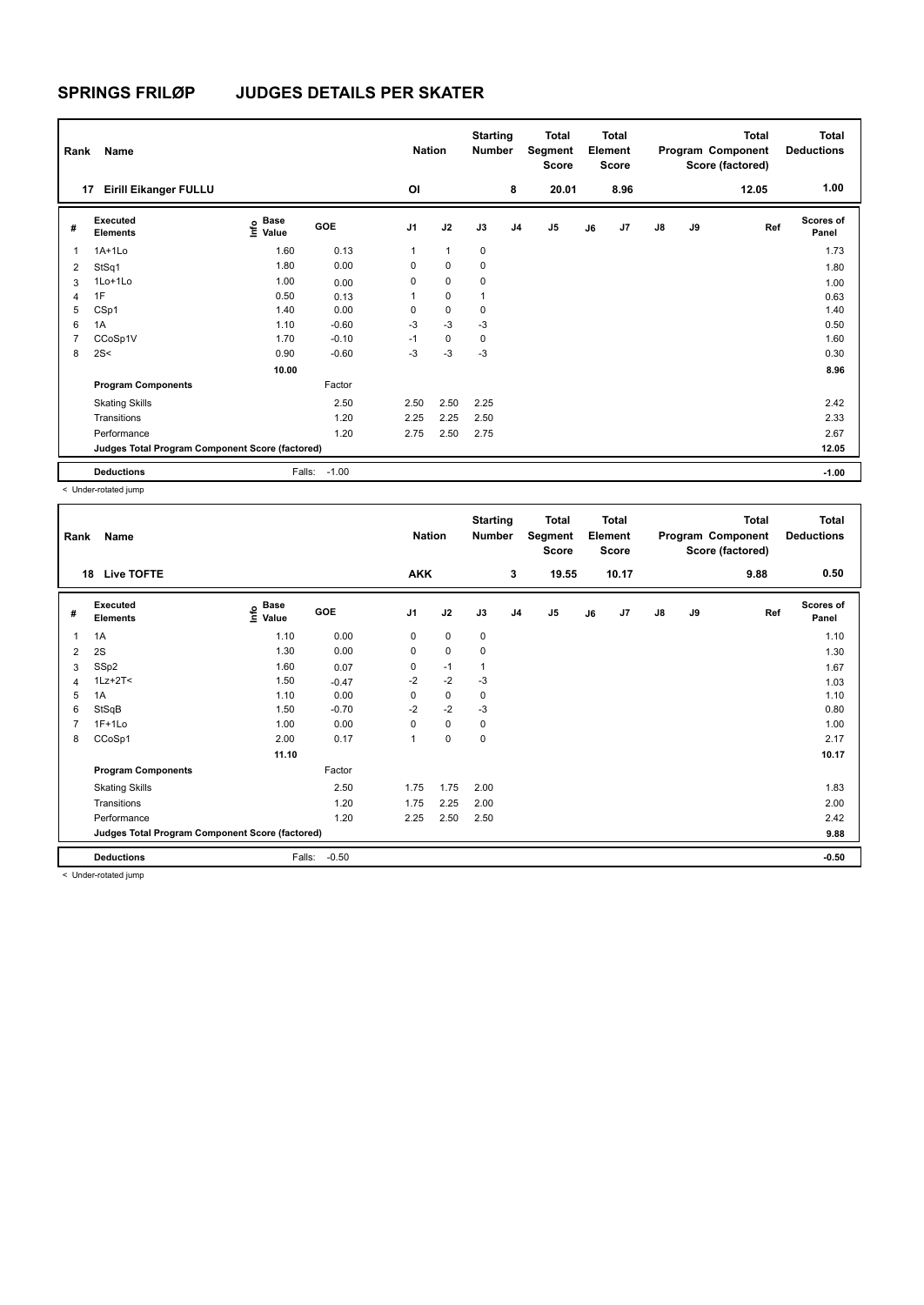| Rank           | Name                                            |                           |         | <b>Nation</b>  |             | <b>Starting</b><br><b>Number</b> |                | Total<br>Segment<br><b>Score</b> |    | Total<br>Element<br><b>Score</b> |               |    | <b>Total</b><br>Program Component<br>Score (factored) | <b>Total</b><br><b>Deductions</b> |
|----------------|-------------------------------------------------|---------------------------|---------|----------------|-------------|----------------------------------|----------------|----------------------------------|----|----------------------------------|---------------|----|-------------------------------------------------------|-----------------------------------|
|                | Ida OS<br>19                                    |                           |         | <b>SKK</b>     |             |                                  | 16             | 19.00                            |    | 8.70                             |               |    | 10.80                                                 | 0.50                              |
| #              | Executed<br><b>Elements</b>                     | Base<br>e Base<br>⊆ Value | GOE     | J <sub>1</sub> | J2          | J3                               | J <sub>4</sub> | $\mathsf{J}5$                    | J6 | J7                               | $\mathsf{J}8$ | J9 | Ref                                                   | <b>Scores of</b><br>Panel         |
| 1              | 1A                                              | 1.10                      | 0.00    | 0              | $\mathbf 0$ | $\mathbf 0$                      |                |                                  |    |                                  |               |    |                                                       | 1.10                              |
| $\overline{2}$ | $1A+1T$                                         | 1.50                      | 0.00    | $\mathbf 0$    | $\mathbf 0$ | $\mathbf 0$                      |                |                                  |    |                                  |               |    |                                                       | 1.50                              |
| 3              | CCoSpBV                                         | 1.50                      | $-0.30$ | $-1$           | $-1$        | $-1$                             |                |                                  |    |                                  |               |    |                                                       | 1.20                              |
| 4              | 1F                                              | 0.50                      | 0.00    | 0              | $\mathbf 0$ | $\mathbf 0$                      |                |                                  |    |                                  |               |    |                                                       | 0.50                              |
| 5              | 2S                                              | 1.30                      | $-0.60$ | -3             | $-3$        | $-3$                             |                |                                  |    |                                  |               |    |                                                       | 0.70                              |
| 6              | StSq1                                           | 1.80                      | 0.00    | 0              | $\mathbf 0$ | $\mathbf 0$                      |                |                                  |    |                                  |               |    |                                                       | 1.80                              |
| 7              | 1Lz                                             | 0.60                      | 0.00    | 0              | $\mathbf 0$ | $\mathbf 0$                      |                |                                  |    |                                  |               |    |                                                       | 0.60                              |
| 8              | CSp1                                            | 1.40                      | $-0.10$ | 0              | 0           | $-1$                             |                |                                  |    |                                  |               |    |                                                       | 1.30                              |
|                |                                                 | 9.70                      |         |                |             |                                  |                |                                  |    |                                  |               |    |                                                       | 8.70                              |
|                | <b>Program Components</b>                       |                           | Factor  |                |             |                                  |                |                                  |    |                                  |               |    |                                                       |                                   |
|                | <b>Skating Skills</b>                           |                           | 2.50    | 2.25           | 2.25        | 1.75                             |                |                                  |    |                                  |               |    |                                                       | 2.08                              |
|                | Transitions                                     |                           | 1.20    | 2.75           | 2.75        | 2.00                             |                |                                  |    |                                  |               |    |                                                       | 2.50                              |
|                | Performance                                     |                           | 1.20    | 2.50           | 2.25        | 1.75                             |                |                                  |    |                                  |               |    |                                                       | 2.17                              |
|                | Judges Total Program Component Score (factored) |                           |         |                |             |                                  |                |                                  |    |                                  |               |    |                                                       | 10.80                             |
|                | <b>Deductions</b>                               | Falls:                    | $-0.50$ |                |             |                                  |                |                                  |    |                                  |               |    |                                                       | $-0.50$                           |

| Rank           | Name                                            |                              |         | <b>Nation</b>  |              | <b>Starting</b><br><b>Number</b> |                | Total<br>Segment<br><b>Score</b> |    | <b>Total</b><br>Element<br><b>Score</b> |               |    | <b>Total</b><br>Program Component<br>Score (factored) | <b>Total</b><br><b>Deductions</b> |
|----------------|-------------------------------------------------|------------------------------|---------|----------------|--------------|----------------------------------|----------------|----------------------------------|----|-----------------------------------------|---------------|----|-------------------------------------------------------|-----------------------------------|
|                | Anna UTSKOT<br>20                               |                              |         | <b>BKK</b>     |              |                                  | 44             | 18.92                            |    | 9.47                                    |               |    | 11.45                                                 | 2.00                              |
| #              | Executed<br><b>Elements</b>                     | <b>Base</b><br>lnfo<br>Value | GOE     | J <sub>1</sub> | J2           | J3                               | J <sub>4</sub> | J <sub>5</sub>                   | J6 | J <sub>7</sub>                          | $\mathsf{J}8$ | J9 | Ref                                                   | <b>Scores of</b><br>Panel         |
| 1              | 2Lo                                             | 1.80                         | $-0.90$ | $-3$           | $-3$         | $-3$                             |                |                                  |    |                                         |               |    |                                                       | 0.90                              |
| 2              | 2S                                              | 1.30                         | $-0.60$ | $-3$           | $-3$         | $-3$                             |                |                                  |    |                                         |               |    |                                                       | 0.70                              |
| 3              | $1A+1T$                                         | 1.50                         | 0.00    | 0              | $\mathbf 0$  | $\mathbf 0$                      |                |                                  |    |                                         |               |    |                                                       | 1.50                              |
| $\overline{4}$ | CCoSp1V                                         | 1.70                         | $-0.03$ | $-1$           | $-1$         | $\mathbf{1}$                     |                |                                  |    |                                         |               |    |                                                       | 1.67                              |
| 5              | 2S                                              | 1.30                         | $-0.60$ | $-3$           | $-3$         | $-3$                             |                |                                  |    |                                         |               |    |                                                       | 0.70                              |
| 6              | 1A                                              | 1.10                         | $-0.60$ | $-3$           | $-3$         | $-3$                             |                |                                  |    |                                         |               |    |                                                       | 0.50                              |
| $\overline{7}$ | SSp1                                            | 1.30                         | 0.33    | 0              | $\mathbf{1}$ | $\mathbf{1}$                     |                |                                  |    |                                         |               |    |                                                       | 1.63                              |
| 8              | StSq1                                           | 1.80                         | 0.07    | $-1$           | 1            | $\mathbf 0$                      |                |                                  |    |                                         |               |    |                                                       | 1.87                              |
|                |                                                 | 11.80                        |         |                |              |                                  |                |                                  |    |                                         |               |    |                                                       | 9.47                              |
|                | <b>Program Components</b>                       |                              | Factor  |                |              |                                  |                |                                  |    |                                         |               |    |                                                       |                                   |
|                | <b>Skating Skills</b>                           |                              | 2.50    | 2.25           | 2.75         | 2.50                             |                |                                  |    |                                         |               |    |                                                       | 2.50                              |
|                | Transitions                                     |                              | 1.20    | 2.00           | 2.00         | 2.75                             |                |                                  |    |                                         |               |    |                                                       | 2.25                              |
|                | Performance                                     |                              | 1.20    | 1.50           | 2.25         | 2.50                             |                |                                  |    |                                         |               |    |                                                       | 2.08                              |
|                | Judges Total Program Component Score (factored) |                              |         |                |              |                                  |                |                                  |    |                                         |               |    |                                                       | 11.45                             |
|                | <b>Deductions</b>                               | Falls:                       | $-2.00$ |                |              |                                  |                |                                  |    |                                         |               |    |                                                       | $-2.00$                           |

| Rank           | Name                                            |                                      |            | <b>Nation</b>  |             | <b>Starting</b><br><b>Number</b> |              | Total<br>Segment<br><b>Score</b> |    | <b>Total</b><br>Element<br><b>Score</b> |               |    | Total<br>Program Component<br>Score (factored) | <b>Total</b><br><b>Deductions</b> |
|----------------|-------------------------------------------------|--------------------------------------|------------|----------------|-------------|----------------------------------|--------------|----------------------------------|----|-----------------------------------------|---------------|----|------------------------------------------------|-----------------------------------|
| 21             | <b>Kristina ERIKSEN</b>                         |                                      |            | HIL            |             |                                  | $\mathbf{2}$ | 18.69                            |    | 10.21                                   |               |    | 8.98                                           | 0.50                              |
| #              | Executed<br><b>Elements</b>                     | Base<br>e <sup>Base</sup><br>⊆ Value | <b>GOE</b> | J <sub>1</sub> | J2          | J3                               | J4           | J <sub>5</sub>                   | J6 | J7                                      | $\mathsf{J}8$ | J9 | Ref                                            | <b>Scores of</b><br>Panel         |
| $\overline{1}$ | 2F+SEQ+1Lo*                                     | 1.52                                 | $-0.80$    | $-3$           | $-2$        | $-3$                             |              |                                  |    |                                         |               |    |                                                | 0.72                              |
| $\overline{2}$ | SSpB                                            | 1.10                                 | 0.17       | 1              | 0           | 0                                |              |                                  |    |                                         |               |    |                                                | 1.27                              |
| 3              | StSq2                                           | 2.60                                 | $-0.17$    | 1              | $\mathbf 0$ | $-2$                             |              |                                  |    |                                         |               |    |                                                | 2.43                              |
| 4              | $1A+2T$                                         | 2.40                                 | $-0.27$    | $-1$           | $-1$        | $-2$                             |              |                                  |    |                                         |               |    |                                                | 2.13                              |
| 5              | 2Lo<                                            | 1.30                                 | $-0.90$    | $-3$           | $-3$        | $-3$                             |              |                                  |    |                                         |               |    |                                                | 0.40                              |
| 6              | 2T                                              | 1.30                                 | $-0.47$    | $-2$           | $-2$        | $-3$                             |              |                                  |    |                                         |               |    |                                                | 0.83                              |
| $\overline{7}$ | 2S                                              | 1.30                                 | $-0.07$    | $-1$           | $\mathbf 0$ | 0                                |              |                                  |    |                                         |               |    |                                                | 1.23                              |
| 8              | CCoSpB                                          | 1.70                                 | $-0.50$    | $-2$           | $-1$        | $-2$                             |              |                                  |    |                                         |               |    |                                                | 1.20                              |
|                |                                                 | 13.22                                |            |                |             |                                  |              |                                  |    |                                         |               |    |                                                | 10.21                             |
|                | <b>Program Components</b>                       |                                      | Factor     |                |             |                                  |              |                                  |    |                                         |               |    |                                                |                                   |
|                | <b>Skating Skills</b>                           |                                      | 2.50       | 2.00           | 2.00        | 1.50                             |              |                                  |    |                                         |               |    |                                                | 1.83                              |
|                | Transitions                                     |                                      | 1.20       | 2.00           | 2.00        | 1.75                             |              |                                  |    |                                         |               |    |                                                | 1.92                              |
|                | Performance                                     |                                      | 1.20       | 1.75           | 2.25        | 1.25                             |              |                                  |    |                                         |               |    |                                                | 1.75                              |
|                | Judges Total Program Component Score (factored) |                                      |            |                |             |                                  |              |                                  |    |                                         |               |    |                                                | 8.98                              |
|                | <b>Deductions</b>                               | Falls:                               | $-0.50$    |                |             |                                  |              |                                  |    |                                         |               |    |                                                | $-0.50$                           |

< Under-rotated jump \* Invalid element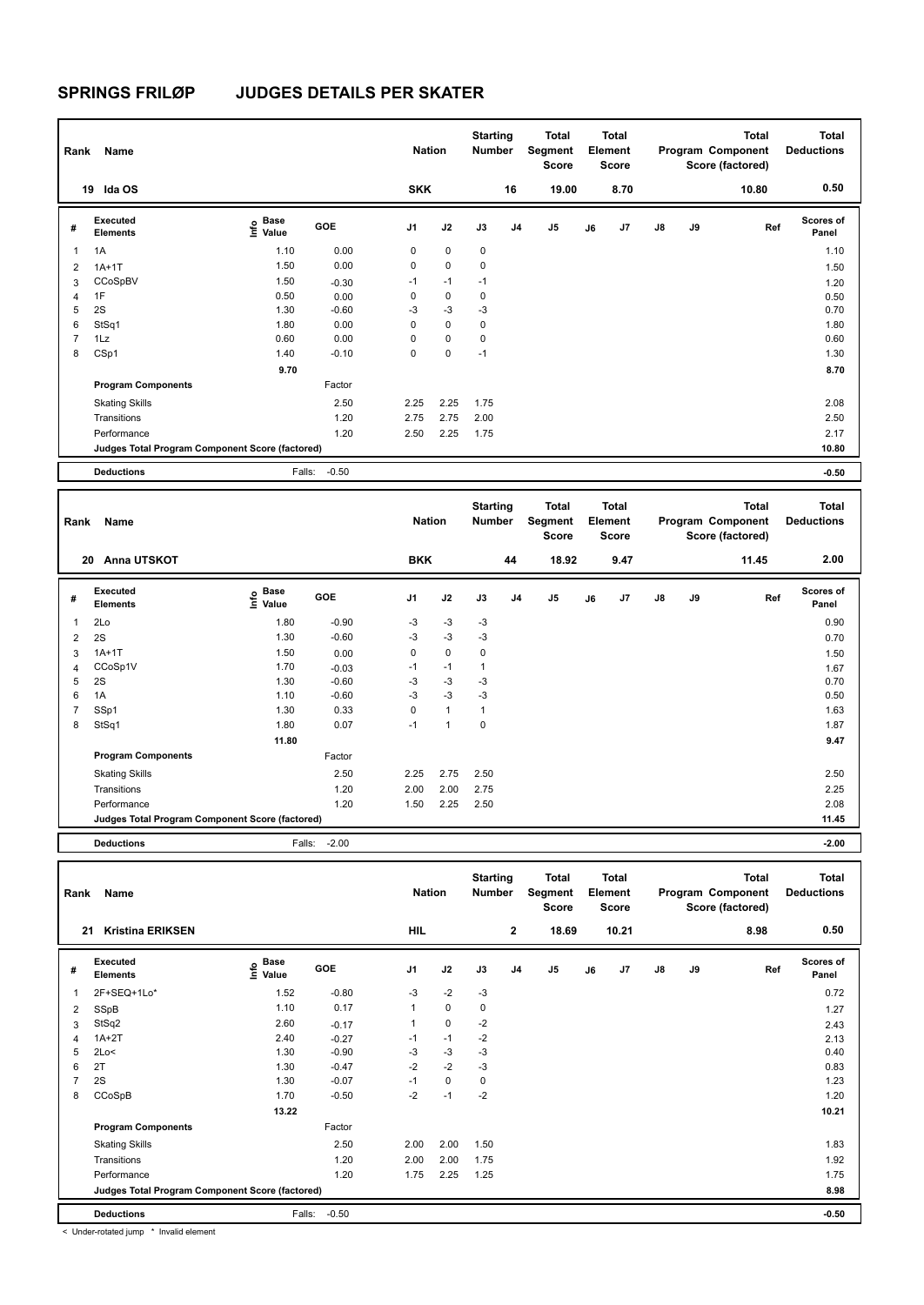| Rank           | Name<br>22 Solveig LILLE                        |                                  |         | <b>Nation</b><br><b>AKK</b> |             | <b>Starting</b><br><b>Number</b> | 46             | <b>Total</b><br>Segment<br>Score<br>18.00 |    | <b>Total</b><br>Element<br><b>Score</b><br>8.17 |               |    | <b>Total</b><br>Program Component<br>Score (factored)<br>10.33 | <b>Total</b><br><b>Deductions</b><br>0.50 |
|----------------|-------------------------------------------------|----------------------------------|---------|-----------------------------|-------------|----------------------------------|----------------|-------------------------------------------|----|-------------------------------------------------|---------------|----|----------------------------------------------------------------|-------------------------------------------|
|                |                                                 |                                  |         |                             |             |                                  |                |                                           |    |                                                 |               |    |                                                                |                                           |
| #              | Executed<br><b>Elements</b>                     | <b>Base</b><br>e Base<br>⊆ Value | GOE     | J <sub>1</sub>              | J2          | J3                               | J <sub>4</sub> | J <sub>5</sub>                            | J6 | J7                                              | $\mathsf{J}8$ | J9 | Ref                                                            | <b>Scores of</b><br>Panel                 |
| 1              | $1A+1T$                                         | 1.50                             | 0.00    | $\mathbf 0$                 | $\mathbf 0$ | $\mathbf 0$                      |                |                                           |    |                                                 |               |    |                                                                | 1.50                                      |
| $\overline{2}$ | 1S<<                                            | 0.00                             | 0.00    | ٠                           |             | $\overline{\phantom{a}}$         |                |                                           |    |                                                 |               |    |                                                                | 0.00                                      |
| 3              | 1F                                              | 0.50                             | 0.00    | 0                           | $\mathbf 0$ | 0                                |                |                                           |    |                                                 |               |    |                                                                | 0.50                                      |
| 4              | CoSp1V                                          | 1.30                             | $-0.90$ | $-3$                        | $-3$        | $-3$                             |                |                                           |    |                                                 |               |    |                                                                | 0.40                                      |
| 5              | 1Lz+1Lo                                         | 1.10                             | 0.00    | $\Omega$                    | $\Omega$    | 0                                |                |                                           |    |                                                 |               |    |                                                                | 1.10                                      |
| 6              | StSq1                                           | 1.80                             | 0.00    | 0                           | $\mathbf 0$ | 0                                |                |                                           |    |                                                 |               |    |                                                                | 1.80                                      |
| $\overline{7}$ | 1A                                              | 1.10                             | $-0.33$ | $-2$                        | $\mathbf 0$ | $-3$                             |                |                                           |    |                                                 |               |    |                                                                | 0.77                                      |
| 8              | SSp2                                            | 1.60                             | 0.50    | 1                           | 1           | $\overline{1}$                   |                |                                           |    |                                                 |               |    |                                                                | 2.10                                      |
|                |                                                 | 8.90                             |         |                             |             |                                  |                |                                           |    |                                                 |               |    |                                                                | 8.17                                      |
|                | <b>Program Components</b>                       |                                  | Factor  |                             |             |                                  |                |                                           |    |                                                 |               |    |                                                                |                                           |
|                | <b>Skating Skills</b>                           |                                  | 2.50    | 2.25                        | 2.25        | 2.25                             |                |                                           |    |                                                 |               |    |                                                                | 2.25                                      |
|                | Transitions                                     |                                  | 1.20    | 2.25                        | 2.00        | 2.00                             |                |                                           |    |                                                 |               |    |                                                                | 2.08                                      |
|                | Performance                                     |                                  | 1.20    | 1.75                        | 2.00        | 1.75                             |                |                                           |    |                                                 |               |    |                                                                | 1.83                                      |
|                | Judges Total Program Component Score (factored) |                                  |         |                             |             |                                  |                |                                           |    |                                                 |               |    |                                                                | 10.33                                     |
|                | <b>Deductions</b>                               | Falls:                           | $-0.50$ |                             |             |                                  |                |                                           |    |                                                 |               |    |                                                                | $-0.50$                                   |

<< Downgraded jump

| Rank           | <b>Name</b>                                     |                                  |            | <b>Nation</b>  |             | <b>Starting</b><br><b>Number</b> |                | <b>Total</b><br>Segment<br><b>Score</b> |    | <b>Total</b><br>Element<br><b>Score</b> |               |    | <b>Total</b><br>Program Component<br>Score (factored) | <b>Total</b><br><b>Deductions</b> |
|----------------|-------------------------------------------------|----------------------------------|------------|----------------|-------------|----------------------------------|----------------|-----------------------------------------|----|-----------------------------------------|---------------|----|-------------------------------------------------------|-----------------------------------|
|                | Kaja ANDERSEN<br>23                             |                                  |            | <b>FKK</b>     |             |                                  | 11             | 17.90                                   |    | 7.87                                    |               |    | 10.53                                                 | 0.50                              |
| #              | Executed<br><b>Elements</b>                     | <b>Base</b><br>e Base<br>⊆ Value | <b>GOE</b> | J <sub>1</sub> | J2          | J3                               | J <sub>4</sub> | J <sub>5</sub>                          | J6 | J7                                      | $\mathsf{J}8$ | J9 | Ref                                                   | <b>Scores of</b><br>Panel         |
| 1              | 1Lz                                             | 0.60                             | 0.13       | 1              | $\mathbf 0$ | $\mathbf{1}$                     |                |                                         |    |                                         |               |    |                                                       | 0.73                              |
| 2              | CCoSp1V                                         | 1.70                             | $-0.30$    | $-1$           | $-1$        | $-1$                             |                |                                         |    |                                         |               |    |                                                       | 1.40                              |
| 3              | 1A                                              | 1.10                             | 0.00       | 0              | 0           | 0                                |                |                                         |    |                                         |               |    |                                                       | 1.10                              |
| 4              | StSq1                                           | 1.80                             | $-0.10$    | $-1$           | 0           | $\mathbf 0$                      |                |                                         |    |                                         |               |    |                                                       | 1.70                              |
| 5              | 2S<                                             | 0.90                             | $-0.53$    | $-3$           | $-2$        | $-3$                             |                |                                         |    |                                         |               |    |                                                       | 0.37                              |
| 6              | $1A+1Lo$                                        | 1.60                             | $-0.13$    | $-1$           | $-1$        | $\mathbf 0$                      |                |                                         |    |                                         |               |    |                                                       | 1.47                              |
| $\overline{7}$ | 2S<<                                            | 0.40                             | $-0.30$    | $-3$           | $-3$        | $-3$                             |                |                                         |    |                                         |               |    |                                                       | 0.10                              |
| 8              | SSp1                                            | 1.30                             | $-0.30$    | $-1$           | $-1$        | $-1$                             |                |                                         |    |                                         |               |    |                                                       | 1.00                              |
| 9              | $USp*$                                          | 0.00                             | 0.00       | ٠              |             | $\overline{\phantom{a}}$         |                |                                         |    |                                         |               |    |                                                       | 0.00                              |
|                |                                                 | 9.40                             |            |                |             |                                  |                |                                         |    |                                         |               |    |                                                       | 7.87                              |
|                | <b>Program Components</b>                       |                                  | Factor     |                |             |                                  |                |                                         |    |                                         |               |    |                                                       |                                   |
|                | <b>Skating Skills</b>                           |                                  | 2.50       | 2.00           | 2.25        | 2.25                             |                |                                         |    |                                         |               |    |                                                       | 2.17                              |
|                | Transitions                                     |                                  | 1.20       | 1.75           | 1.75        | 2.25                             |                |                                         |    |                                         |               |    |                                                       | 1.92                              |
|                | Performance                                     |                                  | 1.20       | 2.25           | 2.25        | 2.50                             |                |                                         |    |                                         |               |    |                                                       | 2.33                              |
|                | Judges Total Program Component Score (factored) |                                  |            |                |             |                                  |                |                                         |    |                                         |               |    |                                                       | 10.53                             |
|                | <b>Deductions</b>                               | Falls:                           | $-0.50$    |                |             |                                  |                |                                         |    |                                         |               |    |                                                       | $-0.50$                           |

< Under-rotated jump << Downgraded jump \* Invalid element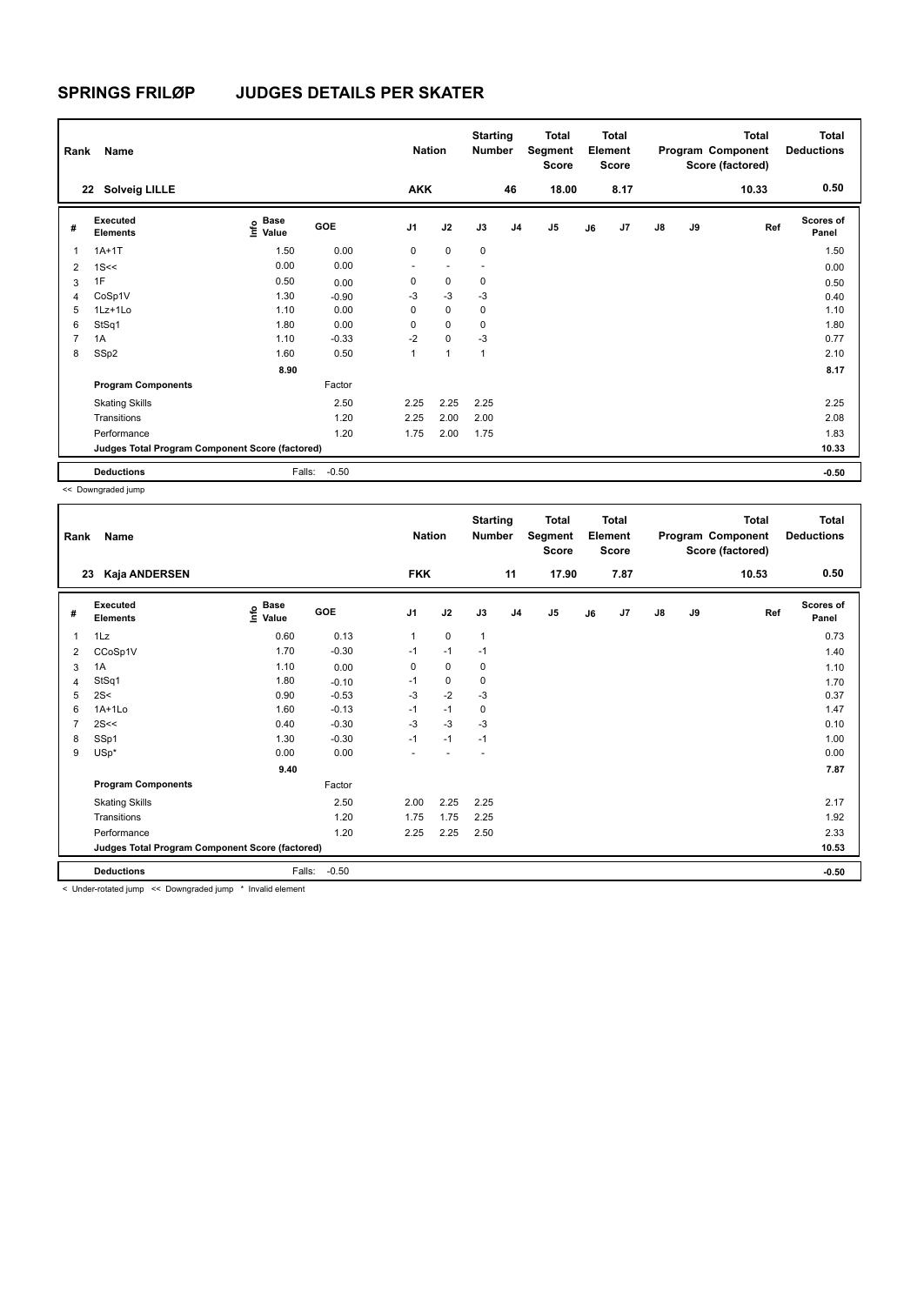| Rank           | Name                                            |                                  |         | <b>Nation</b>  |                          | <b>Starting</b><br><b>Number</b> |                | <b>Total</b><br>Segment<br><b>Score</b> |    | <b>Total</b><br>Element<br><b>Score</b> |               |    | <b>Total</b><br>Program Component<br>Score (factored) | Total<br><b>Deductions</b> |
|----------------|-------------------------------------------------|----------------------------------|---------|----------------|--------------------------|----------------------------------|----------------|-----------------------------------------|----|-----------------------------------------|---------------|----|-------------------------------------------------------|----------------------------|
| 24             | Zoë VAN DER MARK                                |                                  |         | <b>BKK</b>     |                          |                                  | 9              | 17.80                                   |    | 6.37                                    |               |    | 11.93                                                 | 0.50                       |
| #              | Executed<br><b>Elements</b>                     | <b>Base</b><br>e Base<br>E Value | GOE     | J <sub>1</sub> | J2                       | J3                               | J <sub>4</sub> | J <sub>5</sub>                          | J6 | J7                                      | $\mathsf{J}8$ | J9 | Ref                                                   | <b>Scores of</b><br>Panel  |
| 1              | 1A                                              | 1.10                             | $-0.20$ | $-1$           | $-1$                     | $-1$                             |                |                                         |    |                                         |               |    |                                                       | 0.90                       |
| $\overline{2}$ | 1Lz+1Lo                                         | 1.10                             | 0.07    | 0              | $\mathbf 0$              | $\mathbf{1}$                     |                |                                         |    |                                         |               |    |                                                       | 1.17                       |
| 3              | CCoSp1                                          | 2.00                             | 0.00    | 0              | $\mathbf 0$              | 0                                |                |                                         |    |                                         |               |    |                                                       | 2.00                       |
| 4              | 2S<                                             | 0.90                             | $-0.60$ | $-3$           | $-3$                     | $-3$                             |                |                                         |    |                                         |               |    |                                                       | 0.30                       |
| 5              | SSp                                             | 0.00                             | 0.00    | $\sim$         | $\overline{\phantom{a}}$ | $\overline{\phantom{a}}$         |                |                                         |    |                                         |               |    |                                                       | 0.00                       |
| 6              | 1A                                              | 1.10                             | $-0.07$ | $-1$           | $\Omega$                 | $\mathbf 0$                      |                |                                         |    |                                         |               |    |                                                       | 1.03                       |
| $\overline{7}$ | $1F+1Lo$                                        | 1.00                             | $-0.03$ | $\Omega$       | $\mathbf 0$              | $-1$                             |                |                                         |    |                                         |               |    |                                                       | 0.97                       |
| 8              | StSq                                            | 0.00                             | 0.00    |                |                          | ٠                                |                |                                         |    |                                         |               |    |                                                       | 0.00                       |
|                |                                                 | 7.20                             |         |                |                          |                                  |                |                                         |    |                                         |               |    |                                                       | 6.37                       |
|                | <b>Program Components</b>                       |                                  | Factor  |                |                          |                                  |                |                                         |    |                                         |               |    |                                                       |                            |
|                | <b>Skating Skills</b>                           |                                  | 2.50    | 2.50           | 2.25                     | 2.00                             |                |                                         |    |                                         |               |    |                                                       | 2.25                       |
|                | Transitions                                     |                                  | 1.20    | 2.50           | 2.25                     | 2.50                             |                |                                         |    |                                         |               |    |                                                       | 2.42                       |
|                | Performance                                     |                                  | 1.20    | 3.00           | 2.75                     | 2.75                             |                |                                         |    |                                         |               |    |                                                       | 2.83                       |
|                | Judges Total Program Component Score (factored) |                                  |         |                |                          |                                  |                |                                         |    |                                         |               |    |                                                       | 11.93                      |
|                | <b>Deductions</b>                               | Falls:                           | $-0.50$ |                |                          |                                  |                |                                         |    |                                         |               |    |                                                       | $-0.50$                    |

< Under-rotated jump

| Rank           | Name                                            |                                    |         | <b>Nation</b>  |             | <b>Starting</b><br>Number |                | <b>Total</b><br>Segment<br><b>Score</b> |    | <b>Total</b><br>Element<br><b>Score</b> |               |    | <b>Total</b><br>Program Component<br>Score (factored) | <b>Total</b><br><b>Deductions</b> |
|----------------|-------------------------------------------------|------------------------------------|---------|----------------|-------------|---------------------------|----------------|-----------------------------------------|----|-----------------------------------------|---------------|----|-------------------------------------------------------|-----------------------------------|
| 25             | <b>Kathinka DALE</b>                            |                                    |         | LIL            |             |                           | 36             | 17.40                                   |    | 8.20                                    |               |    | 9.70                                                  | 0.50                              |
| #              | <b>Executed</b><br><b>Elements</b>              | <b>Base</b><br>$\frac{6}{5}$ Value | GOE     | J <sub>1</sub> | J2          | J3                        | J <sub>4</sub> | $\mathsf{J}5$                           | J6 | J7                                      | $\mathsf{J}8$ | J9 | Ref                                                   | <b>Scores of</b><br>Panel         |
| 1              | 1A                                              | 1.10                               | 0.00    | 0              | $\mathbf 0$ | 0                         |                |                                         |    |                                         |               |    |                                                       | 1.10                              |
| 2              | StSq1                                           | 1.80                               | 0.00    | 0              | 0           | 0                         |                |                                         |    |                                         |               |    |                                                       | 1.80                              |
| 3              | 2S<<                                            | 0.40                               | $-0.23$ | $-2$           | $-2$        | $-3$                      |                |                                         |    |                                         |               |    |                                                       | 0.17                              |
| 4              | 2Lo<<                                           | 0.50                               | $-0.30$ | $-3$           | $-3$        | -3                        |                |                                         |    |                                         |               |    |                                                       | 0.20                              |
| 5              | 2Lo<+1T                                         | 1.70                               | $-0.70$ | $-2$           | $-2$        | -3                        |                |                                         |    |                                         |               |    |                                                       | 1.00                              |
| 6              | CCoSpBV                                         | 1.50                               | 0.17    | 0              | 0           | $\mathbf{1}$              |                |                                         |    |                                         |               |    |                                                       | 1.67                              |
| $\overline{7}$ | 2S<                                             | 0.90                               | $-0.47$ | $-2$           | $-2$        | $-3$                      |                |                                         |    |                                         |               |    |                                                       | 0.43                              |
| 8              | SSp2                                            | 1.60                               | 0.23    | $\mathbf{1}$   | $-1$        | $\mathbf{1}$              |                |                                         |    |                                         |               |    |                                                       | 1.83                              |
|                |                                                 | 9.50                               |         |                |             |                           |                |                                         |    |                                         |               |    |                                                       | 8.20                              |
|                | <b>Program Components</b>                       |                                    | Factor  |                |             |                           |                |                                         |    |                                         |               |    |                                                       |                                   |
|                | <b>Skating Skills</b>                           |                                    | 2.50    | 2.25           | 1.25        | 2.50                      |                |                                         |    |                                         |               |    |                                                       | 2.00                              |
|                | Transitions                                     |                                    | 1.20    | 2.25           | 1.25        | 2.25                      |                |                                         |    |                                         |               |    |                                                       | 1.92                              |
|                | Performance                                     |                                    | 1.20    | 2.25           | 1.50        | 2.25                      |                |                                         |    |                                         |               |    |                                                       | 2.00                              |
|                | Judges Total Program Component Score (factored) |                                    |         |                |             |                           |                |                                         |    |                                         |               |    |                                                       | 9.70                              |
|                | <b>Deductions</b>                               | Falls:                             | $-0.50$ |                |             |                           |                |                                         |    |                                         |               |    |                                                       | $-0.50$                           |

< Under-rotated jump << Downgraded jump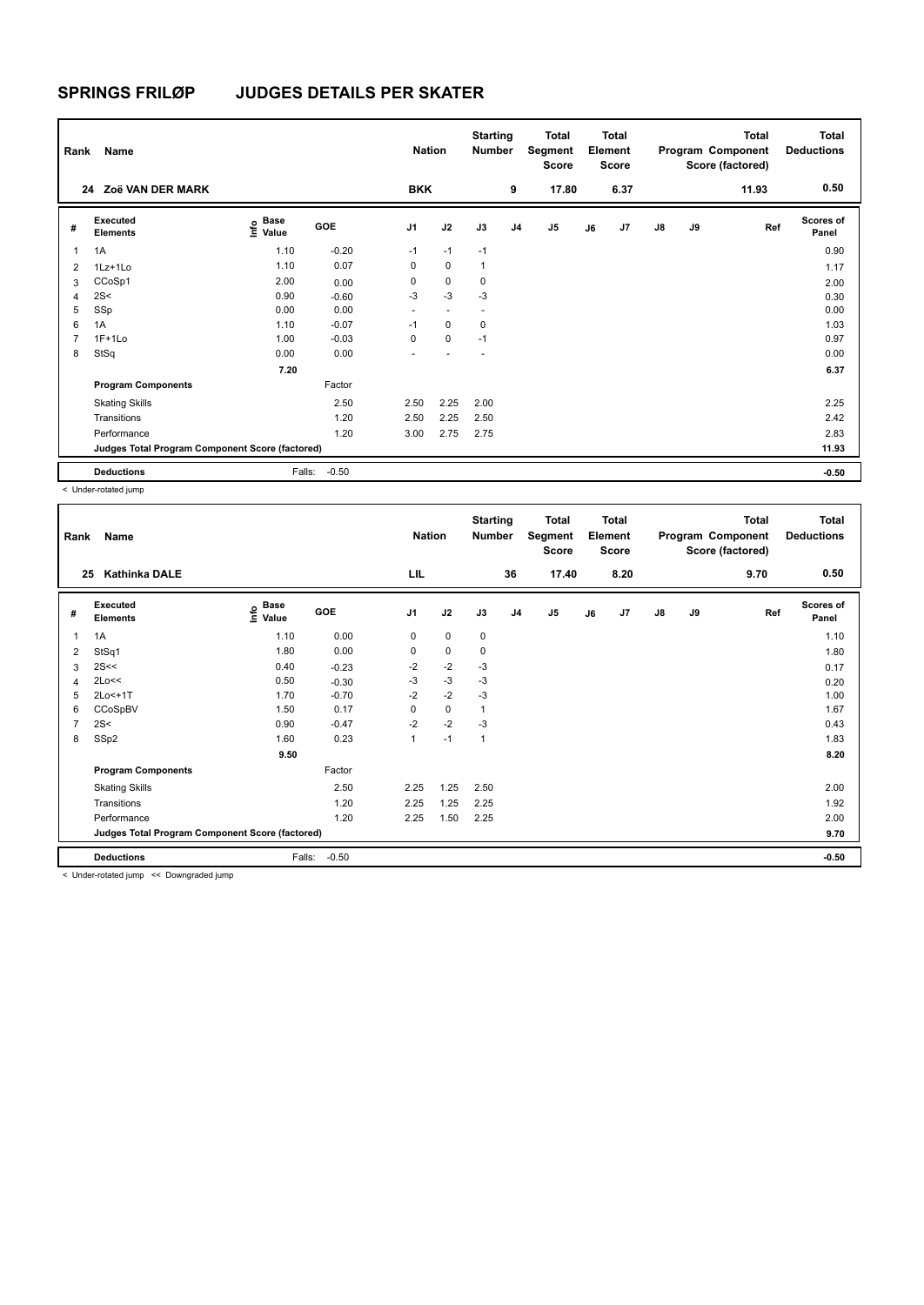| Rank           | Name                                            |                                             |         | <b>Nation</b>  |             | <b>Starting</b><br><b>Number</b> |                | <b>Total</b><br>Segment<br><b>Score</b> |    | Total<br>Element<br><b>Score</b> |               |    | <b>Total</b><br>Program Component<br>Score (factored) | <b>Total</b><br><b>Deductions</b> |
|----------------|-------------------------------------------------|---------------------------------------------|---------|----------------|-------------|----------------------------------|----------------|-----------------------------------------|----|----------------------------------|---------------|----|-------------------------------------------------------|-----------------------------------|
|                | <b>Vilde TOMTER</b><br>26                       |                                             |         | <b>GKK</b>     |             |                                  | 41             | 17.18                                   |    | 9.10                             |               |    | 8.58                                                  | 0.50                              |
| #              | Executed<br><b>Elements</b>                     | <b>Base</b><br>e <sup>Base</sup><br>⊆ Value | GOE     | J <sub>1</sub> | J2          | J3                               | J <sub>4</sub> | J <sub>5</sub>                          | J6 | J7                               | $\mathsf{J}8$ | J9 | Ref                                                   | <b>Scores of</b><br>Panel         |
| 1              | $1A+1Lo$                                        | 1.60                                        | $-0.13$ | $-1$           | $-1$        | $\mathbf 0$                      |                |                                         |    |                                  |               |    |                                                       | 1.47                              |
| 2              | 2S                                              | 1.30                                        | $-0.47$ | $-2$           | $-2$        | $-3$                             |                |                                         |    |                                  |               |    |                                                       | 0.83                              |
| 3              | 1F                                              | 0.50                                        | 0.00    | 0              | $\mathbf 0$ | $\mathbf 0$                      |                |                                         |    |                                  |               |    |                                                       | 0.50                              |
| $\overline{4}$ | CCoSp1                                          | 2.00                                        | $-0.20$ | $-1$           | $-1$        | 0                                |                |                                         |    |                                  |               |    |                                                       | 1.80                              |
| 5              | 2S                                              | 1.30                                        | $-0.60$ | $-3$           | $-3$        | $-3$                             |                |                                         |    |                                  |               |    |                                                       | 0.70                              |
| 6              | 1A                                              | 1.10                                        | 0.00    | 0              | $\mathbf 0$ | 0                                |                |                                         |    |                                  |               |    |                                                       | 1.10                              |
| $\overline{7}$ | SSp1                                            | 1.30                                        | $-0.10$ | $-1$           | $\mathbf 0$ | 0                                |                |                                         |    |                                  |               |    |                                                       | 1.20                              |
| 8              | StSqB                                           | 1.50                                        | 0.00    | 0              | $\mathbf 0$ | $\mathbf 0$                      |                |                                         |    |                                  |               |    |                                                       | 1.50                              |
|                |                                                 | 10.60                                       |         |                |             |                                  |                |                                         |    |                                  |               |    |                                                       | 9.10                              |
|                | <b>Program Components</b>                       |                                             | Factor  |                |             |                                  |                |                                         |    |                                  |               |    |                                                       |                                   |
|                | <b>Skating Skills</b>                           |                                             | 2.50    | 1.75           | 1.25        | 2.25                             |                |                                         |    |                                  |               |    |                                                       | 1.75                              |
|                | Transitions                                     |                                             | 1.20    | 1.50           | 1.25        | 2.00                             |                |                                         |    |                                  |               |    |                                                       | 1.58                              |
|                | Performance                                     |                                             | 1.20    | 1.75           | 1.50        | 2.50                             |                |                                         |    |                                  |               |    |                                                       | 1.92                              |
|                | Judges Total Program Component Score (factored) |                                             |         |                |             |                                  |                |                                         |    |                                  |               |    |                                                       | 8.58                              |
|                | <b>Deductions</b>                               | Falls:                                      | $-0.50$ |                |             |                                  |                |                                         |    |                                  |               |    |                                                       | $-0.50$                           |

| Rank           | Name                                            |                           |         | <b>Nation</b>  |              | <b>Starting</b><br><b>Number</b> |    | Total<br>Segment<br>Score |    | <b>Total</b><br>Element<br>Score |               |    | <b>Total</b><br>Program Component<br>Score (factored) | <b>Total</b><br><b>Deductions</b> |
|----------------|-------------------------------------------------|---------------------------|---------|----------------|--------------|----------------------------------|----|---------------------------|----|----------------------------------|---------------|----|-------------------------------------------------------|-----------------------------------|
| 27             | <b>Linnea Marie JØRGENSEN</b>                   |                           |         | <b>TIN</b>     |              |                                  | 40 | 17.12                     |    | 8.44                             |               |    | 8.68                                                  | 0.00                              |
| #              | Executed<br><b>Elements</b>                     | Base<br>e Base<br>E Value | GOE     | J <sub>1</sub> | J2           | J3                               | J4 | J <sub>5</sub>            | J6 | J <sub>7</sub>                   | $\mathsf{J}8$ | J9 | Ref                                                   | <b>Scores of</b><br>Panel         |
| 1              | 1F                                              | 0.50                      | 0.07    | 0              | $\mathbf{1}$ | 0                                |    |                           |    |                                  |               |    |                                                       | 0.57                              |
| 2              | $1A+1T$                                         | 1.50                      | $-0.07$ | 0              | 0            | $-1$                             |    |                           |    |                                  |               |    |                                                       | 1.43                              |
| 3              | SSp1                                            | 1.30                      | 0.00    | 0              | $\mathbf 0$  | 0                                |    |                           |    |                                  |               |    |                                                       | 1.30                              |
| 4              | $1F+1Lo$                                        | 1.00                      | 0.00    | 0              | 0            | 0                                |    |                           |    |                                  |               |    |                                                       | 1.00                              |
| 5              | 1A                                              | 1.10                      | $-0.13$ | $-1$           | 0            | $-1$                             |    |                           |    |                                  |               |    |                                                       | 0.97                              |
| 6              | CCoSpBV                                         | 1.50                      | $-0.20$ | $-1$           | 0            | $-1$                             |    |                           |    |                                  |               |    |                                                       | 1.30                              |
| $\overline{7}$ | StSqB                                           | 1.50                      | $-0.20$ | $-1$           | 0            | $-1$                             |    |                           |    |                                  |               |    |                                                       | 1.30                              |
| 8              | 1Lz                                             | 0.60                      | $-0.03$ | $-1$           | 0            | 0                                |    |                           |    |                                  |               |    |                                                       | 0.57                              |
|                |                                                 | 9.00                      |         |                |              |                                  |    |                           |    |                                  |               |    |                                                       | 8.44                              |
|                | <b>Program Components</b>                       |                           | Factor  |                |              |                                  |    |                           |    |                                  |               |    |                                                       |                                   |
|                | <b>Skating Skills</b>                           |                           | 2.50    | 1.75           | 2.00         | 1.25                             |    |                           |    |                                  |               |    |                                                       | 1.67                              |
|                | Transitions                                     |                           | 1.20    | 1.75           | 1.50         | 1.50                             |    |                           |    |                                  |               |    |                                                       | 1.58                              |
|                | Performance                                     |                           | 1.20    | 2.50           | 2.25         | 1.75                             |    |                           |    |                                  |               |    |                                                       | 2.17                              |
|                | Judges Total Program Component Score (factored) |                           |         |                |              |                                  |    |                           |    |                                  |               |    |                                                       | 8.68                              |
|                |                                                 |                           |         |                |              |                                  |    |                           |    |                                  |               |    |                                                       |                                   |

**Deductions 0.00**

| Rank           | Name                                            |                                    |            | <b>Nation</b>  |                | <b>Starting</b><br><b>Number</b> |                | <b>Total</b><br>Segment<br>Score |    | <b>Total</b><br>Element<br><b>Score</b> |    |    | Total<br>Program Component<br>Score (factored) | <b>Total</b><br><b>Deductions</b> |
|----------------|-------------------------------------------------|------------------------------------|------------|----------------|----------------|----------------------------------|----------------|----------------------------------|----|-----------------------------------------|----|----|------------------------------------------------|-----------------------------------|
| 28             | <b>Emilie Glein SØRENSEN</b>                    |                                    |            | <b>AKK</b>     |                |                                  | 14             | 16.71                            |    | 8.13                                    |    |    | 8.58                                           | 0.00                              |
| #              | Executed<br><b>Elements</b>                     | <b>Base</b><br>$\frac{6}{5}$ Value | <b>GOE</b> | J <sub>1</sub> | J2             | J3                               | J <sub>4</sub> | J <sub>5</sub>                   | J6 | J7                                      | J8 | J9 | Ref                                            | <b>Scores of</b><br>Panel         |
|                | $2S+1T$                                         | 1.70                               | $-0.47$    | $-2$           | $-2$           | $-3$                             |                |                                  |    |                                         |    |    |                                                | 1.23                              |
| 2              | $1A+1Lo$                                        | 1.60                               | $-0.13$    | $-1$           | $-1$           | 0                                |                |                                  |    |                                         |    |    |                                                | 1.47                              |
| 3              | 1Lo                                             | 0.50                               | 0.00       | 0              | $\mathbf 0$    | 0                                |                |                                  |    |                                         |    |    |                                                | 0.50                              |
| 4              | CCoSp1                                          | 2.00                               | 0.00       | 0              | $\mathbf 0$    | 0                                |                |                                  |    |                                         |    |    |                                                | 2.00                              |
| 5              | 2S<                                             | 0.90                               | $-0.27$    | $-1$           | $-2$           | $-1$                             |                |                                  |    |                                         |    |    |                                                | 0.63                              |
| 6              | StSqB                                           | 1.50                               | $-0.30$    | 0              | $-1$           | $-2$                             |                |                                  |    |                                         |    |    |                                                | 1.20                              |
| $\overline{7}$ | A                                               | 0.00                               | 0.00       | ٠              | $\overline{a}$ |                                  |                |                                  |    |                                         |    |    |                                                | 0.00                              |
| 8              | LSp1                                            | 1.50                               | $-0.40$    | $-2$           | $-1$           | $-1$                             |                |                                  |    |                                         |    |    |                                                | 1.10                              |
|                |                                                 | 9.70                               |            |                |                |                                  |                |                                  |    |                                         |    |    |                                                | 8.13                              |
|                | <b>Program Components</b>                       |                                    | Factor     |                |                |                                  |                |                                  |    |                                         |    |    |                                                |                                   |
|                | <b>Skating Skills</b>                           |                                    | 2.50       | 2.00           | 1.50           | 1.75                             |                |                                  |    |                                         |    |    |                                                | 1.75                              |
|                | Transitions                                     |                                    | 1.20       | 1.50           | 1.50           | 1.75                             |                |                                  |    |                                         |    |    |                                                | 1.58                              |
|                | Performance                                     |                                    | 1.20       | 2.00           | 2.25           | 1.50                             |                |                                  |    |                                         |    |    |                                                | 1.92                              |
|                | Judges Total Program Component Score (factored) |                                    |            |                |                |                                  |                |                                  |    |                                         |    |    |                                                | 8.58                              |
|                | <b>Deductions</b>                               |                                    |            |                |                |                                  |                |                                  |    |                                         |    |    |                                                | 0.00                              |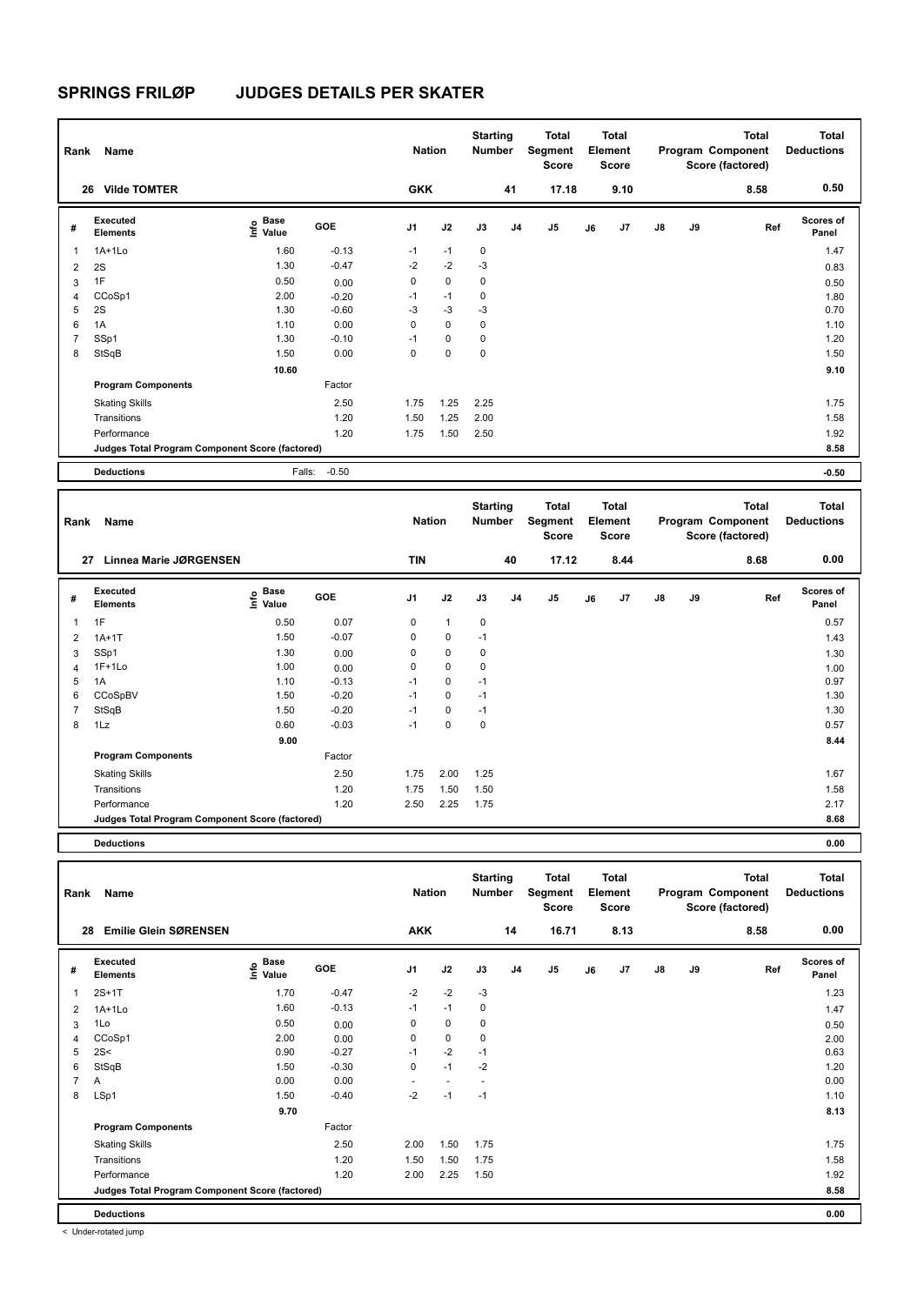| Rank           | Name                                            |                                  |         | <b>Nation</b>  |                | <b>Starting</b><br><b>Number</b> |                | <b>Total</b><br>Segment<br>Score |    | <b>Total</b><br>Element<br><b>Score</b> |               |    | <b>Total</b><br>Program Component<br>Score (factored) | <b>Total</b><br><b>Deductions</b> |
|----------------|-------------------------------------------------|----------------------------------|---------|----------------|----------------|----------------------------------|----------------|----------------------------------|----|-----------------------------------------|---------------|----|-------------------------------------------------------|-----------------------------------|
| 29             | Viktoria Iselin NORUM                           |                                  |         | OI             |                |                                  | 20             | 16.70                            |    | 6.67                                    |               |    | 11.03                                                 | 1.00                              |
| #              | Executed<br><b>Elements</b>                     | <b>Base</b><br>e Base<br>⊆ Value | GOE     | J <sub>1</sub> | J2             | J3                               | J <sub>4</sub> | J <sub>5</sub>                   | J6 | J7                                      | $\mathsf{J}8$ | J9 | Ref                                                   | <b>Scores of</b><br>Panel         |
| 1              | 1A<<                                            | 0.00                             | 0.00    | ٠              | $\overline{a}$ | $\overline{\phantom{a}}$         |                |                                  |    |                                         |               |    |                                                       | 0.00                              |
| $\overline{2}$ | 2S<<                                            | 0.40                             | $-0.30$ | $-3$           | $-3$           | $-3$                             |                |                                  |    |                                         |               |    |                                                       | 0.10                              |
| 3              | CCoSp1                                          | 2.00                             | $-0.20$ | $-1$           | $-1$           | 0                                |                |                                  |    |                                         |               |    |                                                       | 1.80                              |
| 4              | $1F+1Lo$                                        | 1.00                             | 0.00    | 0              | $\mathbf 0$    | 0                                |                |                                  |    |                                         |               |    |                                                       | 1.00                              |
| 5              | $1A+1Lo$                                        | 1.60                             | $-0.07$ | $-1$           | $\Omega$       | 0                                |                |                                  |    |                                         |               |    |                                                       | 1.53                              |
| 6              | StSq                                            | 0.00                             | 0.00    | ۰              |                | $\overline{\phantom{a}}$         |                |                                  |    |                                         |               |    |                                                       | 0.00                              |
| $\overline{7}$ | 1Lz                                             | 0.60                             | $-0.03$ | $-1$           | $\mathbf 0$    | 0                                |                |                                  |    |                                         |               |    |                                                       | 0.57                              |
| 8              | SSp2                                            | 1.60                             | 0.07    | $-1$           | $\mathbf 0$    | 1                                |                |                                  |    |                                         |               |    |                                                       | 1.67                              |
|                |                                                 | 7.20                             |         |                |                |                                  |                |                                  |    |                                         |               |    |                                                       | 6.67                              |
|                | <b>Program Components</b>                       |                                  | Factor  |                |                |                                  |                |                                  |    |                                         |               |    |                                                       |                                   |
|                | <b>Skating Skills</b>                           |                                  | 2.50    | 2.25           | 2.25           | 2.25                             |                |                                  |    |                                         |               |    |                                                       | 2.25                              |
|                | Transitions                                     |                                  | 1.20    | 2.00           | 2.25           | 2.50                             |                |                                  |    |                                         |               |    |                                                       | 2.25                              |
|                | Performance                                     |                                  | 1.20    | 2.00           | 2.25           | 2.50                             |                |                                  |    |                                         |               |    |                                                       | 2.25                              |
|                | Judges Total Program Component Score (factored) |                                  |         |                |                |                                  |                |                                  |    |                                         |               |    |                                                       | 11.03                             |
|                | <b>Deductions</b>                               | Falls:                           | $-1.00$ |                |                |                                  |                |                                  |    |                                         |               |    |                                                       | $-1.00$                           |

<< Downgraded jump

| Rank | Name                                            |                                           |         | <b>Nation</b>  |             | <b>Starting</b><br>Number |                | Total<br>Segment<br><b>Score</b> |    | <b>Total</b><br>Element<br><b>Score</b> |               |    | <b>Total</b><br>Program Component<br>Score (factored) | <b>Total</b><br><b>Deductions</b> |
|------|-------------------------------------------------|-------------------------------------------|---------|----------------|-------------|---------------------------|----------------|----------------------------------|----|-----------------------------------------|---------------|----|-------------------------------------------------------|-----------------------------------|
| 30   | <b>Ulla Emilie FOSSUM</b>                       |                                           |         | <b>AKK</b>     |             |                           | 17             | 16.58                            |    | 8.30                                    |               |    | 8.78                                                  | 0.50                              |
| #    | Executed<br><b>Elements</b>                     | $\frac{e}{E}$ Base<br>$\frac{E}{E}$ Value | GOE     | J <sub>1</sub> | J2          | J3                        | J <sub>4</sub> | J <sub>5</sub>                   | J6 | J7                                      | $\mathsf{J}8$ | J9 | Ref                                                   | <b>Scores of</b><br>Panel         |
| 1    | $1A+1T$                                         | 1.50                                      | $-0.13$ | $-2$           | $\mathbf 0$ | 0                         |                |                                  |    |                                         |               |    |                                                       | 1.37                              |
| 2    | 1A                                              | 1.10                                      | 0.00    | 0              | 0           | 0                         |                |                                  |    |                                         |               |    |                                                       | 1.10                              |
| 3    | 1Lz+1Lo                                         | 1.10                                      | 0.00    | 0              | $\mathbf 0$ | 0                         |                |                                  |    |                                         |               |    |                                                       | 1.10                              |
| 4    | SSpB                                            | 1.10                                      | $-0.30$ | $-1$           | $-1$        | $-1$                      |                |                                  |    |                                         |               |    |                                                       | 0.80                              |
| 5    | 2S<                                             | 0.90                                      | $-0.60$ | $-3$           | $-3$        | -3                        |                |                                  |    |                                         |               |    |                                                       | 0.30                              |
| 6    | 2T <                                            | 0.90                                      | $-0.47$ | $-2$           | $-2$        | -3                        |                |                                  |    |                                         |               |    |                                                       | 0.43                              |
| 7    | StSqB                                           | 1.50                                      | $-0.10$ | 0              | 0           | $-1$                      |                |                                  |    |                                         |               |    |                                                       | 1.40                              |
| 8    | CCoSp1                                          | 2.00                                      | $-0.20$ | $-1$           | $-1$        | 0                         |                |                                  |    |                                         |               |    |                                                       | 1.80                              |
|      |                                                 | 10.10                                     |         |                |             |                           |                |                                  |    |                                         |               |    |                                                       | 8.30                              |
|      | <b>Program Components</b>                       |                                           | Factor  |                |             |                           |                |                                  |    |                                         |               |    |                                                       |                                   |
|      | <b>Skating Skills</b>                           |                                           | 2.50    | 1.75           | 1.75        | 1.75                      |                |                                  |    |                                         |               |    |                                                       | 1.75                              |
|      | Transitions                                     |                                           | 1.20    | 1.50           | 1.75        | 2.00                      |                |                                  |    |                                         |               |    |                                                       | 1.75                              |
|      | Performance                                     |                                           | 1.20    | 2.00           | 2.25        | 1.50                      |                |                                  |    |                                         |               |    |                                                       | 1.92                              |
|      | Judges Total Program Component Score (factored) |                                           |         |                |             |                           |                |                                  |    |                                         |               |    |                                                       | 8.78                              |
|      | <b>Deductions</b>                               | Falls:                                    | $-0.50$ |                |             |                           |                |                                  |    |                                         |               |    |                                                       | $-0.50$                           |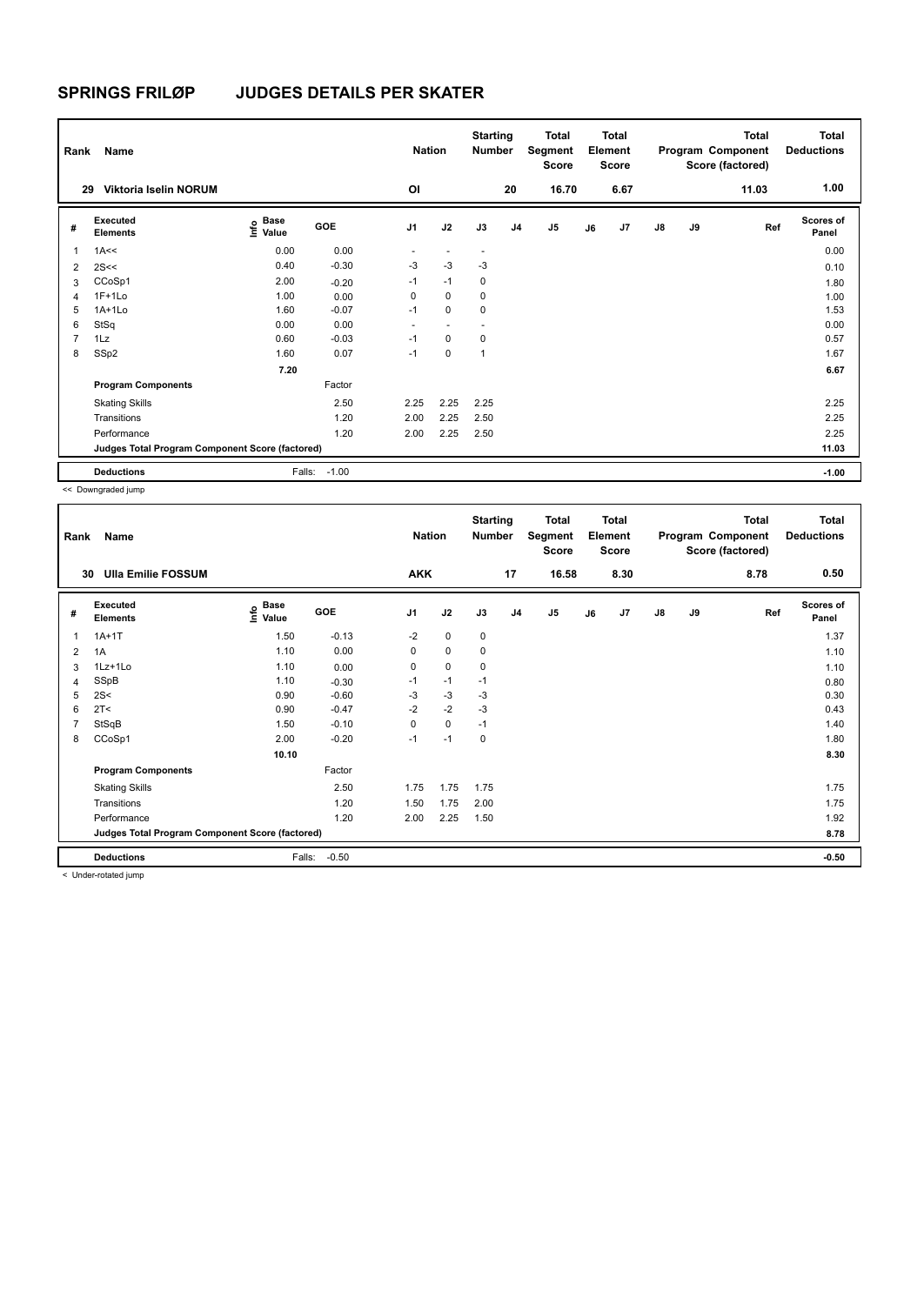| Rank           | Name                                            |                                  |         | <b>Nation</b> |             | <b>Starting</b><br><b>Number</b> |                | Total<br>Segment<br><b>Score</b> |    | <b>Total</b><br>Element<br><b>Score</b> |    |    | <b>Total</b><br>Program Component<br>Score (factored) | <b>Total</b><br><b>Deductions</b> |
|----------------|-------------------------------------------------|----------------------------------|---------|---------------|-------------|----------------------------------|----------------|----------------------------------|----|-----------------------------------------|----|----|-------------------------------------------------------|-----------------------------------|
|                | <b>Iris RADDUM</b><br>31                        |                                  |         | <b>BKK</b>    |             |                                  | 12             | 15.98                            |    | 7.90                                    |    |    | 8.58                                                  | 0.50                              |
| #              | Executed<br><b>Elements</b>                     | <b>Base</b><br>e Base<br>⊆ Value | GOE     | J1            | J2          | J3                               | J <sub>4</sub> | J <sub>5</sub>                   | J6 | J7                                      | J8 | J9 | Ref                                                   | Scores of<br>Panel                |
| 1              | SSp2                                            | 1.60                             | 0.00    | 0             | $\mathbf 0$ | $\mathbf 0$                      |                |                                  |    |                                         |    |    |                                                       | 1.60                              |
| $\overline{2}$ | $1A+1T$                                         | 1.50                             | 0.00    | 0             | 0           | 0                                |                |                                  |    |                                         |    |    |                                                       | 1.50                              |
| 3              | 2S                                              | 1.30                             | $-0.60$ | $-3$          | $-3$        | $-3$                             |                |                                  |    |                                         |    |    |                                                       | 0.70                              |
| 4              | 1A                                              | 1.10                             | $-0.13$ | $-1$          | 0           | $-1$                             |                |                                  |    |                                         |    |    |                                                       | 0.97                              |
| 5              | 2S                                              | 1.30                             | $-0.27$ | $-1$          | $-1$        | $-2$                             |                |                                  |    |                                         |    |    |                                                       | 1.03                              |
| 6              | CoSp                                            | 0.00                             | 0.00    |               |             |                                  |                |                                  |    |                                         |    |    |                                                       | 0.00                              |
| $\overline{7}$ | StSqB                                           | 1.50                             | $-0.40$ | $-2$          | $\mathbf 0$ | $-2$                             |                |                                  |    |                                         |    |    |                                                       | 1.10                              |
| 8              | $1F+1Lo$                                        | 1.00                             | 0.00    | $\mathbf 0$   | $\mathbf 0$ | 0                                |                |                                  |    |                                         |    |    |                                                       | 1.00                              |
|                |                                                 | 9.30                             |         |               |             |                                  |                |                                  |    |                                         |    |    |                                                       | 7.90                              |
|                | <b>Program Components</b>                       |                                  | Factor  |               |             |                                  |                |                                  |    |                                         |    |    |                                                       |                                   |
|                | <b>Skating Skills</b>                           |                                  | 2.50    | 1.25          | 2.50        | 1.75                             |                |                                  |    |                                         |    |    |                                                       | 1.83                              |
|                | Transitions                                     |                                  | 1.20    | 1.25          | 2.25        | 1.50                             |                |                                  |    |                                         |    |    |                                                       | 1.67                              |
|                | Performance                                     |                                  | 1.20    | 1.50          | 2.00        | 1.50                             |                |                                  |    |                                         |    |    |                                                       | 1.67                              |
|                | Judges Total Program Component Score (factored) |                                  |         |               |             |                                  |                |                                  |    |                                         |    |    |                                                       | 8.58                              |
|                | <b>Deductions</b>                               | Falls:                           | $-0.50$ |               |             |                                  |                |                                  |    |                                         |    |    |                                                       | $-0.50$                           |

| Rank           | Name                                            |                                  |            | <b>Nation</b>            |                | <b>Starting</b><br><b>Number</b> |                | Total<br>Segment<br><b>Score</b> |    | <b>Total</b><br>Element<br><b>Score</b> |               |    | <b>Total</b><br>Program Component<br>Score (factored) | <b>Total</b><br><b>Deductions</b> |
|----------------|-------------------------------------------------|----------------------------------|------------|--------------------------|----------------|----------------------------------|----------------|----------------------------------|----|-----------------------------------------|---------------|----|-------------------------------------------------------|-----------------------------------|
|                | <b>Aleksandra PAPIERNIK</b><br>32               |                                  |            | <b>TT</b>                |                |                                  | 5              | 15.67                            |    | 7.27                                    |               |    | 9.90                                                  | 1.50                              |
| #              | Executed<br><b>Elements</b>                     | <b>Base</b><br>e Base<br>E Value | <b>GOE</b> | J <sub>1</sub>           | J2             | J3                               | J <sub>4</sub> | J <sub>5</sub>                   | J6 | J7                                      | $\mathsf{J}8$ | J9 | Ref                                                   | <b>Scores of</b><br>Panel         |
| 1              | $2S+1T$                                         | 1.70                             | $-0.20$    | $-1$                     | $-1$           | $-1$                             |                |                                  |    |                                         |               |    |                                                       | 1.50                              |
| $\overline{2}$ | 2T                                              | 1.30                             | $-0.60$    | $-3$                     | $-3$           | $-3$                             |                |                                  |    |                                         |               |    |                                                       | 0.70                              |
| 3              | 2S                                              | 1.30                             | 0.00       | 0                        | $\mathbf 0$    | 0                                |                |                                  |    |                                         |               |    |                                                       | 1.30                              |
| 4              | LSpB                                            | 1.20                             | $-0.40$    | $-1$                     | $-1$           | $-2$                             |                |                                  |    |                                         |               |    |                                                       | 0.80                              |
| 5              | 2Lo<                                            | 1.30                             | $-0.90$    | $-3$                     | $-3$           | $-3$                             |                |                                  |    |                                         |               |    |                                                       | 0.40                              |
| 6              | StSqB                                           | 1.50                             | $-0.03$    | $-1$                     | $-1$           | $\mathbf{1}$                     |                |                                  |    |                                         |               |    |                                                       | 1.47                              |
|                | 1A                                              | 1.10                             | 0.00       | 0                        | $\mathbf 0$    | 0                                |                |                                  |    |                                         |               |    |                                                       | 1.10                              |
| 8              | CoSp                                            | 0.00                             | 0.00       | $\overline{\phantom{a}}$ | $\overline{a}$ | $\overline{\phantom{a}}$         |                |                                  |    |                                         |               |    |                                                       | 0.00                              |
|                |                                                 | 9.40                             |            |                          |                |                                  |                |                                  |    |                                         |               |    |                                                       | 7.27                              |
|                | <b>Program Components</b>                       |                                  | Factor     |                          |                |                                  |                |                                  |    |                                         |               |    |                                                       |                                   |
|                | <b>Skating Skills</b>                           |                                  | 2.50       | 2.00                     | 2.00           | 2.00                             |                |                                  |    |                                         |               |    |                                                       | 2.00                              |
|                | Transitions                                     |                                  | 1.20       | 2.25                     | 1.75           | 1.75                             |                |                                  |    |                                         |               |    |                                                       | 1.92                              |
|                | Performance                                     |                                  | 1.20       | 2.50                     | 2.00           | 2.00                             |                |                                  |    |                                         |               |    |                                                       | 2.17                              |
|                | Judges Total Program Component Score (factored) |                                  |            |                          |                |                                  |                |                                  |    |                                         |               |    |                                                       | 9.90                              |
|                | <b>Deductions</b>                               | Falls:                           | $-1.50$    |                          |                |                                  |                |                                  |    |                                         |               |    |                                                       | $-1.50$                           |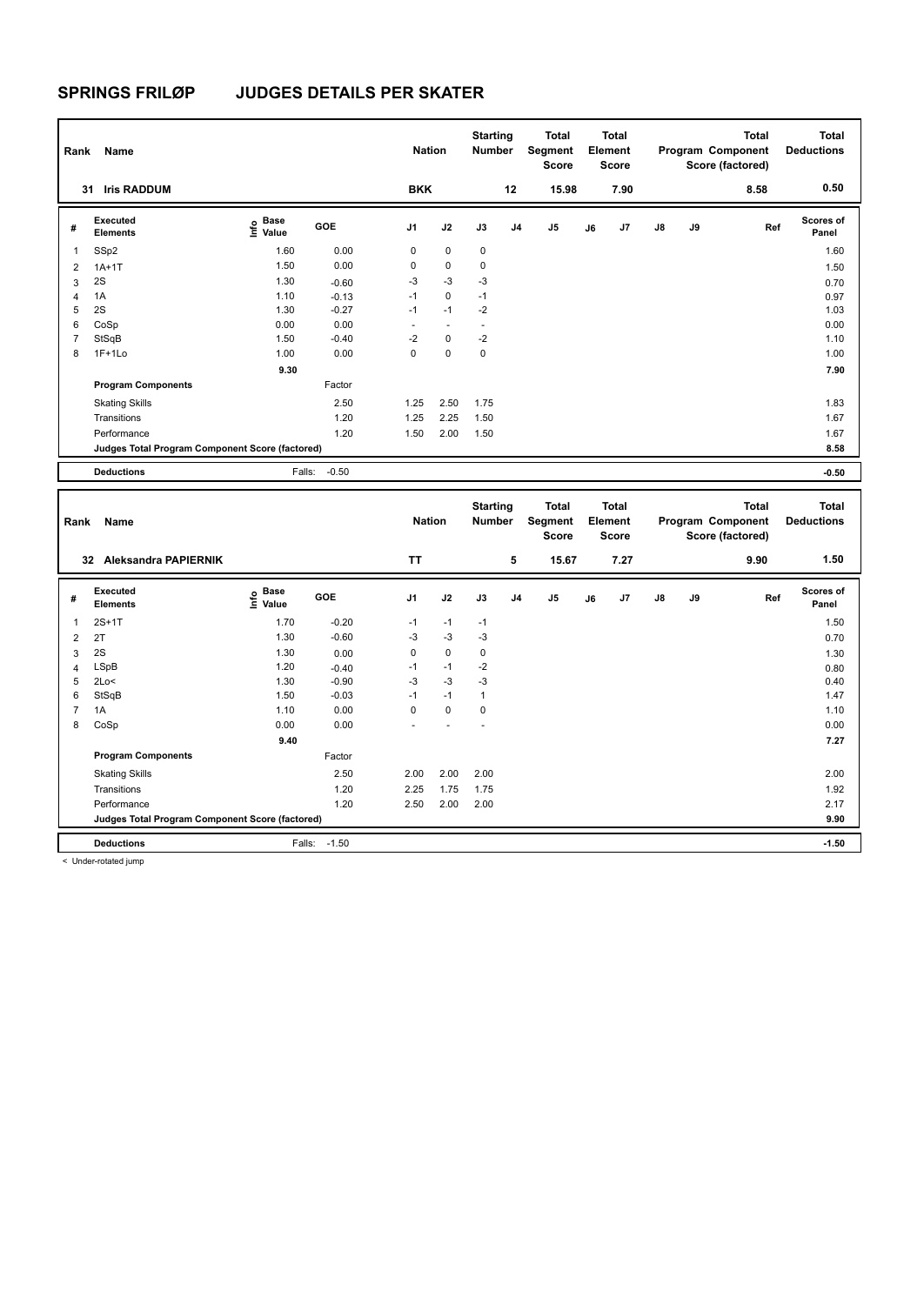| Rank           | Name                                            |                                  |         | <b>Nation</b>  |             | <b>Starting</b><br><b>Number</b> |                | <b>Total</b><br>Segment<br>Score |    | <b>Total</b><br>Element<br><b>Score</b> |               |    | <b>Total</b><br>Program Component<br>Score (factored) | <b>Total</b><br><b>Deductions</b><br>0.50 |
|----------------|-------------------------------------------------|----------------------------------|---------|----------------|-------------|----------------------------------|----------------|----------------------------------|----|-----------------------------------------|---------------|----|-------------------------------------------------------|-------------------------------------------|
| 33             | Elina POTOLKOVA                                 |                                  |         | <b>SKK</b>     |             |                                  | 22             | 15.45                            |    | 7.87                                    |               |    | 8.08                                                  |                                           |
| #              | <b>Executed</b><br><b>Elements</b>              | <b>Base</b><br>e Base<br>⊆ Value | GOE     | J <sub>1</sub> | J2          | J3                               | J <sub>4</sub> | J <sub>5</sub>                   | J6 | J7                                      | $\mathsf{J}8$ | J9 | Ref                                                   | <b>Scores of</b><br>Panel                 |
| 1              | 2F<<                                            | 0.50                             | $-0.30$ | $-3$           | $-3$        | $-3$                             |                |                                  |    |                                         |               |    |                                                       | 0.20                                      |
| 2              | $2S+1Lo$                                        | 1.80                             | $-0.47$ | $-1$           | $-3$        | $-3$                             |                |                                  |    |                                         |               |    |                                                       | 1.33                                      |
| 3              | 2Lo                                             | 1.80                             | $-0.30$ | $-1$           | $-1$        | $-1$                             |                |                                  |    |                                         |               |    |                                                       | 1.50                                      |
| 4              | SSp2                                            | 1.60                             | $-0.10$ | 0              | $\mathbf 0$ | $-1$                             |                |                                  |    |                                         |               |    |                                                       | 1.50                                      |
| 5              | StSqB                                           | 1.50                             | $-0.30$ | $-1$           | $-1$        | $-1$                             |                |                                  |    |                                         |               |    |                                                       | 1.20                                      |
| 6              | 2S                                              | 1.30                             | $-0.53$ | $-3$           | $-2$        | $-3$                             |                |                                  |    |                                         |               |    |                                                       | 0.77                                      |
| $\overline{7}$ | $1A+1T$                                         | 1.50                             | $-0.13$ | 0              | $-1$        | $-1$                             |                |                                  |    |                                         |               |    |                                                       | 1.37                                      |
| 8              | CCoSp                                           | 0.00                             | 0.00    |                |             | ٠                                |                |                                  |    |                                         |               |    |                                                       | 0.00                                      |
|                |                                                 | 10.00                            |         |                |             |                                  |                |                                  |    |                                         |               |    |                                                       | 7.87                                      |
|                | <b>Program Components</b>                       |                                  | Factor  |                |             |                                  |                |                                  |    |                                         |               |    |                                                       |                                           |
|                | <b>Skating Skills</b>                           |                                  | 2.50    | 1.75           | 1.50        | 2.25                             |                |                                  |    |                                         |               |    |                                                       | 1.83                                      |
|                | Transitions                                     |                                  | 1.20    | 1.75           | 1.25        | 1.50                             |                |                                  |    |                                         |               |    |                                                       | 1.50                                      |
|                | Performance                                     |                                  | 1.20    | 1.25           | 1.50        | 1.50                             |                |                                  |    |                                         |               |    |                                                       | 1.42                                      |
|                | Judges Total Program Component Score (factored) |                                  |         |                |             |                                  |                |                                  |    |                                         |               |    |                                                       | 8.08                                      |
|                | <b>Deductions</b>                               | Falls:                           | $-0.50$ |                |             |                                  |                |                                  |    |                                         |               |    |                                                       | $-0.50$                                   |

<< Downgraded jump

| Rank | Name                                            |                                           |         | <b>Nation</b>  |                          | <b>Starting</b><br>Number |                | Total<br>Segment<br><b>Score</b> |    | <b>Total</b><br>Element<br><b>Score</b> |               |    | <b>Total</b><br>Program Component<br>Score (factored) | <b>Total</b><br><b>Deductions</b> |
|------|-------------------------------------------------|-------------------------------------------|---------|----------------|--------------------------|---------------------------|----------------|----------------------------------|----|-----------------------------------------|---------------|----|-------------------------------------------------------|-----------------------------------|
| 34   | <b>Caroline THRANA</b>                          |                                           |         | <b>RKK</b>     |                          |                           | 32             | 15.13                            |    | 7.73                                    |               |    | 8.90                                                  | 1.50                              |
| #    | Executed<br><b>Elements</b>                     | $\frac{e}{E}$ Base<br>$\frac{E}{E}$ Value | GOE     | J <sub>1</sub> | J2                       | J3                        | J <sub>4</sub> | $\mathsf{J}5$                    | J6 | J7                                      | $\mathsf{J}8$ | J9 | Ref                                                   | <b>Scores of</b><br>Panel         |
| 1    | $1A+1Lo$                                        | 1.60                                      | $-0.07$ | 0              | 0                        | $-1$                      |                |                                  |    |                                         |               |    |                                                       | 1.53                              |
| 2    | SSp1                                            | 1.30                                      | 0.33    |                | $\mathbf 0$              | 1                         |                |                                  |    |                                         |               |    |                                                       | 1.63                              |
| 3    | StSq1                                           | 1.80                                      | 0.07    |                | 0                        | $-1$                      |                |                                  |    |                                         |               |    |                                                       | 1.87                              |
| 4    | 2S                                              | 1.30                                      | $-0.60$ | $-3$           | $-3$                     | -3                        |                |                                  |    |                                         |               |    |                                                       | 0.70                              |
| 5    | 2S                                              | 1.30                                      | $-0.60$ | $-3$           | $-3$                     | -3                        |                |                                  |    |                                         |               |    |                                                       | 0.70                              |
| 6    | CCoSp                                           | 0.00                                      | 0.00    | ٠              | $\overline{\phantom{a}}$ | $\overline{a}$            |                |                                  |    |                                         |               |    |                                                       | 0.00                              |
| 7    | 1A                                              | 1.10                                      | $-0.20$ | $-1$           | $-1$                     | $-1$                      |                |                                  |    |                                         |               |    |                                                       | 0.90                              |
| 8    | 2Lo<                                            | 1.30                                      | $-0.90$ | $-3$           | $-3$                     | -3                        |                |                                  |    |                                         |               |    |                                                       | 0.40                              |
|      |                                                 | 9.70                                      |         |                |                          |                           |                |                                  |    |                                         |               |    |                                                       | 7.73                              |
|      | <b>Program Components</b>                       |                                           | Factor  |                |                          |                           |                |                                  |    |                                         |               |    |                                                       |                                   |
|      | <b>Skating Skills</b>                           |                                           | 2.50    | 2.25           | 1.75                     | 1.75                      |                |                                  |    |                                         |               |    |                                                       | 1.92                              |
|      | Transitions                                     |                                           | 1.20    | 1.50           | 1.50                     | 1.75                      |                |                                  |    |                                         |               |    |                                                       | 1.58                              |
|      | Performance                                     |                                           | 1.20    | 1.75           | 1.75                     | 2.00                      |                |                                  |    |                                         |               |    |                                                       | 1.83                              |
|      | Judges Total Program Component Score (factored) |                                           |         |                |                          |                           |                |                                  |    |                                         |               |    |                                                       | 8.90                              |
|      | <b>Deductions</b>                               | Falls:                                    | $-1.50$ |                |                          |                           |                |                                  |    |                                         |               |    |                                                       | $-1.50$                           |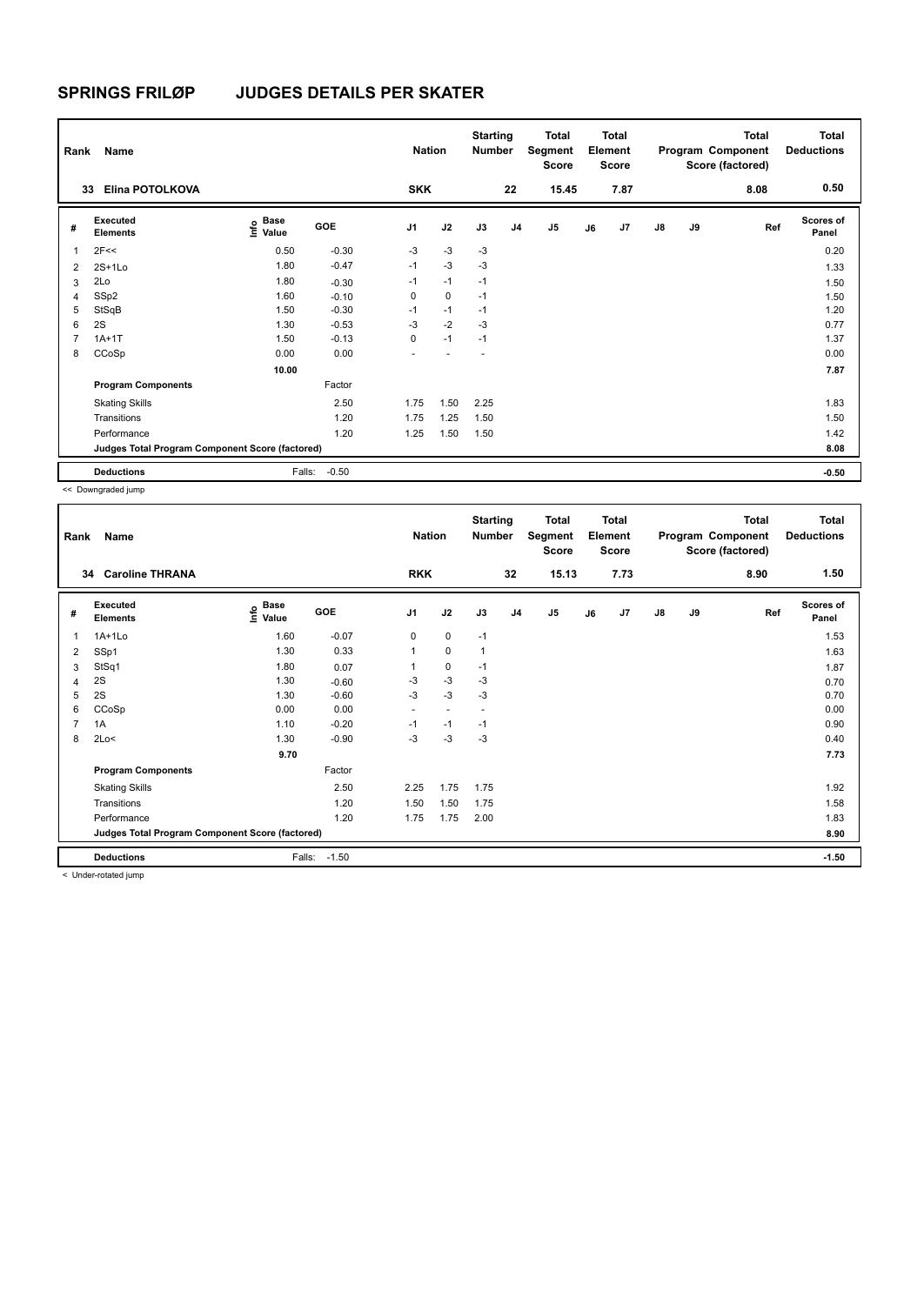| Rank           | Name                                            |                                  |            | <b>Nation</b>  |             | <b>Starting</b><br><b>Number</b> |    | Total<br>Segment<br><b>Score</b> |    | <b>Total</b><br>Element<br>Score |               |    | <b>Total</b><br>Program Component<br>Score (factored) | <b>Total</b><br><b>Deductions</b> |
|----------------|-------------------------------------------------|----------------------------------|------------|----------------|-------------|----------------------------------|----|----------------------------------|----|----------------------------------|---------------|----|-------------------------------------------------------|-----------------------------------|
|                | Ingrid KVINNESLAND OLSEN<br>35                  |                                  |            | <b>SKK</b>     |             |                                  | 19 | 15.10                            |    | 7.10                             |               |    | 8.50                                                  | 0.50                              |
| #              | Executed<br><b>Elements</b>                     | <b>Base</b><br>e Base<br>⊆ Value | <b>GOE</b> | J <sub>1</sub> | J2          | J3                               | J4 | J5                               | J6 | J <sub>7</sub>                   | $\mathsf{J}8$ | J9 | Ref                                                   | <b>Scores of</b><br>Panel         |
| 1              | 1A                                              | 1.10                             | $-0.40$    | $-1$           | $-2$        | $-3$                             |    |                                  |    |                                  |               |    |                                                       | 0.70                              |
| 2              | 2S                                              | 1.30                             | $-0.60$    | $-3$           | $-3$        | $-3$                             |    |                                  |    |                                  |               |    |                                                       | 0.70                              |
| 3              | 2S                                              | 1.30                             | $-0.40$    | $-2$           | $-2$        | $-2$                             |    |                                  |    |                                  |               |    |                                                       | 0.90                              |
| 4              | CSp1                                            | 1.40                             | $-0.10$    | 0              | $-1$        | 0                                |    |                                  |    |                                  |               |    |                                                       | 1.30                              |
| 5              | 1A                                              | 1.10                             | $-0.60$    | $-3$           | $-3$        | $-3$                             |    |                                  |    |                                  |               |    |                                                       | 0.50                              |
| 6              | 1F                                              | 0.50                             | 0.00       | $\mathbf 0$    | $\mathbf 0$ | $\mathbf 0$                      |    |                                  |    |                                  |               |    |                                                       | 0.50                              |
| $\overline{7}$ | CCoSpBV                                         | 1.50                             | $-0.30$    | $-1$           | $-1$        | $-1$                             |    |                                  |    |                                  |               |    |                                                       | 1.20                              |
| 8              | StSqB                                           | 1.50                             | $-0.20$    | $\mathbf 0$    | $\mathbf 0$ | $-2$                             |    |                                  |    |                                  |               |    |                                                       | 1.30                              |
|                |                                                 | 9.70                             |            |                |             |                                  |    |                                  |    |                                  |               |    |                                                       | 7.10                              |
|                | <b>Program Components</b>                       |                                  | Factor     |                |             |                                  |    |                                  |    |                                  |               |    |                                                       |                                   |
|                | <b>Skating Skills</b>                           |                                  | 2.50       | 2.25           | 1.75        | 1.75                             |    |                                  |    |                                  |               |    |                                                       | 1.92                              |
|                | Transitions                                     |                                  | 1.20       | 1.75           | 1.50        | 1.25                             |    |                                  |    |                                  |               |    |                                                       | 1.50                              |
|                | Performance                                     |                                  | 1.20       | 1.75           | 1.50        | 1.50                             |    |                                  |    |                                  |               |    |                                                       | 1.58                              |
|                | Judges Total Program Component Score (factored) |                                  |            |                |             |                                  |    |                                  |    |                                  |               |    |                                                       | 8.50                              |
|                | <b>Deductions</b>                               | Falls:                           | $-0.50$    |                |             |                                  |    |                                  |    |                                  |               |    |                                                       | $-0.50$                           |

| Rank           | Name                                            |                           |         | <b>Nation</b>  |             | <b>Starting</b><br><b>Number</b> |                | Total<br>Segment<br>Score |    | Total<br>Element<br>Score |               |    | Total<br>Program Component<br>Score (factored) | <b>Total</b><br><b>Deductions</b> |
|----------------|-------------------------------------------------|---------------------------|---------|----------------|-------------|----------------------------------|----------------|---------------------------|----|---------------------------|---------------|----|------------------------------------------------|-----------------------------------|
| 36             | <b>Hedda AAREVOLL</b>                           |                           |         | <b>BKK</b>     |             |                                  | 18             | 14.95                     |    | 7.40                      |               |    | 7.55                                           | 0.00                              |
| #              | Executed<br><b>Elements</b>                     | Base<br>e Base<br>⊆ Value | GOE     | J <sub>1</sub> | J2          | J3                               | J <sub>4</sub> | J <sub>5</sub>            | J6 | J <sub>7</sub>            | $\mathsf{J}8$ | J9 | Ref                                            | <b>Scores of</b><br>Panel         |
| 1              | 1F                                              | 0.50                      | 0.00    | 0              | $\mathbf 0$ | 0                                |                |                           |    |                           |               |    |                                                | 0.50                              |
| 2              | 1Lz+1Lo                                         | 1.10                      | 0.00    | 0              | $\mathbf 0$ | 0                                |                |                           |    |                           |               |    |                                                | 1.10                              |
| 3              | SSpB                                            | 1.10                      | $-0.50$ | $-2$           | $-2$        | $-1$                             |                |                           |    |                           |               |    |                                                | 0.60                              |
| $\overline{4}$ | $1F+1Lo$                                        | 1.00                      | 0.00    | 0              | $\mathbf 0$ | 0                                |                |                           |    |                           |               |    |                                                | 1.00                              |
| 5              | StSqB                                           | 1.50                      | $-0.20$ | $-1$           | 0           | $-1$                             |                |                           |    |                           |               |    |                                                | 1.30                              |
| 6              | 1A                                              | 1.10                      | $-0.27$ | $-1$           | $-1$        | $-2$                             |                |                           |    |                           |               |    |                                                | 0.83                              |
| $\overline{7}$ | 1A                                              | 1.10                      | $-0.53$ | $-2$           | $-3$        | $-3$                             |                |                           |    |                           |               |    |                                                | 0.57                              |
| 8              | CCoSp1                                          | 2.00                      | $-0.50$ | $-2$           | $-1$        | $-2$                             |                |                           |    |                           |               |    |                                                | 1.50                              |
|                |                                                 | 9.40                      |         |                |             |                                  |                |                           |    |                           |               |    |                                                | 7.40                              |
|                | <b>Program Components</b>                       |                           | Factor  |                |             |                                  |                |                           |    |                           |               |    |                                                |                                   |
|                | <b>Skating Skills</b>                           |                           | 2.50    | 1.50           | 1.50        | 1.50                             |                |                           |    |                           |               |    |                                                | 1.50                              |
|                | Transitions                                     |                           | 1.20    | 1.25           | 2.00        | 1.25                             |                |                           |    |                           |               |    |                                                | 1.50                              |
|                | Performance                                     |                           | 1.20    | 1.50           | 1.75        | 1.75                             |                |                           |    |                           |               |    |                                                | 1.67                              |
|                | Judges Total Program Component Score (factored) |                           |         |                |             |                                  |                |                           |    |                           |               |    |                                                | 7.55                              |
|                |                                                 |                           |         |                |             |                                  |                |                           |    |                           |               |    |                                                |                                   |

**Deductions 0.00**

| Rank           | Name                                            |                                  |         | <b>Nation</b>  |             | <b>Starting</b><br><b>Number</b> |                | <b>Total</b><br>Segment<br><b>Score</b> |    | <b>Total</b><br>Element<br><b>Score</b> |               |    | <b>Total</b><br>Program Component<br>Score (factored) | <b>Total</b><br><b>Deductions</b> |  |
|----------------|-------------------------------------------------|----------------------------------|---------|----------------|-------------|----------------------------------|----------------|-----------------------------------------|----|-----------------------------------------|---------------|----|-------------------------------------------------------|-----------------------------------|--|
|                | <b>Julie WALMANN</b><br>37                      |                                  |         | <b>TT</b>      |             |                                  | 23             | 14.35                                   |    | 7.00                                    |               |    | 7.35                                                  | 0.00                              |  |
| #              | Executed<br><b>Elements</b>                     | <b>Base</b><br>e Base<br>⊆ Value | GOE     | J <sub>1</sub> | J2          | J3                               | J <sub>4</sub> | J <sub>5</sub>                          | J6 | J7                                      | $\mathsf{J}8$ | J9 | Ref                                                   | <b>Scores of</b><br>Panel         |  |
| 1              | $1A+1T<<$                                       | 1.10                             | $-0.60$ | $-3$           | $-3$        | $-3$                             |                |                                         |    |                                         |               |    |                                                       | 0.50                              |  |
| 2              | CCoSp1                                          | 2.00                             | $-0.20$ | 0              | $-1$        | $-1$                             |                |                                         |    |                                         |               |    |                                                       | 1.80                              |  |
| 3              | 2S<<                                            | 0.40                             | $-0.30$ | $-3$           | $-3$        | $-3$                             |                |                                         |    |                                         |               |    |                                                       | 0.10                              |  |
| 4              | SSpB                                            | 1.10                             | $-0.40$ | $-2$           | $\mathbf 0$ | $-2$                             |                |                                         |    |                                         |               |    |                                                       | 0.70                              |  |
| 5              | $1F+1Lo$                                        | 1.00                             | 0.00    | 0              | $\mathbf 0$ | 0                                |                |                                         |    |                                         |               |    |                                                       | 1.00                              |  |
| 6              | StSq1                                           | 1.80                             | $-0.10$ | 0              | $\mathbf 0$ | $-1$                             |                |                                         |    |                                         |               |    |                                                       | 1.70                              |  |
| $\overline{7}$ | 1F                                              | 0.50                             | 0.07    | 1              | $\mathbf 0$ | 0                                |                |                                         |    |                                         |               |    |                                                       | 0.57                              |  |
| 8              | 1A                                              | 1.10                             | $-0.47$ | $-2$           | $-2$        | $-3$                             |                |                                         |    |                                         |               |    |                                                       | 0.63                              |  |
|                |                                                 | 9.00                             |         |                |             |                                  |                |                                         |    |                                         |               |    |                                                       | 7.00                              |  |
|                | <b>Program Components</b>                       |                                  | Factor  |                |             |                                  |                |                                         |    |                                         |               |    |                                                       |                                   |  |
|                | <b>Skating Skills</b>                           |                                  | 2.50    | 1.75           | 1.50        | 1.50                             |                |                                         |    |                                         |               |    |                                                       | 1.58                              |  |
|                | Transitions                                     |                                  | 1.20    | 1.50           | 1.25        | 1.50                             |                |                                         |    |                                         |               |    |                                                       | 1.42                              |  |
|                | Performance                                     |                                  | 1.20    | 1.75           | 1.25        | 1.25                             |                |                                         |    |                                         |               |    |                                                       | 1.42                              |  |
|                | Judges Total Program Component Score (factored) |                                  |         |                |             |                                  |                |                                         |    |                                         |               |    |                                                       | 7.35                              |  |
|                | <b>Deductions</b>                               |                                  |         |                |             |                                  |                |                                         |    |                                         |               |    |                                                       | 0.00                              |  |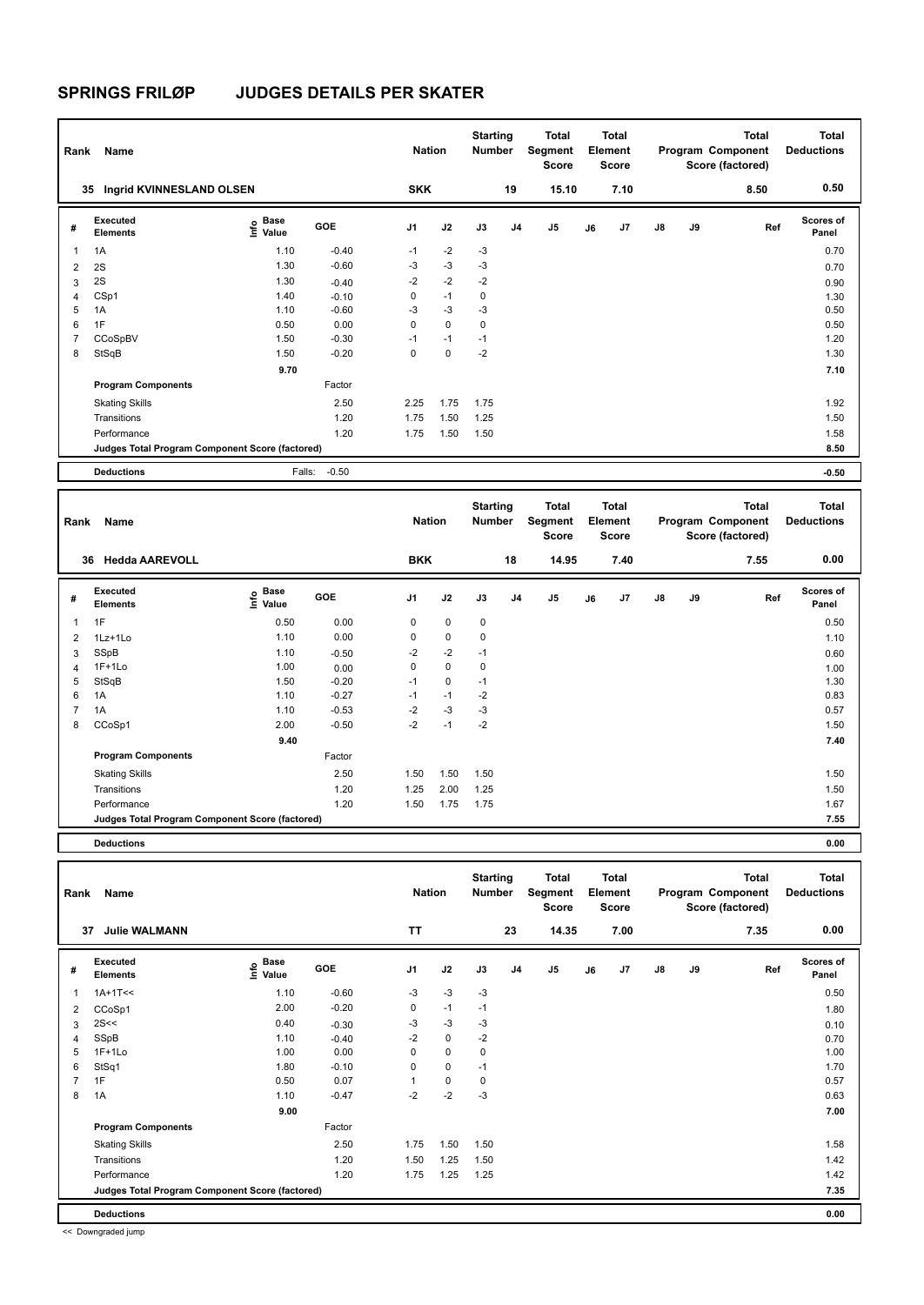|                | Name<br>Rank                                    |                                  |            |                          |                | <b>Starting</b><br><b>Number</b> |                | Total<br>Segment<br><b>Score</b> | <b>Total</b><br>Element<br><b>Score</b> |                |               |    | <b>Total</b><br>Program Component<br>Score (factored) | <b>Total</b><br><b>Deductions</b> |
|----------------|-------------------------------------------------|----------------------------------|------------|--------------------------|----------------|----------------------------------|----------------|----------------------------------|-----------------------------------------|----------------|---------------|----|-------------------------------------------------------|-----------------------------------|
|                | <b>Carly Camilla NILSEN BERG</b><br>38          |                                  |            | OI                       |                |                                  | 21             | 13.74                            |                                         | 5.86           |               |    | 7.88                                                  | 0.00                              |
| #              | Executed<br><b>Elements</b>                     | <b>Base</b><br>e Base<br>⊆ Value | <b>GOE</b> | J <sub>1</sub>           | J2             | J3                               | J <sub>4</sub> | J <sub>5</sub>                   | J6                                      | J <sub>7</sub> | $\mathsf{J}8$ | J9 | Ref                                                   | Scores of<br>Panel                |
| 1              | 1A                                              | 1.10                             | $-0.27$    | $-1$                     | $-1$           | $-2$                             |                |                                  |                                         |                |               |    |                                                       | 0.83                              |
| $\overline{2}$ | 1Lz                                             | 0.60                             | 0.00       | 0                        | $\mathbf 0$    | 0                                |                |                                  |                                         |                |               |    |                                                       | 0.60                              |
| 3              | CCoSp                                           | 0.00                             | 0.00       | $\overline{\phantom{a}}$ | $\overline{a}$ | $\overline{a}$                   |                |                                  |                                         |                |               |    |                                                       | 0.00                              |
| 4              | 1A                                              | 1.10                             | $-0.27$    | $-2$                     | $-1$           | $-1$                             |                |                                  |                                         |                |               |    |                                                       | 0.83                              |
| 5              | StSq1                                           | 1.80                             | $-0.20$    | $-2$                     | $\mathbf 0$    | 0                                |                |                                  |                                         |                |               |    |                                                       | 1.60                              |
| 6              | $1$ Lo $+1$ Lo                                  | 1.00                             | 0.00       | 0                        | $\mathbf 0$    | 0                                |                |                                  |                                         |                |               |    |                                                       | 1.00                              |
| $\overline{7}$ | $1F+1Lo$                                        | 1.00                             | 0.00       | 0                        | $\mathbf 0$    | $\mathbf 0$                      |                |                                  |                                         |                |               |    |                                                       | 1.00                              |
| 8              | CSp                                             | 0.00                             | 0.00       |                          |                |                                  |                |                                  |                                         |                |               |    |                                                       | 0.00                              |
|                |                                                 | 6.60                             |            |                          |                |                                  |                |                                  |                                         |                |               |    |                                                       | 5.86                              |
|                | <b>Program Components</b>                       |                                  | Factor     |                          |                |                                  |                |                                  |                                         |                |               |    |                                                       |                                   |
|                | <b>Skating Skills</b>                           |                                  | 2.50       | 1.50                     | 1.50           | 2.00                             |                |                                  |                                         |                |               |    |                                                       | 1.67                              |
|                | Transitions                                     |                                  | 1.20       | 1.25                     | 1.25           | 1.75                             |                |                                  |                                         |                |               |    |                                                       | 1.42                              |
|                | Performance                                     |                                  | 1.20       | 1.75                     | 1.75           | 1.50                             |                |                                  |                                         |                |               |    |                                                       | 1.67                              |
|                | Judges Total Program Component Score (factored) |                                  |            |                          |                |                                  |                |                                  |                                         |                |               |    |                                                       | 7.88                              |
|                | <b>Deductions</b>                               |                                  |            |                          |                |                                  |                |                                  |                                         |                |               |    |                                                       | 0.00                              |

**Total Deductions Total Program Component Score (factored) Total Element Score Total Segment Score Starting Rank Name Nation Number # Executed Elements Base Value GOE J1 J2 J3 J4 J5 J6 J7 J8 J9 Scores of Panel** 1 1A 1A 1.10 -0.60 -3 -3 -3 **Ref**  1A 0.50 **Info 39 Maja FLOEN HIL 38 13.56 6.41 7.65 0.50** 2 2F<< 0.50  $-0.30$   $-3$   $-3$   $-3$   $-3$   $-3$   $-1.30$   $0.20$ 3 1Lo+1Lo 1.00 0.00 0 0 0 1.00 4 CCoSp2 2.50 -0.50 -2 -1 -2 2.00 5 StSq1 1.80 -0.20 -1 -1 0 1.60  $6 \quad 2S$  1.30  $-0.47$   $-3$   $-2$   $-2$ 7 1A+SEQ+1Lo\* 0.88 -0.60 -3 -3 -3 0.28 8 SSp 0.00 0.00 - - - 0.00  **9.08 6.41 Program Components**  Skating Skills 1.50 1.75 Factor 2.50 1.50 1.50 1.75 1.75 1.58 1.58 Transitions 1.20 1.50 1.25 2.00 1.58 Performance 1.20 1.50 1.25 1.75 1.50 **Deductions** Falls: -0.50 **-0.50 Judges Total Program Component Score (factored) 7.65**

<< Downgraded jump \* Invalid element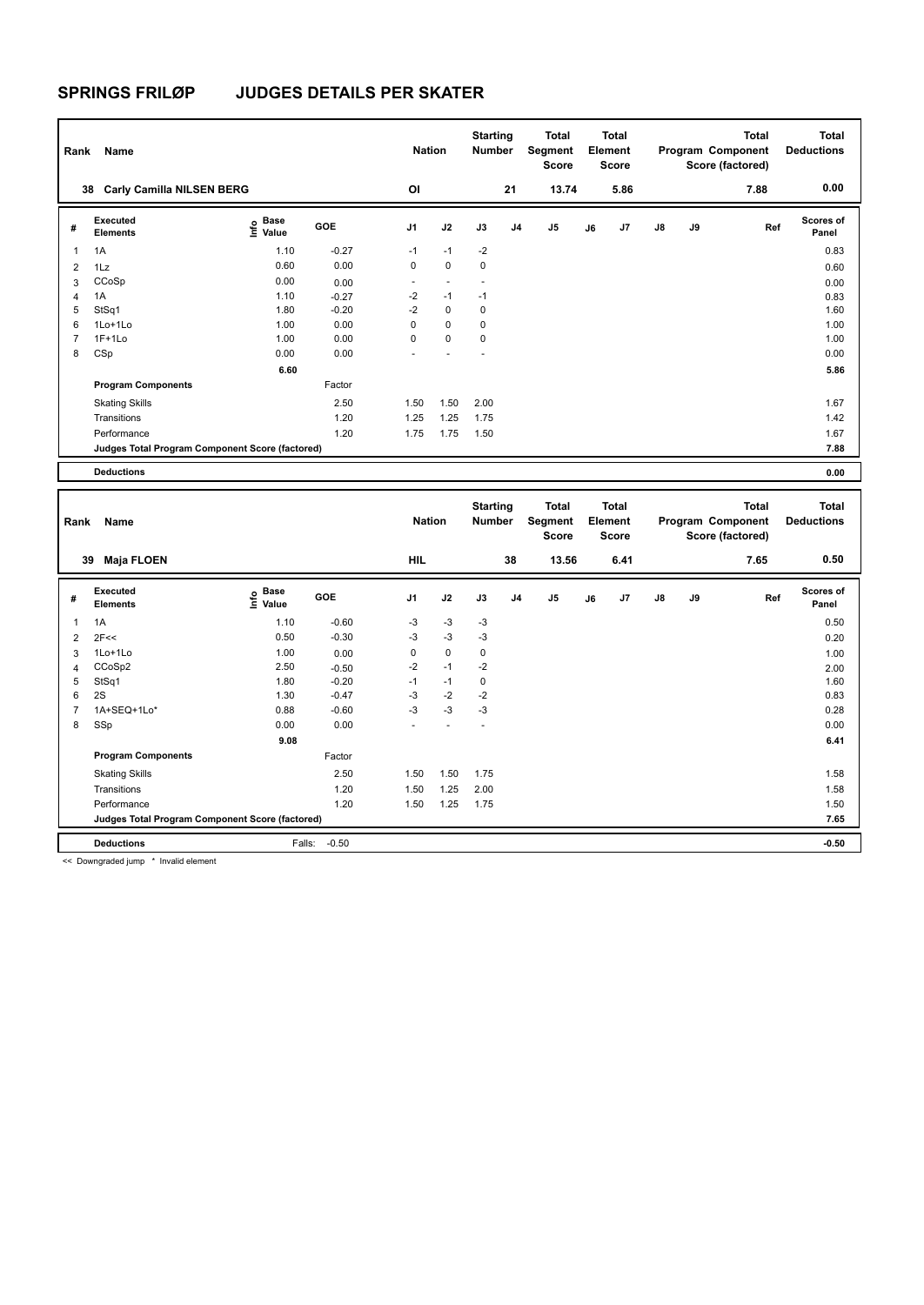| Rank           | Name                                            |                              |            | <b>Nation</b>  |             | <b>Starting</b><br><b>Number</b> |                | <b>Total</b><br>Segment<br><b>Score</b> |    | <b>Total</b><br>Element<br><b>Score</b> |               |    | <b>Total</b><br>Program Component<br>Score (factored) | <b>Total</b><br><b>Deductions</b> |
|----------------|-------------------------------------------------|------------------------------|------------|----------------|-------------|----------------------------------|----------------|-----------------------------------------|----|-----------------------------------------|---------------|----|-------------------------------------------------------|-----------------------------------|
| 40             | <b>Adele HOLBERG</b>                            |                              |            | <b>FKK</b>     |             |                                  | 39             | 13.55                                   |    | 5.90                                    |               |    | 7.65                                                  | 0.00                              |
| #              | Executed<br><b>Elements</b>                     | <b>Base</b><br>Info<br>Value | <b>GOE</b> | J <sub>1</sub> | J2          | J3                               | J <sub>4</sub> | J <sub>5</sub>                          | J6 | J7                                      | $\mathsf{J}8$ | J9 | Ref                                                   | <b>Scores of</b><br>Panel         |
|                | $1$ Lze $+1$ T                                  | 0.90                         | $-0.23$    | $-2$           | $-2$        | $-3$                             |                |                                         |    |                                         |               |    |                                                       | 0.67                              |
| 2              | CCSp                                            | 0.00                         | 0.00       | ٠              | ٠           | $\overline{\phantom{a}}$         |                |                                         |    |                                         |               |    |                                                       | 0.00                              |
| 3              | 1F                                              | 0.50                         | 0.13       | 1              | $\mathbf 0$ | $\overline{1}$                   |                |                                         |    |                                         |               |    |                                                       | 0.63                              |
| 4              | StSq2                                           | 2.60                         | $-0.50$    | -2             | $\mathbf 0$ | $-1$                             |                |                                         |    |                                         |               |    |                                                       | 2.10                              |
| 5              | 1A<<                                            | 0.00                         | 0.00       | ۰              | ٠           | $\overline{\phantom{a}}$         |                |                                         |    |                                         |               |    |                                                       | 0.00                              |
| 6              | $1F+1Lo$                                        | 1.00                         | 0.00       | 0              | $\mathbf 0$ | 0                                |                |                                         |    |                                         |               |    |                                                       | 1.00                              |
| $\overline{7}$ | 1Lo                                             | 0.50                         | 0.00       | 0              | $\mathbf 0$ | 0                                |                |                                         |    |                                         |               |    |                                                       | 0.50                              |
| 8              | CCoSpBV                                         | 1.50                         | $-0.50$    | $-2$           | $-1$        | $-2$                             |                |                                         |    |                                         |               |    |                                                       | 1.00                              |
|                |                                                 | 7.00                         |            |                |             |                                  |                |                                         |    |                                         |               |    |                                                       | 5.90                              |
|                | <b>Program Components</b>                       |                              | Factor     |                |             |                                  |                |                                         |    |                                         |               |    |                                                       |                                   |
|                | <b>Skating Skills</b>                           |                              | 2.50       | 1.75           | 1.25        | 1.50                             |                |                                         |    |                                         |               |    |                                                       | 1.50                              |
|                | Transitions                                     |                              | 1.20       | 1.50           | 1.25        | 1.75                             |                |                                         |    |                                         |               |    |                                                       | 1.50                              |
|                | Performance                                     |                              | 1.20       | 1.75           | 1.50        | 2.00                             |                |                                         |    |                                         |               |    |                                                       | 1.75                              |
|                | Judges Total Program Component Score (factored) |                              |            |                |             |                                  |                |                                         |    |                                         |               |    |                                                       | 7.65                              |
|                | <b>Deductions</b>                               |                              |            |                |             |                                  |                |                                         |    |                                         |               |    |                                                       | 0.00                              |

| Rank | Name                                            |                                                  |         | <b>Nation</b>  |             | <b>Starting</b><br>Number |                | <b>Total</b><br>Segment<br><b>Score</b> |    | <b>Total</b><br>Element<br><b>Score</b> |               |    | <b>Total</b><br>Program Component<br>Score (factored) | <b>Total</b><br><b>Deductions</b> |
|------|-------------------------------------------------|--------------------------------------------------|---------|----------------|-------------|---------------------------|----------------|-----------------------------------------|----|-----------------------------------------|---------------|----|-------------------------------------------------------|-----------------------------------|
| 41   | <b>Tiril SPILDE</b>                             |                                                  |         | <b>LKK</b>     |             |                           | 47             | 13.52                                   |    | 6.17                                    |               |    | 8.35                                                  | 1.00                              |
| #    | <b>Executed</b><br><b>Elements</b>              | <b>Base</b><br>$\mathop{\mathsf{Info}}$<br>Value | GOE     | J <sub>1</sub> | J2          | J3                        | J <sub>4</sub> | J5                                      | J6 | J7                                      | $\mathsf{J}8$ | J9 | Ref                                                   | <b>Scores of</b><br>Panel         |
| 1    | 1Lz                                             | 0.60                                             | 0.00    | 0              | $\mathbf 0$ | $\mathbf 0$               |                |                                         |    |                                         |               |    |                                                       | 0.60                              |
| 2    | 1A                                              | 1.10                                             | $-0.60$ | $-3$           | $-3$        | $-3$                      |                |                                         |    |                                         |               |    |                                                       | 0.50                              |
| 3    | CSp1                                            | 1.40                                             | $-0.30$ | $-1$           | $-1$        | $-1$                      |                |                                         |    |                                         |               |    |                                                       | 1.10                              |
| 4    | 1Lo                                             | 0.50                                             | 0.00    | 0              | 0           | 0                         |                |                                         |    |                                         |               |    |                                                       | 0.50                              |
| 5    | 1Lze+1Lo                                        | 1.00                                             | $-0.23$ | $-2$           | $-2$        | $-3$                      |                |                                         |    |                                         |               |    |                                                       | 0.77                              |
| 6    | StSqB                                           | 1.50                                             | $-0.40$ | $-1$           | $-1$        | $-2$                      |                |                                         |    |                                         |               |    |                                                       | 1.10                              |
| 7    | $1A+1Lo$                                        | 1.60                                             | 0.00    | $\Omega$       | 0           | $\mathbf 0$               |                |                                         |    |                                         |               |    |                                                       | 1.60                              |
| 8    | CoSp                                            | 0.00                                             | 0.00    |                |             |                           |                |                                         |    |                                         |               |    |                                                       | 0.00                              |
|      |                                                 | 7.70                                             |         |                |             |                           |                |                                         |    |                                         |               |    |                                                       | 6.17                              |
|      | <b>Program Components</b>                       |                                                  | Factor  |                |             |                           |                |                                         |    |                                         |               |    |                                                       |                                   |
|      | <b>Skating Skills</b>                           |                                                  | 2.50    | 1.75           | 1.25        | 1.75                      |                |                                         |    |                                         |               |    |                                                       | 1.58                              |
|      | Transitions                                     |                                                  | 1.20    | 2.25           | 1.25        | 2.00                      |                |                                         |    |                                         |               |    |                                                       | 1.83                              |
|      | Performance                                     |                                                  | 1.20    | 2.25           | 1.50        | 1.75                      |                |                                         |    |                                         |               |    |                                                       | 1.83                              |
|      | Judges Total Program Component Score (factored) |                                                  |         |                |             |                           |                |                                         |    |                                         |               |    |                                                       | 8.35                              |
|      | <b>Deductions</b>                               | Falls:                                           | $-1.00$ |                |             |                           |                |                                         |    |                                         |               |    |                                                       | $-1.00$                           |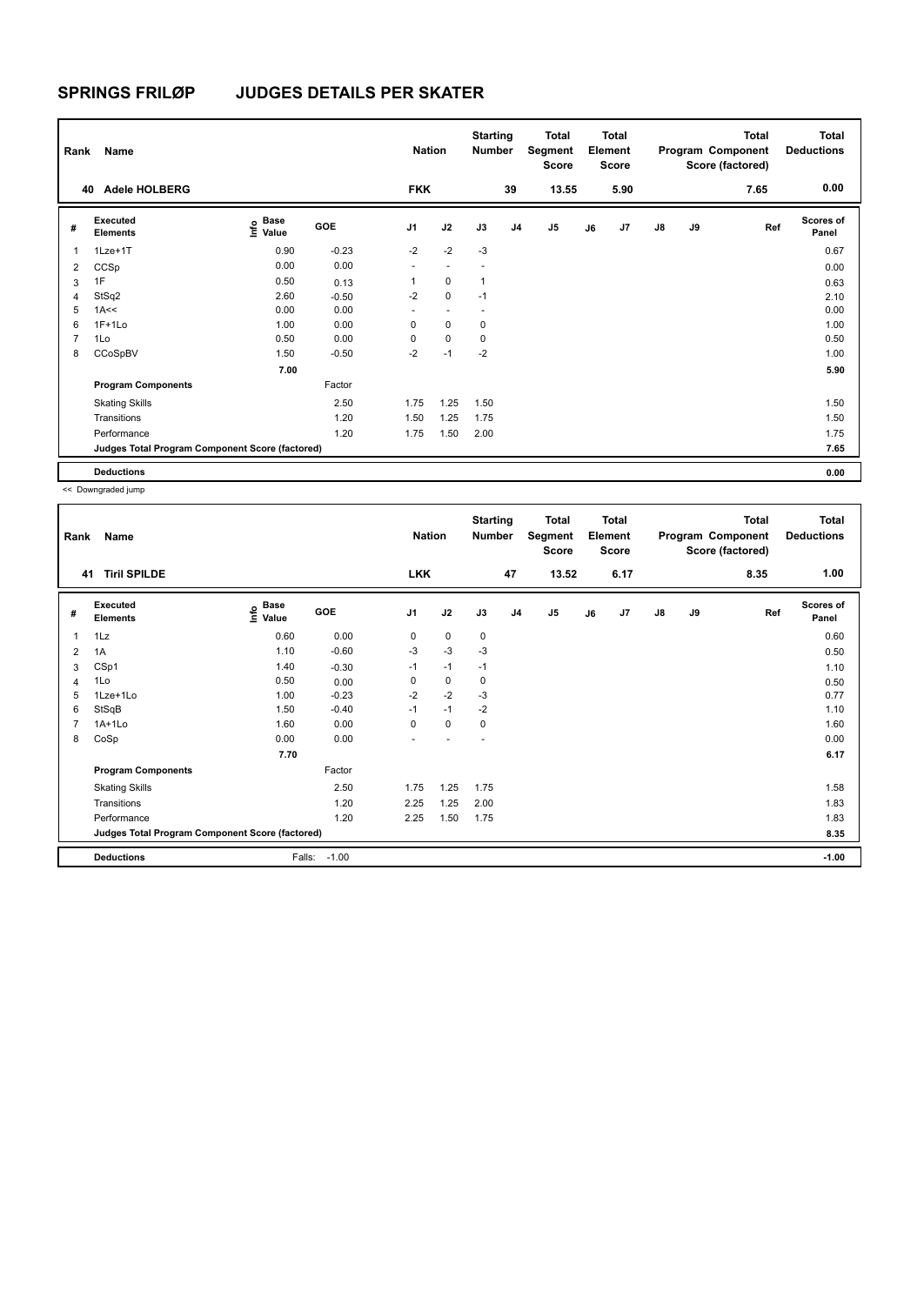| Rank           | Name                                            |                                      |         | <b>Nation</b>  |                          | <b>Starting</b><br><b>Number</b> |                | <b>Total</b><br>Segment<br>Score |    | <b>Total</b><br>Element<br><b>Score</b> |               |    | <b>Total</b><br>Program Component<br>Score (factored) | <b>Total</b><br><b>Deductions</b> |
|----------------|-------------------------------------------------|--------------------------------------|---------|----------------|--------------------------|----------------------------------|----------------|----------------------------------|----|-----------------------------------------|---------------|----|-------------------------------------------------------|-----------------------------------|
| 42             | <b>Christiane KROGFOSS</b>                      |                                      |         | <b>SSK</b>     |                          |                                  | 30             | 13.31                            |    | 6.13                                    |               |    | 7.68                                                  | 0.50                              |
| #              | <b>Executed</b><br><b>Elements</b>              | Base<br>e <sup>Base</sup><br>⊆ Value | GOE     | J <sub>1</sub> | J2                       | J3                               | J <sub>4</sub> | J <sub>5</sub>                   | J6 | J7                                      | $\mathsf{J}8$ | J9 | Ref                                                   | <b>Scores of</b><br>Panel         |
| 1              | 2S<<                                            | 0.40                                 | $-0.30$ | $-3$           | $-3$                     | $-3$                             |                |                                  |    |                                         |               |    |                                                       | 0.10                              |
| $\overline{2}$ | 1F                                              | 0.50                                 | 0.00    | 0              | $\mathbf 0$              | 0                                |                |                                  |    |                                         |               |    |                                                       | 0.50                              |
| 3              | FCSp                                            | 0.00                                 | 0.00    | ٠              | $\overline{\phantom{a}}$ | $\blacksquare$                   |                |                                  |    |                                         |               |    |                                                       | 0.00                              |
| 4              | 1A                                              | 1.10                                 | 0.00    | 0              | $\mathbf 0$              | 0                                |                |                                  |    |                                         |               |    |                                                       | 1.10                              |
| 5              | $2S+1T$                                         | 1.70                                 | $-0.20$ | $-1$           | $-1$                     | $-1$                             |                |                                  |    |                                         |               |    |                                                       | 1.50                              |
| 6              | StSqB                                           | 1.50                                 | $-0.10$ | $-1$           | $\Omega$                 | 0                                |                |                                  |    |                                         |               |    |                                                       | 1.40                              |
| $\overline{7}$ | $1A+1Lo$                                        | 1.60                                 | $-0.07$ | $-1$           | $\mathbf 0$              | $\mathbf 0$                      |                |                                  |    |                                         |               |    |                                                       | 1.53                              |
| 8              | SSpB*                                           | 0.00                                 | 0.00    |                |                          | ٠                                |                |                                  |    |                                         |               |    |                                                       | 0.00                              |
|                |                                                 | 6.80                                 |         |                |                          |                                  |                |                                  |    |                                         |               |    |                                                       | 6.13                              |
|                | <b>Program Components</b>                       |                                      | Factor  |                |                          |                                  |                |                                  |    |                                         |               |    |                                                       |                                   |
|                | <b>Skating Skills</b>                           |                                      | 2.50    | 1.75           | 2.00                     | 1.50                             |                |                                  |    |                                         |               |    |                                                       | 1.75                              |
|                | Transitions                                     |                                      | 1.20    | 1.50           | 1.50                     | 1.00                             |                |                                  |    |                                         |               |    |                                                       | 1.33                              |
|                | Performance                                     |                                      | 1.20    | 1.50           | 1.75                     | 1.00                             |                |                                  |    |                                         |               |    |                                                       | 1.42                              |
|                | Judges Total Program Component Score (factored) |                                      |         |                |                          |                                  |                |                                  |    |                                         |               |    |                                                       | 7.68                              |
|                | <b>Deductions</b>                               | Falls:                               | $-0.50$ |                |                          |                                  |                |                                  |    |                                         |               |    |                                                       | $-0.50$                           |

<< Downgraded jump \* Invalid element

| Rank | Name                                                    |                                  |         | <b>Nation</b>  |                          | <b>Starting</b><br>Number |                | <b>Total</b><br>Segment<br><b>Score</b> |    | <b>Total</b><br>Element<br><b>Score</b> |               |    | <b>Total</b><br>Program Component<br>Score (factored) | <b>Total</b><br><b>Deductions</b> |
|------|---------------------------------------------------------|----------------------------------|---------|----------------|--------------------------|---------------------------|----------------|-----------------------------------------|----|-----------------------------------------|---------------|----|-------------------------------------------------------|-----------------------------------|
| 43   | Olivia WEISÆTH                                          |                                  |         | <b>AKK</b>     |                          |                           | 6              | 11.42                                   |    | 4.97                                    |               |    | 7.45                                                  | 1.00                              |
| #    | <b>Executed</b><br><b>Elements</b>                      | <b>Base</b><br>e Base<br>⊆ Value | GOE     | J <sub>1</sub> | J2                       | J3                        | J <sub>4</sub> | J5                                      | J6 | J7                                      | $\mathsf{J}8$ | J9 | Ref                                                   | <b>Scores of</b><br>Panel         |
| 1    | 2T                                                      | 1.30                             | $-0.60$ | $-3$           | $-3$                     | $-3$                      |                |                                         |    |                                         |               |    |                                                       | 0.70                              |
| 2    | 2T+SEQ+1T*                                              | 1.04                             | $-0.47$ | $-2$           | $-2$                     | $-3$                      |                |                                         |    |                                         |               |    |                                                       | 0.57                              |
| 3    | CoSp                                                    | 0.00                             | 0.00    | ٠              | $\overline{\phantom{a}}$ | $\overline{\phantom{a}}$  |                |                                         |    |                                         |               |    |                                                       | 0.00                              |
| 4    | StSqB                                                   | 1.50                             | $-0.40$ | $-2$           | $-1$                     | $-1$                      |                |                                         |    |                                         |               |    |                                                       | 1.10                              |
| 5    | 1A                                                      | 1.10                             | 0.00    | 0              | 0                        | 0                         |                |                                         |    |                                         |               |    |                                                       | 1.10                              |
| 6    | 2S<<                                                    | 0.40                             | $-0.30$ | $-3$           | -3                       | -3                        |                |                                         |    |                                         |               |    |                                                       | 0.10                              |
| 7    | 1A                                                      | 1.10                             | $-0.60$ | $-3$           | $-3$                     | -3                        |                |                                         |    |                                         |               |    |                                                       | 0.50                              |
| 8    | SSpB                                                    | 1.10                             | $-0.20$ | $-1$           | $-1$                     | 0                         |                |                                         |    |                                         |               |    |                                                       | 0.90                              |
|      |                                                         | 7.54                             |         |                |                          |                           |                |                                         |    |                                         |               |    |                                                       | 4.97                              |
|      | <b>Program Components</b>                               |                                  | Factor  |                |                          |                           |                |                                         |    |                                         |               |    |                                                       |                                   |
|      | <b>Skating Skills</b>                                   |                                  | 2.50    | 1.25           | 1.50                     | 1.50                      |                |                                         |    |                                         |               |    |                                                       | 1.42                              |
|      | Transitions                                             |                                  | 1.20    | 1.75           | 2.00                     | 1.75                      |                |                                         |    |                                         |               |    |                                                       | 1.83                              |
|      | Performance                                             |                                  | 1.20    | 1.50           | 1.50                     | 1.25                      |                |                                         |    |                                         |               |    |                                                       | 1.42                              |
|      | Judges Total Program Component Score (factored)         |                                  |         |                |                          |                           |                |                                         |    |                                         |               |    |                                                       | 7.45                              |
|      | <b>Deductions</b>                                       | Time violation:                  | $-1.00$ |                |                          |                           |                |                                         |    |                                         |               |    |                                                       | $-1.00$                           |
|      | and Process associated formers. Williams References and |                                  |         |                |                          |                           |                |                                         |    |                                         |               |    |                                                       |                                   |

<< Downgraded jump \* Invalid element